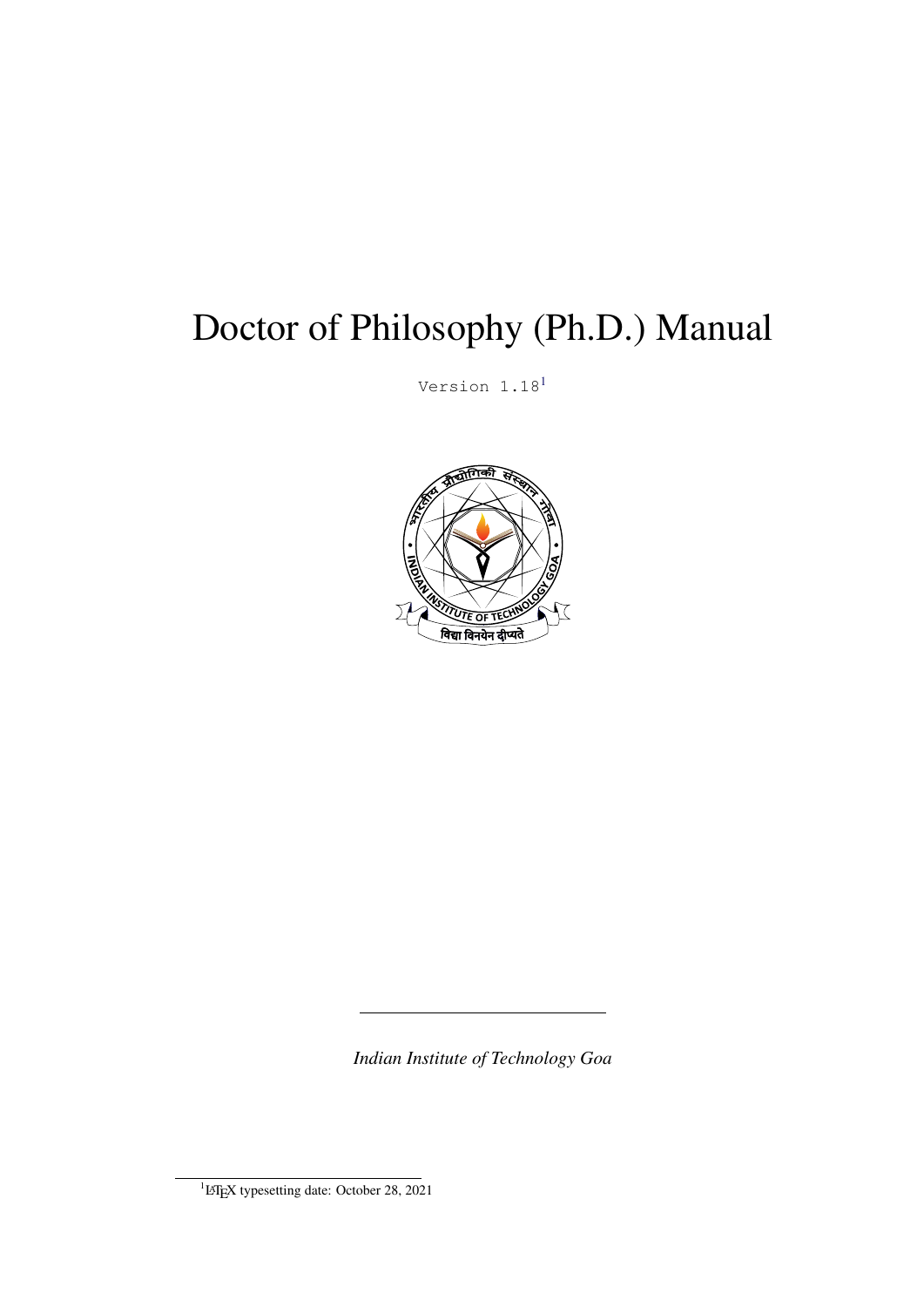#### Preamble

<span id="page-1-1"></span><span id="page-1-0"></span>Indian Institute of Technology [\(IIT\)](#page-44-0) Goa's vision is to become a unique institution of higher learning which shall offer state of the art education, research, and training in science, technology, humanities and social sciences to leave a footprint on society and environment by addressing global and local challenges. The presence of dynamism and the rigour in faculty members at IIT Goa to pursue research has led to the Ph.D. program across various disciplines in the institute. IIT Goa, ever since its inception in 2016 has been establishing modern research facilities and extensively expanding its infrastructural facilities have given a push for the Ph.D. program which was approved by the Senate of IIT Goa in its first meeting itself. The objective of the Ph.D. program is to leave that footprint as envisioned by IIT Goa.

A Ph.D. degree is awarded as a recognition for the achievements of independent research and application of knowledge to the solution of technical and scientific problems. The academic program shall lead to the degree by meeting criteria set by the Senate, IIT Goa. This is achieved by securing credits through course-work and research. The admission to the Ph.D. program is through a centralised process of the institute. Although the students are admitted to certain schools, IIT Goa encourages interdisciplinary research. The institute has been actively involved in various sponsored projects from government as well as industrial support. IIT Goa extends all the facilities for doing path breaking research across all fields of science, technology, humanities and social sciences. The student has access to all facilities within and outside the school in which the student is enrolled. The institute has several Memorandum of Understanding (MoU) signed with various institutes and national laboratories within India and abroad, which allows the student to work elsewhere for part of their research. IIT Goa invites distinguished personalities from different fields and also organizes various events like workshops, symposia and conferences. These events encourage the student to engage in stimulating discussions which will contribute toward their sound development. IIT Goa also extends its support toward non academic development by providing opportunities to explore their extra-curricular interests through various clubs. Psychological and emotional support services are also provided for the needy students. In other words, IIT Goa extends and tries to provide the best possible environment for excelling in the research path chosen by the student enrolling for the Ph.D. program.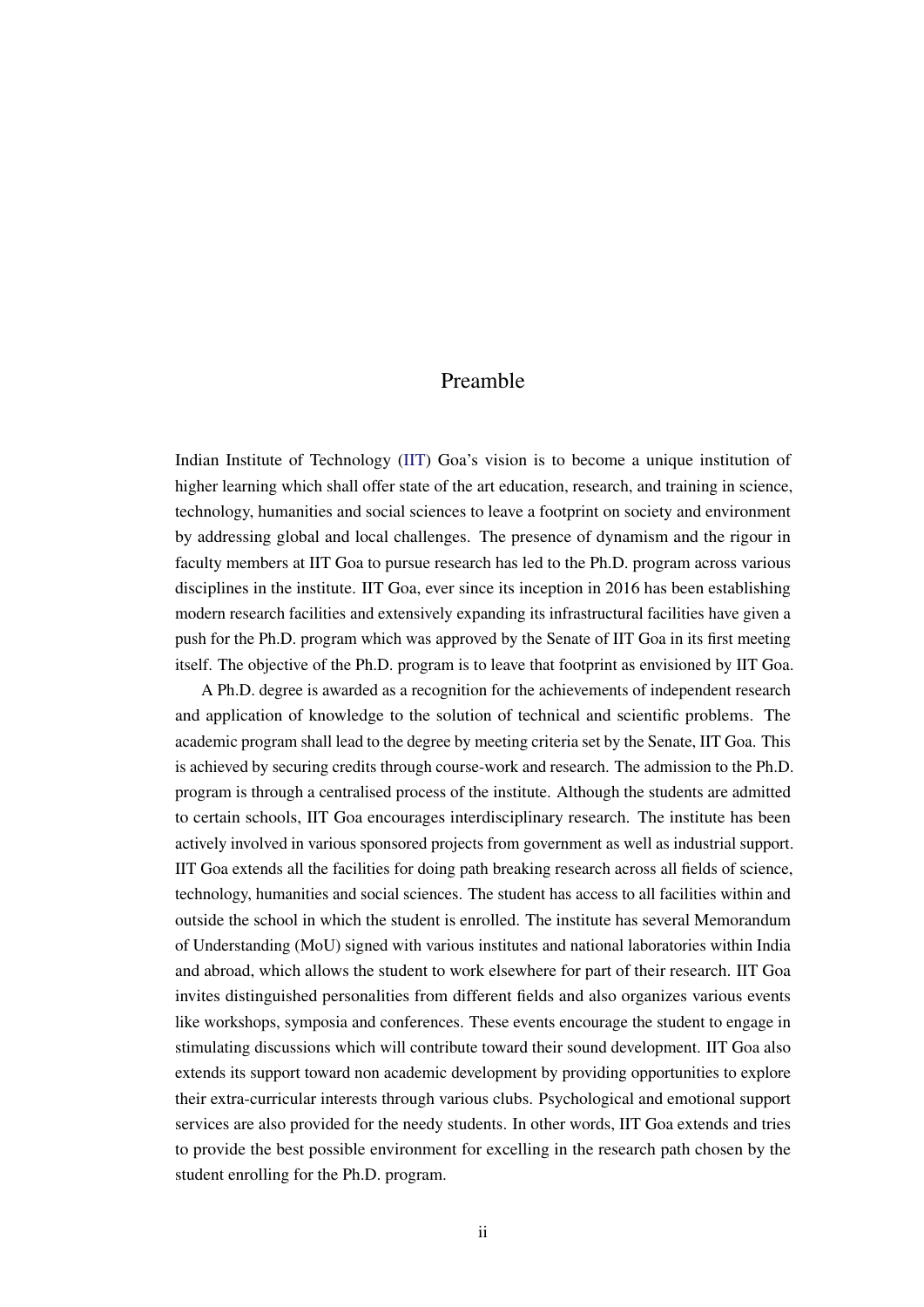<span id="page-2-0"></span>This manual is a guiding document for the fascinating journey the student has decided to undertake. The rules and regulations have been laid out with least possible ambiguity. The manual may evolve with changing times as and when necessary. This manual is prepared by the Senate Postgraduate Committee [\(SPGC\)](#page-44-1) appointed by the Senate, IIT Goa. It has been their best effort to provide maximum liberty to students as well as faculty for a smooth conduct of the program.

Currently running Ph.D. program The Senate, IIT Goa in its first meeting held on 30 January 2018 under the chairperson-ship of Prof. B. K. Mishra approved the Ph.D. program in the following disciplines.

- 1. Chemistry
- 2. Computer Science and Engineering
- 3. Economics
- 4. Electrical Engineering
- 5. Language and Literature
- 6. Mathematics
- 7. Mechanical Engineering
- 8. Physics

The Senate, IIT Goa in its 10th meeting held on 6 August 2021 under the chairperson-ship of Prof. B. K. Mishra approved the Ph.D. program in the discipline

9. Materials Engineering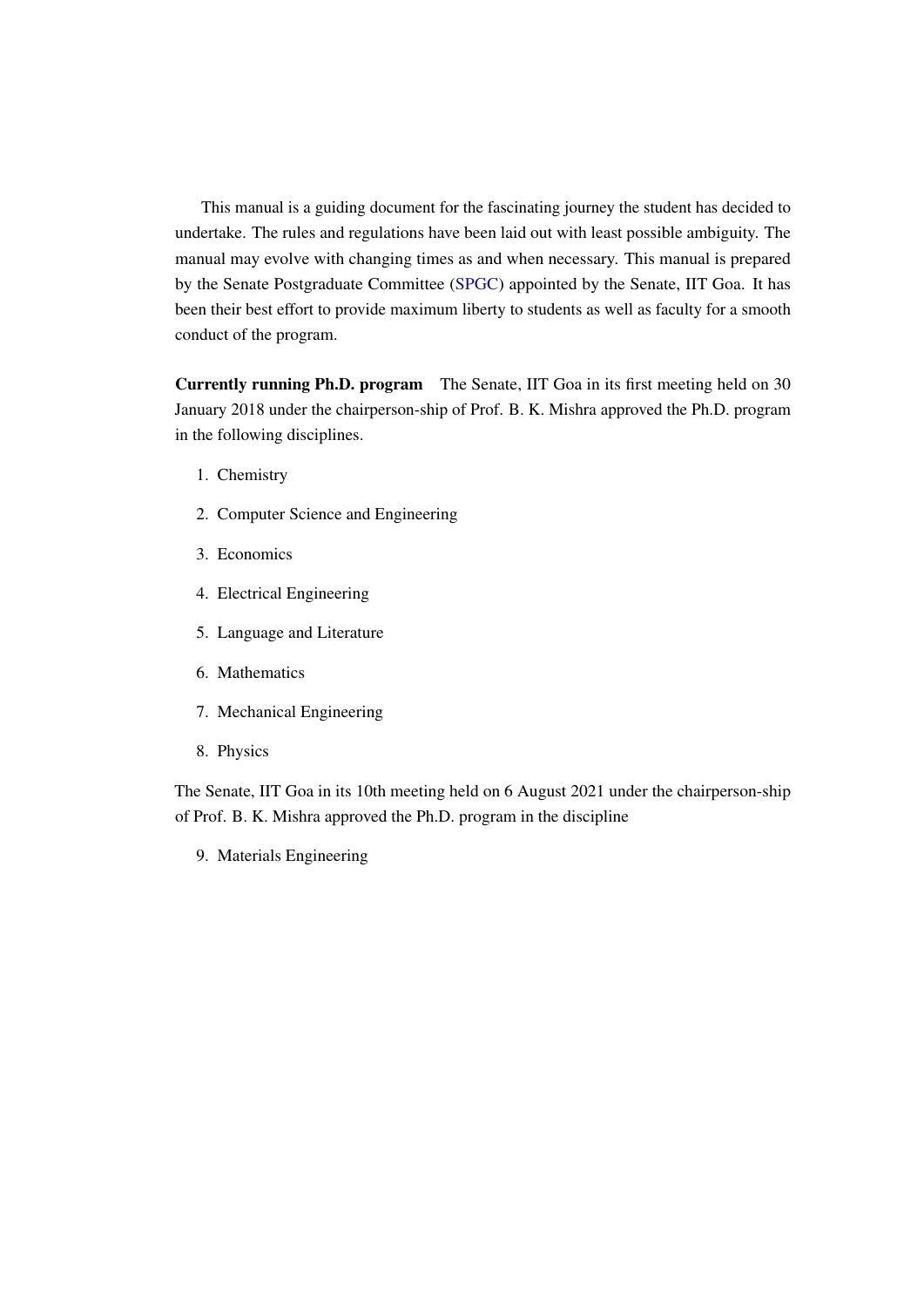# Revision History

<span id="page-3-1"></span><span id="page-3-0"></span>

| <b>Revision</b> | Date             | <b>Author(s)</b> | <b>Description</b>                            |
|-----------------|------------------|------------------|-----------------------------------------------|
| 1.16            | 2020-11-25       | <b>SPGC</b>      | The version approved by the 9th Senate meet-  |
|                 |                  |                  | ing of IIT Goa.                               |
| 1.17            | 2021-07-21       | <b>SPGC</b>      | Amendments to Doctoral Committee (Chap-       |
|                 |                  |                  | ter 4), Comprehensive Examination (Section    |
|                 |                  |                  | 5.1), State-of-the-Art Seminar (Section 5.2), |
|                 |                  |                  | Annual Progress Seminar (Chapter 6), and Ap-  |
|                 |                  |                  | pendix I; Changed DPGC to PPGC through-       |
|                 |                  |                  | out the document. The version approved by     |
|                 |                  |                  | the 10th Senate meeting of IIT Goa.           |
| 1.18            | $2021 - 10 - 05$ | <b>SPGC</b>      | Amendments to Annual Progress Seminar         |
|                 |                  |                  | (Chapter 6). The version reported to the 11th |
|                 |                  |                  | Senate meeting of IIT Goa.                    |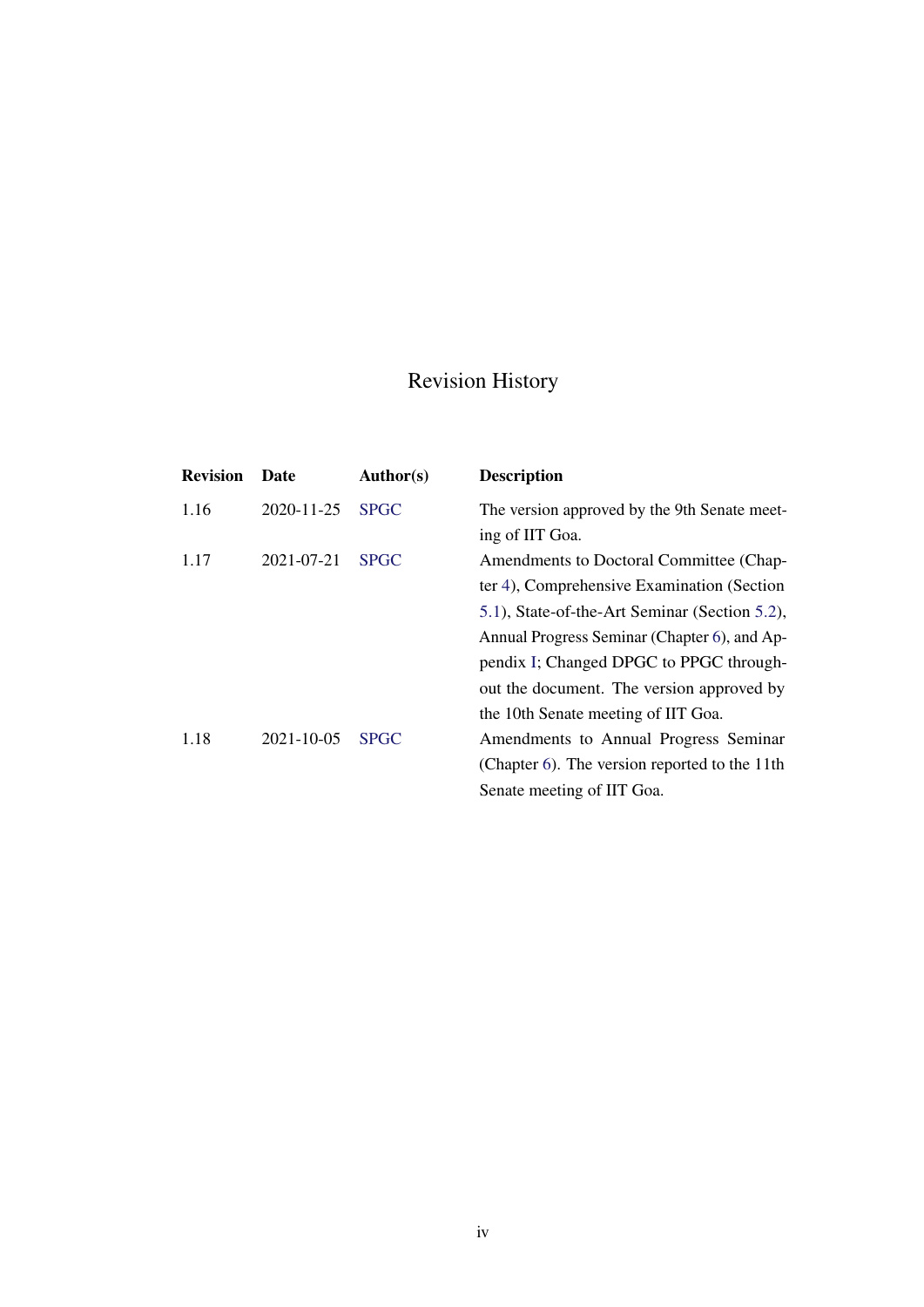#### Acknowledgements

<span id="page-4-0"></span>This manual is an adaptation of Ph.D. rules and regulations implemented in various eminent institutes in India and abroad. We thank them to make them available online.

We acknowledge the efforts of the following faculty and staff members who spent their valuable time on discussion and composing the first version of this manual.

- Dr. Sunil Paul, *Humanities and Social Sciences*
- Dr. Shiv Parsad, *Mathematics and Computer Science*
- Dr. Shakthi Prasad D., *Electrical Sciences*
- Dr. Santosh Kumar Das, *Physical Sciences*
- Ms. Sadhana Soni, *Academic Programs and Student Affairs*
- Dr. E. Siva Subramaniam, *Chemical and Material Sciences*
- Mr. Dileep Kumar P. S., *Academic Programs and Student Affairs*
- Dr. Clint P. George, *Mathematics and Computer Science*
- Dr. Ashish Bhateja, *Mechanical Sciences*
- Mr. Abhishek Gupta, *Academic Programs and Student Affairs*

We thank faculty members Drs. Arindam Das, Harpreet Singh, Milind Sohoni, Nandakumar Nambath, Neha Karanjkar, Ponnulakshmi VK, Raja Mitra, Sachin Kore, Sashidhar Sampathirao, Santosh Kumar, Sharad Sinha, Somenath Biswas, Sudipta Kanungo, Sujit Kumar Sahoo, Thaseem Thajudeen, Vaibhav Wasnik, and Y. Sudhakar for their reviews and suggestions on this manual.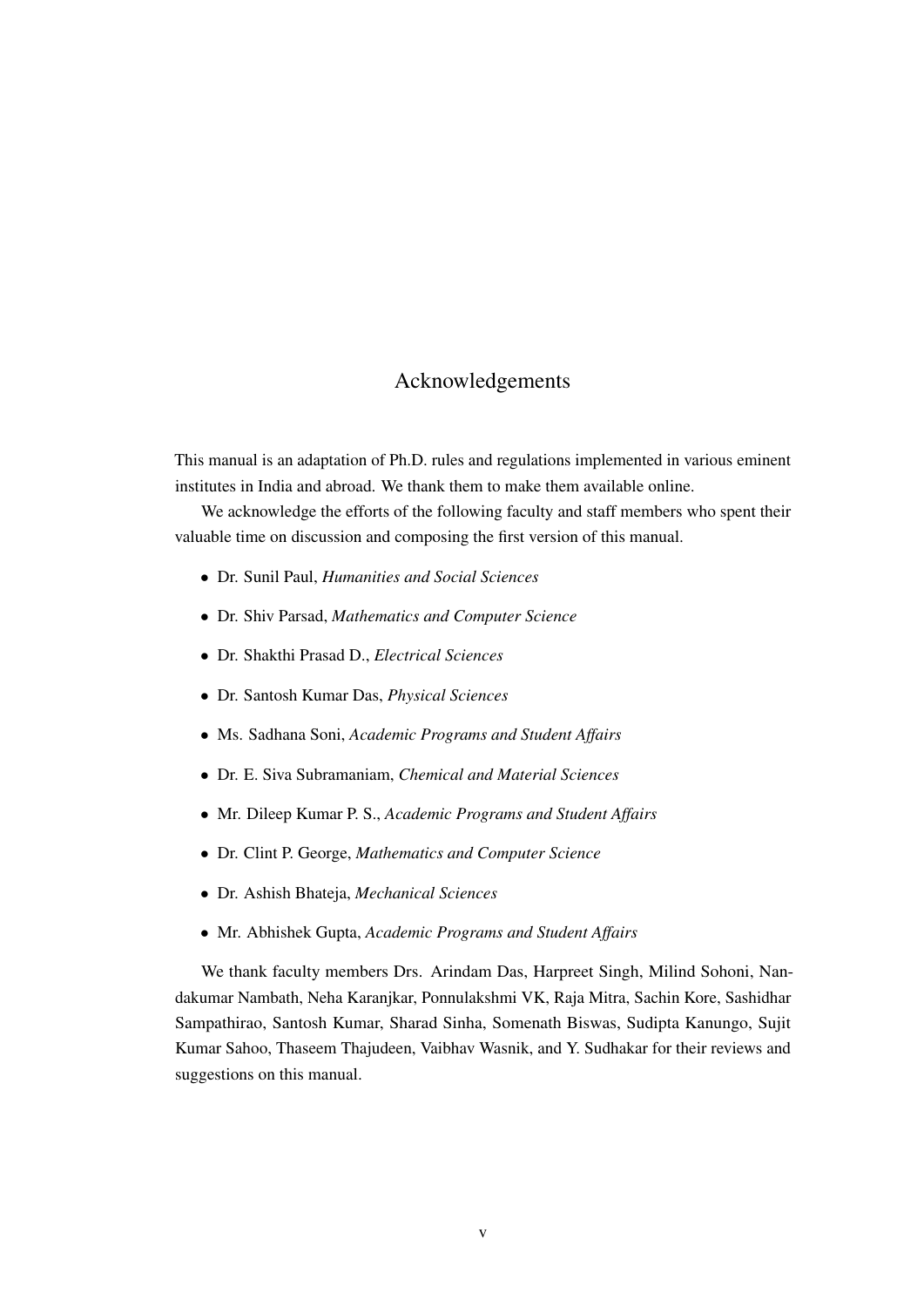# Contents

|                | <b>Preamble</b> |                                                        | ii.            |
|----------------|-----------------|--------------------------------------------------------|----------------|
|                |                 | <b>Revision History</b>                                | iv             |
|                |                 | <b>Acknowledgements</b>                                | $\mathbf{v}$   |
| 1              |                 | <b>Introduction</b>                                    | 1              |
| $\overline{2}$ |                 | <b>Admissions</b>                                      | $\overline{2}$ |
|                | 2.1             |                                                        | $\overline{2}$ |
|                | 2.2             | Eligibility for admission to the Ph.D. program         | 3              |
| 3              |                 | <b>Registration and credit requirements</b>            | 4              |
|                | 3.1             |                                                        | 6              |
|                |                 | 3.1.1                                                  | 6              |
|                |                 | 3.1.2                                                  | 6              |
|                |                 | 3.1.3<br>Relaxation from course credit requirements    | 7              |
|                |                 | Crediting NPTEL or MOOC courses<br>3.1.4               | $\tau$         |
|                |                 | 3.1.5<br>Research communication, ethics, and methods   | $\overline{7}$ |
|                | 3.2             |                                                        | 8              |
| 4              |                 | <b>Doctoral committee</b>                              | 10             |
| 5              |                 | Ph.D. candidacy                                        | 12             |
|                | 5.1             |                                                        | 12             |
|                | 5.2             |                                                        | 12             |
| 6              |                 | <b>Annual progress seminar</b>                         | 14             |
| 7              |                 | Submission and evaluation of synopsis and dissertation | 16             |
|                | 7.1             |                                                        | 16             |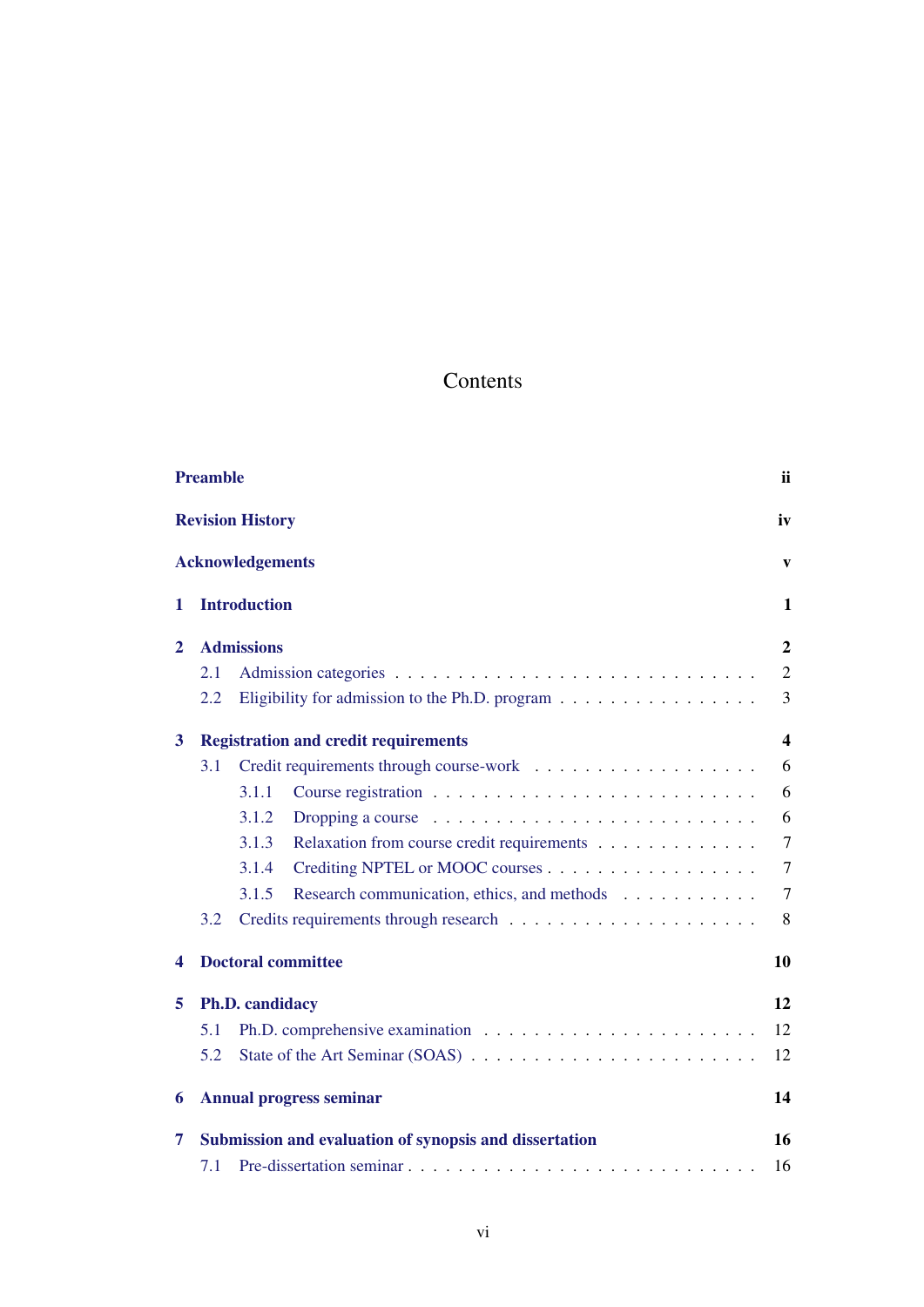|   | 7.2               |                                                                          | 17 |
|---|-------------------|--------------------------------------------------------------------------|----|
|   | 7.3               |                                                                          | 17 |
|   | 7.4               |                                                                          | 19 |
| 8 |                   | Performance requirements and remedial tools                              | 21 |
|   | 8.1               |                                                                          | 21 |
|   | 8.2               |                                                                          | 21 |
|   | 8.3               |                                                                          | 22 |
|   | 8.4               |                                                                          | 22 |
|   | 8.5               |                                                                          | 23 |
| 9 |                   | <b>Leave rules</b>                                                       | 25 |
|   | 9.1               |                                                                          | 25 |
|   | 9.2               |                                                                          | 25 |
|   | 9.3               |                                                                          | 26 |
|   | 9.4               |                                                                          | 26 |
|   | 9.5               |                                                                          | 26 |
|   |                   | <b>10 Miscellaneous</b>                                                  | 27 |
|   |                   | 10.1 Change of status from Full-time to Part-time                        | 27 |
|   |                   | 10.2 Guidelines for research work involving human participation          | 27 |
|   | <b>Annexure I</b> | Requirements for students enrolled before AY 2021-2022                   | 28 |
|   |                   | <b>Annexure II Academic performance index</b>                            | 30 |
|   |                   | Annexure III Course credit calculation, grading, and types               | 31 |
|   |                   |                                                                          | 31 |
|   |                   |                                                                          | 33 |
|   |                   |                                                                          | 34 |
|   |                   |                                                                          | 34 |
|   |                   | <b>Annexure IV Credit calculation and grading for NPTEL/MOOC courses</b> | 36 |
|   |                   |                                                                          |    |
|   | <b>Glossary</b>   |                                                                          | 38 |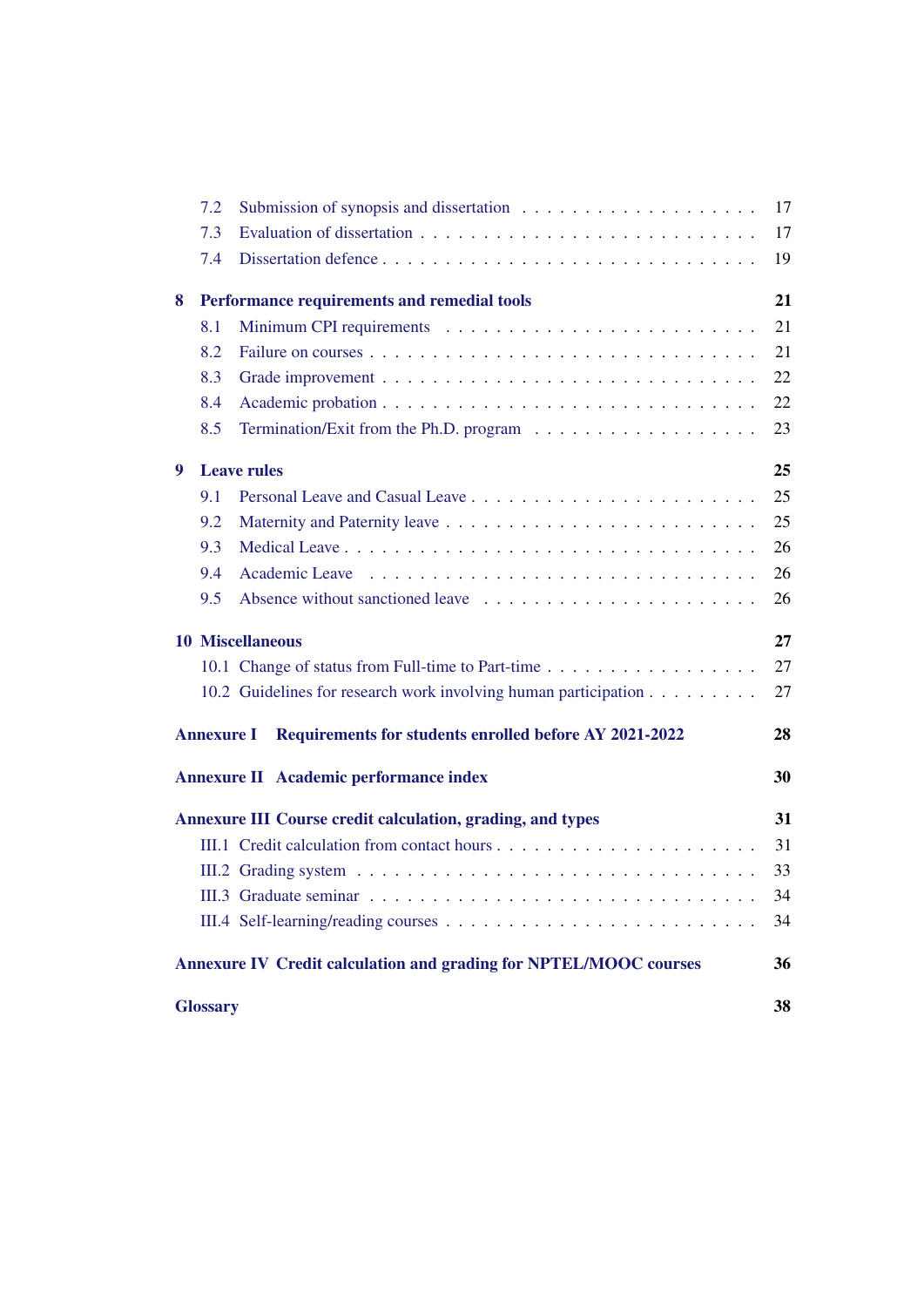# $-1-$

#### Introduction

<span id="page-7-2"></span><span id="page-7-0"></span>This manual gives general guidelines, rules, and regulations for students enrolled in the IIT Goa Ph.D. program. A Ph.D. degree may be conferred on a student subject to the following:

- The student has completed the minimum credit requirements as prescribed by the concerned Academic Units [\(AUs](#page-44-3), see Table [3.1\)](#page-11-0).
- The student has carried out research under the guidance of his/her Doctoral Adviser (s) for at least two years starting from the date of Ph.D. candidacy (Chapter [5\)](#page-18-2).

The student may be permitted to carry out a part of his/her research work outside the Institute in an industry, laboratory, workshop, work site, or other research labs as recommended by the Doctoral Committee [\(DC\)](#page-44-4) and approved by the concerned Academic Unit [\(AU\)](#page-44-3). If the student leaves the institute for a period of more than two months an approval from the Senate Postgraduate Committee [\(SPGC\)](#page-44-1) is required (details Chapter [9\)](#page-31-0).

• The student's dissertation must be recommended for awarding the Ph.D. degree by two external referees from reputed universities or research labs and by the Board of Examiners constituted for the *viva voce* (Chapter [7\)](#page-22-0).

This manual follows the new credit hour calculation system<sup>[1](#page-7-1)</sup> (Section [III.1\)](#page-37-1) for courses and specifying minimum requirements of the Ph.D. program. Students who are already enrolled may follow the old credit hour calculation scheme for courses; however, mapping to the new credit system based on contact hours is available in Annexure [III.](#page-37-0)

<span id="page-7-1"></span><sup>&</sup>lt;sup>1</sup>The credit system was adapted from the new undergraduate curriculum approved in the 3rd meeting of the Senate held on June 10, 2019, at IIT Goa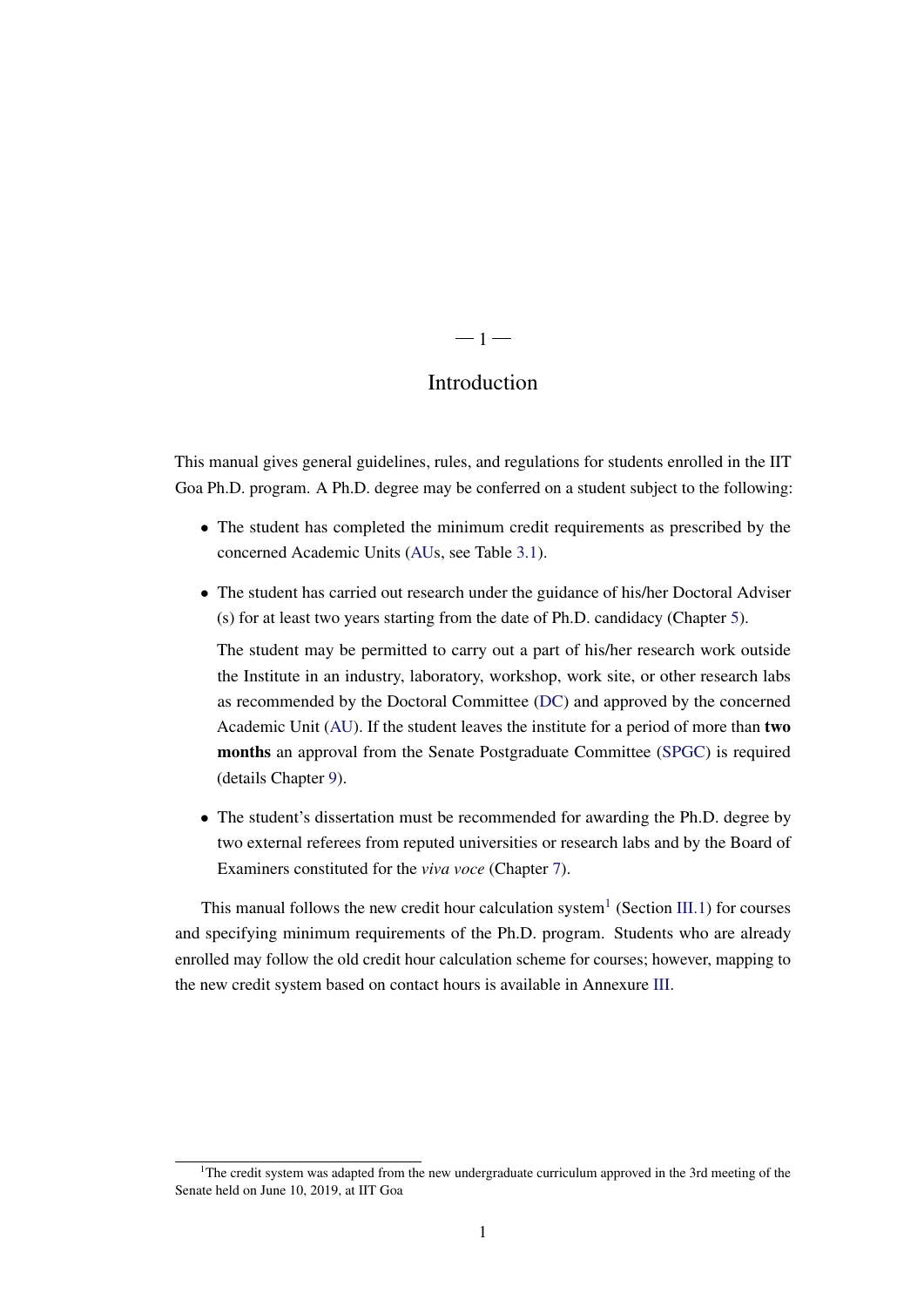$-2-$ 

#### Admissions

## <span id="page-8-2"></span><span id="page-8-1"></span><span id="page-8-0"></span>**2.1 Admission categories**

Students are admitted to the Ph.D. program through an institute selection process under any one of the following categories:

#### Full-Time or Regular Ph.D. student

- Teaching Assistantship [\(TA\)](#page-44-5): Students get fellowship from the institute as per the guidelines by the Ministry of Education
- [TA](#page-44-5) through Project (TAP): Students get fellowship from the research project and partial support from the institute
- Govt./ Semi Govt. Fellowship Awards such as QIP, CSIR-JRF, UGC-JRF, DAE, DST-INSPIRE, DBT, NBHM, etc.
- Sponsored: A student in this category is sponsored by a R&D organization, academic institution, government organization, or industry for doing research in the institute on a full-time basis. The institute does not provide any assistantship/fellowship to such a student.
- Self-financed: A student in this category works full-time or part-time towards the Ph.D. program. The institute does not provide any assistantship/fellowship to such a student.

Part-Time Ph.D. student A student in this category is a professionally employed person (including IIT Goa staff), who pursues the Ph.D. program while continuing the duties of the employment. The institute does not provide any assistance/fellowship to such a student.

- Permanent employees from state or central government universities, colleges, or research institutes and labs
- External: This category refers to a student employed in an R&D organization/academic institution/industry having adequate research facilities. The research work leading to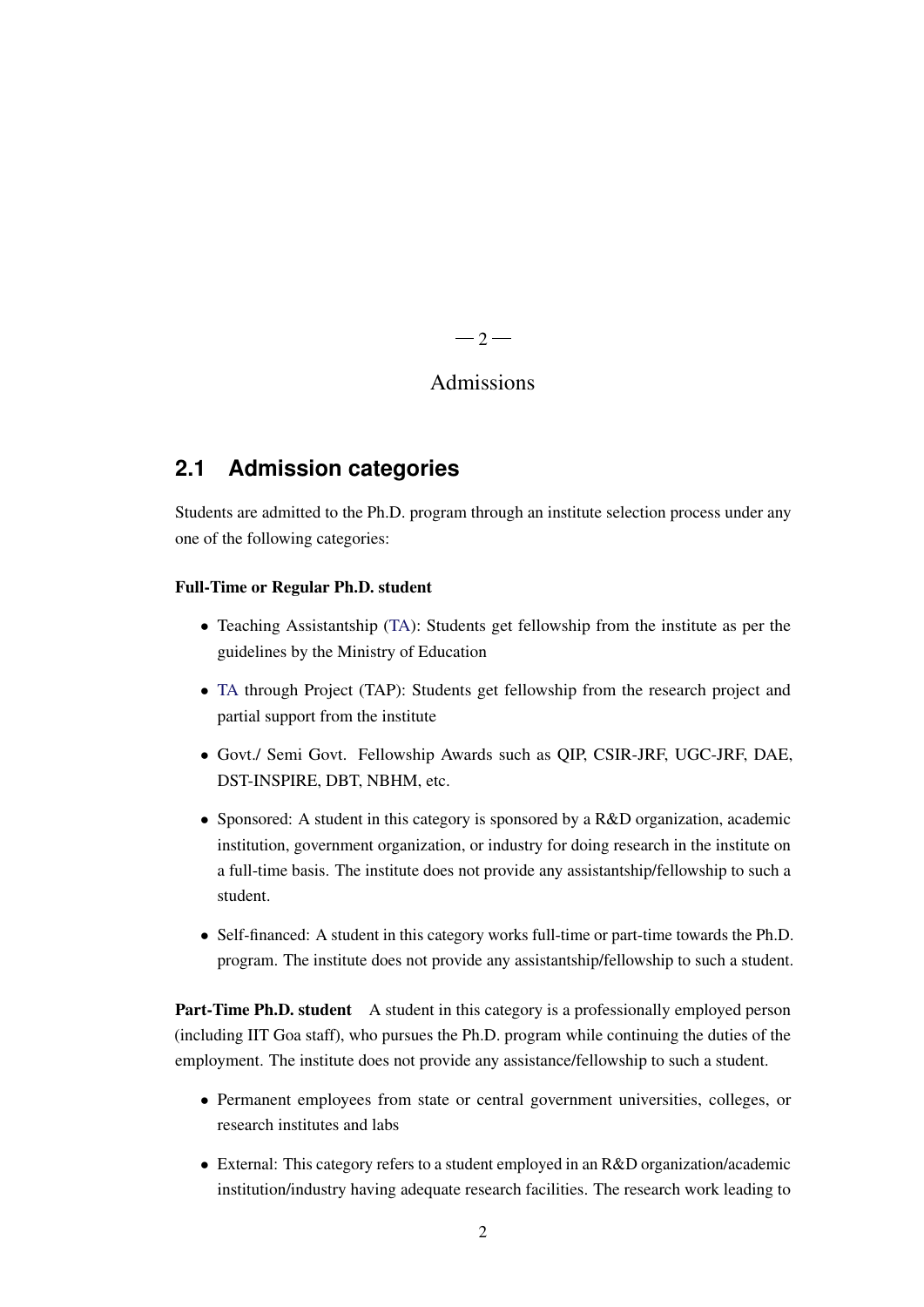<span id="page-9-1"></span>the Ph.D. degree may be carried out largely in the parent organization of the candidate under a Local Supervisor from the organization but with the overall guidance provided by a faculty member (Institute Supervisor) of the [AU](#page-44-3) in which the student is registered.

- Self-sponsored
- Permanent staff of IIT Goa

# <span id="page-9-0"></span>**2.2 Eligibility for admission to the Ph.D. program**

Candidates have to fulfill the requirements set by the institute. These are: At least *First Division* or equivalent in M.A./ M.Sc./ B.Tech./ B.E./ MCA/ M.Tech./ M. Phil. or equivalent degree in appropriate branches. Individual Academic Units [\(AUs](#page-44-3)) may use higher cut off levels and/or other appropriate discipline-wise criteria for shortlisting if required. Candidates belonging to reserved categories are eligible for relaxations, as per norms, in the selection criteria.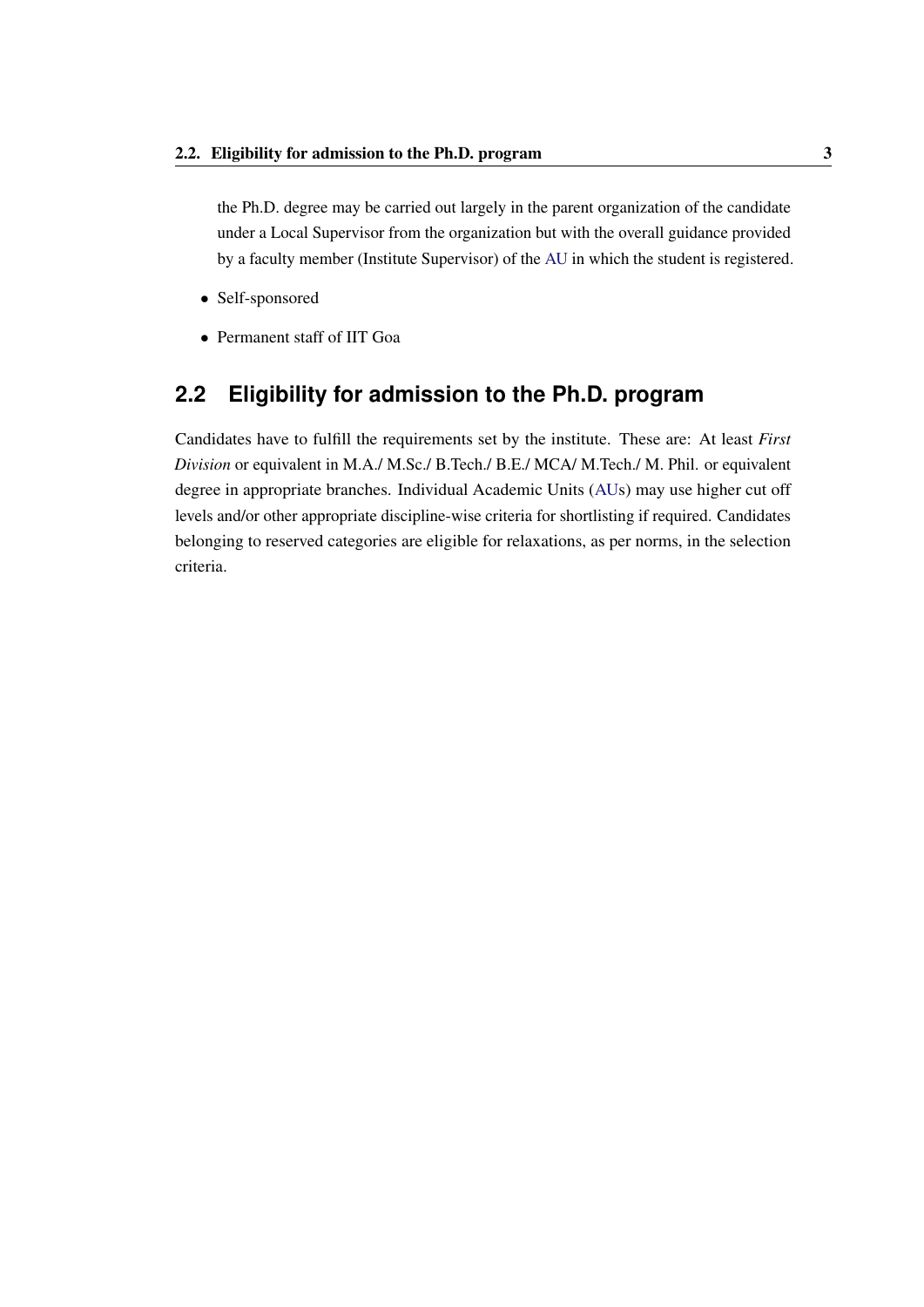# <span id="page-10-1"></span><span id="page-10-0"></span>Registration and credit requirements

 $-3-$ 

- All Ph.D. students should submit their (original) qualifying degree/ diploma certificates (QDC) within one year after joining the institute or before obtaining the Ph.D. candidacy, whichever is earlier. However, students must submit their provisional degree/ degree completion certificate (if no QDC available) along with the degree/diploma transcripts at the time of the admission to the Ph.D. program. In this case, the student is admitted to the institute provisionally and fellowship will be withheld until the student's admission is confirmed. The provisional admission will be cancelled if QDC is not produced within the stipulated time mentioned above.
	- Students who are unable to submit their QDCs to Academic Section within the due date should apply for extension along with an undertaking stating the new date for submission, giving proper reasons.
	- Students would be allowed to appear in the examination even if they do not submit their QDCs until the commencement of the end semester examination. However, the results of such students shall be withheld until the required documents are produced.
	- Students who do not fulfill the admission requirements (candidates who are awaiting results of qualifying exams) as prescribed by the institute, who have been provisionally selected must submit the provisional certificates within six months of joining otherwise their admission will be cancelled.
	- Requirements for respective funding agencies will be applicable to student scholarships
- On joining the Institute every student is assigned to a Faculty Advisor [\(FA\)](#page-44-6) by the [AU](#page-44-3) in which the student is admitted. The student must plan his/her academic program in consultation with the [FA.](#page-44-6) The student should also identify a Doctoral Adviser [\(DA\)](#page-44-7) and inform the Academic Office before the stipulated time (details in Chapter [4\)](#page-16-0).
- All enrolled students must register for courses or research at the beginning of subsequent semesters through the institute registration program in consultation with their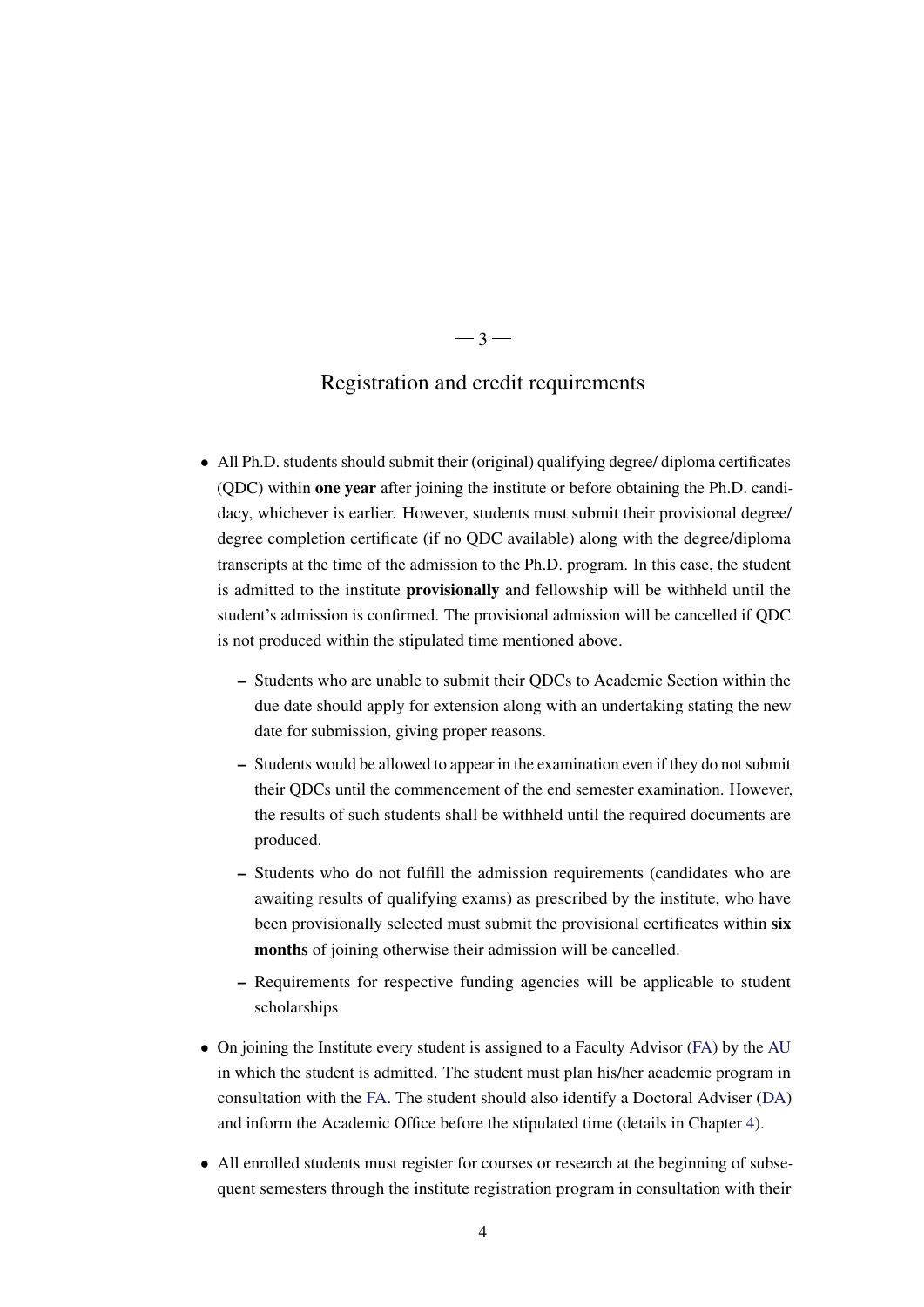<span id="page-11-1"></span>[FA/](#page-44-6)[DAs](#page-44-7). This registration at the beginning of each semester is mandatory for all students, and they must register on the prescribed dates announced from time to time.

- A student is required to register for a minimum of 12 credits every semester. If the core and elective courses taken by the student in a given semester are less than 12 credits, the remaining may be taken as research credits (Section [3.2\)](#page-14-0).
- If a student does not register for two consecutive regular semesters, the admission will be cancelled Suo moto (on its own motion).
- Students must complete the minimum credit requirements through courses and research as described in Table [3.1.](#page-11-0) Ph.D. students who have been registered for five or more years in the Ph.D. program are required to submit an application, for extension of Ph.D. registration to the subsequent year in the Ph.D. program. This application must be submitted on or before the last date for completing the APS for the year prior to the year for which extension of Ph.D. registration is required. The financial support provided to the student will follow the respective rules in place by the funding agency and/or the institute.
- Students are allowed to register for a maximum of **two** audit courses per semester, with the consent of their [FA/](#page-44-6)[DA.](#page-44-7)
- A student is not permitted to re-register for a course, which the student has undergone and in which the student has secured an Audit or a Passing Grade (unless it is a course replacement, details Section [8.3\)](#page-28-0).

| Qualifying degree                                                            | Minimum<br>credits through<br>coursework † | Minimum<br>credits through<br>research † | Minimum<br>credits for<br>graduation | Maximum<br>duration to<br>graduate $\star$ |
|------------------------------------------------------------------------------|--------------------------------------------|------------------------------------------|--------------------------------------|--------------------------------------------|
| <b>Group A</b><br>B.Tech., B.E. or<br>equivalent 4-year<br>bachelor's degree | 24                                         | 54                                       | 78                                   | 7 years                                    |
| <b>Group B</b><br>M.Sc., M.A. or<br>equivalent                               | 18                                         | 54                                       | 72                                   | 6 years                                    |
| Group C<br>M.Tech., M.E., or<br>M.Phil. or equiva-<br>lent                   | 9                                          | 54                                       | 63                                   | 6 years                                    |

<span id="page-11-0"></span>Table 3.1: Minimum credit requirements and expected duration for a student enrolled in the Ph.D. program from various qualifying degree.  $\star$  from the date of joining.  $\dagger$  A student is allowed to complete extra credit courses, if necessary, as recommended by the student's [DA](#page-44-7) (s), [DC,](#page-44-4) or [AU.](#page-44-3)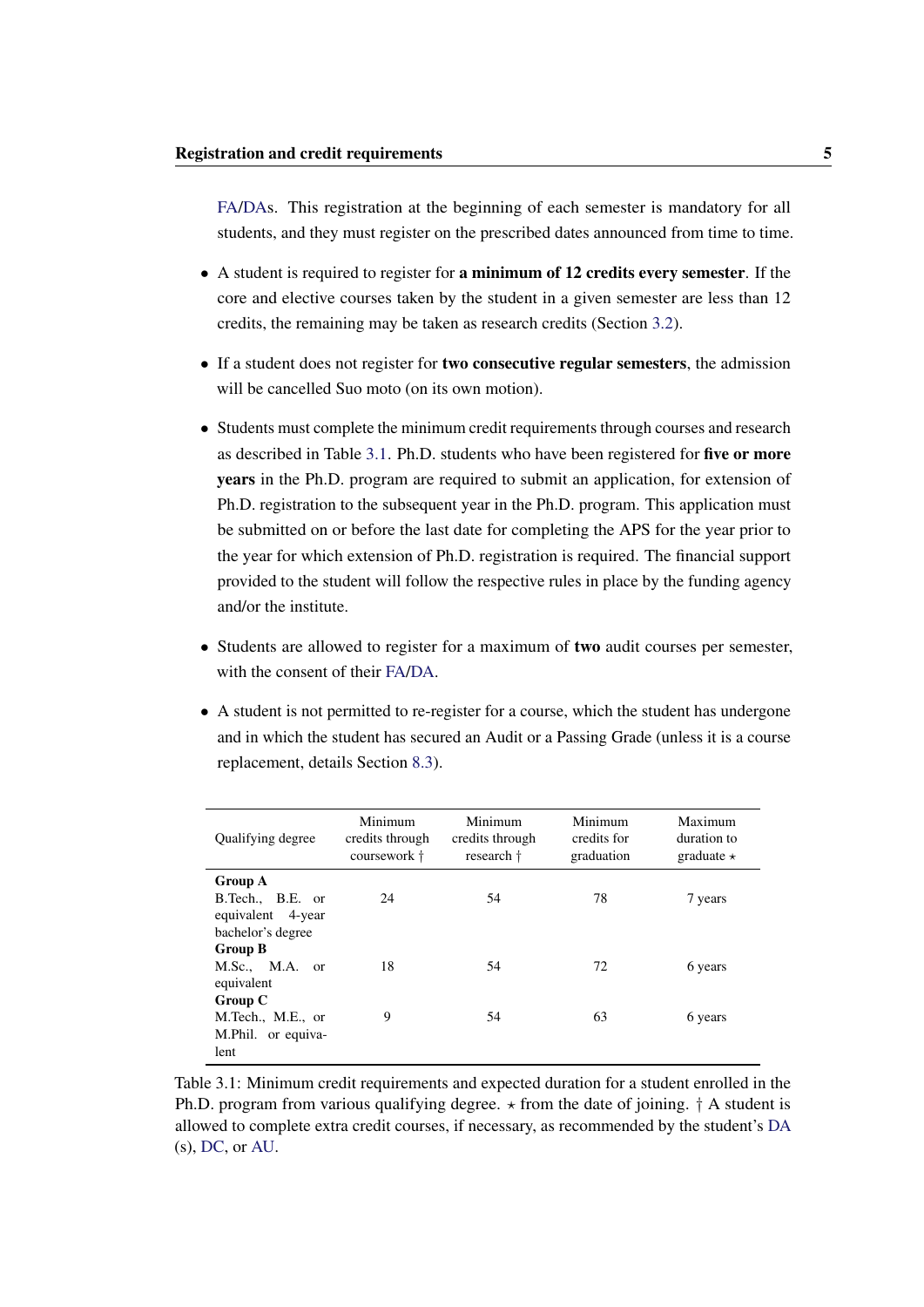#### <span id="page-12-3"></span><span id="page-12-0"></span>**3.1 Credit requirements through course-work**

Students enrolled in a Ph.D. program must acquire the prescribed minimum credits through coursework (see Table [3.1\)](#page-11-0), which shall be completed:

- within one semester from the date of joining by students under Group C (Table [3.1\)](#page-11-0)
- within the first two semesters from the date of joining by students under Group A and B (Table [3.1\)](#page-11-0)

However, the duration could be extended with permission from [SPGC.](#page-44-1)

#### <span id="page-12-1"></span>**3.1.1 Course registration**

- Ph.D. students, after payment of prescribed semester fees, should complete their registration in consultation with and approval of the [FA/](#page-44-6)[DA\(](#page-44-7)s).
- Ph.D. students, in consultation with their [FA/](#page-44-6)[DA\(](#page-44-7)s), can carry out course adjustments within the time limit provided in the Academic Calendar.
- The Academic Office shall inform the student's [FA/](#page-44-6)[DA\(](#page-44-7)s) of any discrepancy in the student's registration. However, students should ensure on their own that they comply with the credit requirements listed under the rules prescribed above.
- Ph.D. students who are unable to commence their course program during the semester in which they have been admitted (due to unavoidable circumstances) may be permitted to commence their course work in the following semester. This is a ONE-time possibility and must be approved by the [SPGC](#page-44-1) and the Chair, Senate.

#### <span id="page-12-2"></span>**3.1.2 Dropping a course**

A Ph.D. student may drop courses for which the student may have registered, if the academic load for the given semester is found to be too heavy, in consultation with the student's [FA/](#page-44-6)[DA\(](#page-44-7)s), subject to the following

- Students must fulfill the minimum course credit requirements per semester and ensure that the credits requirements laid down in Table [3.1](#page-11-0) are not violated.
- The last date for course drop will be in the Academic Calendar
- Dropped courses will appear in the student's transcript with the respective letter grade (i.e. W). Withdrawn grade W will not count towards [CPI.](#page-44-8)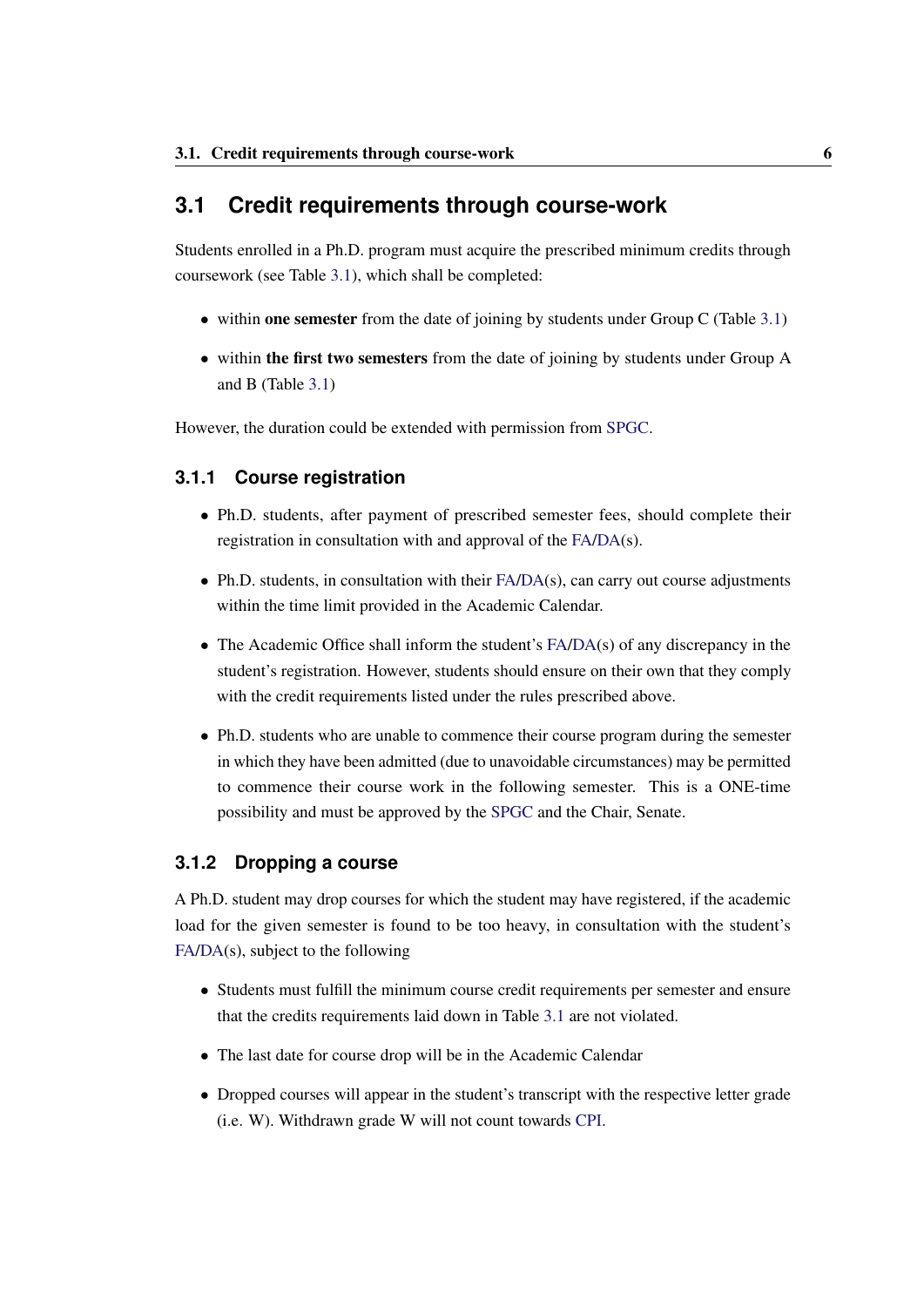#### <span id="page-13-4"></span><span id="page-13-0"></span>**3.1.3 Relaxation from course credit requirements**

Normally, all students enrolling for Ph.D. programs have to undergo coursework in order to complete the credit requirements as mentioned in Table 1. However, relaxation in the course credit requirements may be provided on a case to case basis, subject to the recommendation of [SPGC](#page-44-1) and the discretion of the Senate.

#### <span id="page-13-1"></span>**3.1.4 Crediting NPTEL or MOOC courses**

Ph.D. students are permitted to credit courses from NPTEL or MOOC under special circumstances after the approval from [FA](#page-44-6)[/DA\(](#page-44-7)s) and [AU.](#page-44-3)

- Only PG level courses will be considered for course credit requirements.
- The number of credits acquired through the MOOC courses should not exceed 40% (Individual AUs can lower this limit if needed) of the total course credit requirements as specified in Table  $3.1<sup>1</sup>$  $3.1<sup>1</sup>$  $3.1<sup>1</sup>$  $3.1<sup>1</sup>$ .
- Students must obtain prior approval from their [FA/](#page-44-6)[DA\(](#page-44-7)s) and the MOOC or NPTEL cell to register such courses with proper reasoning.
- Students must follow the institute NPTEL cell (and academic office) deadlines and guidelines for course registration, adjustments, drop, completion, and course credits.
- For credit calculation and grading of NPTEL/MOOC course, see Annexure [IV.](#page-42-0)

#### <span id="page-13-2"></span>**3.1.5 Research communication, ethics, and methods**

- This course is a compulsory course for all Ph.D. students.
- This course carries 3 credits. It is graded as Pass/Non-Pass. No grade points are allocated for the calculation of the CPI. This course is not counted for the minimum course credit requirements mentioned in Table [3.1.](#page-11-0)
- Students are required to complete this course prior to obtaining Ph.D. candidacy (Section [5\)](#page-18-2)
- Exemption for doing this course may be given to those students who have completed such equivalent course(s) at the graduate level
	- from an IIT, IISER, other reputed institutes/universities in India or abroad, and
	- must have completed such course(s) within five years before joining the institute

<span id="page-13-3"></span><sup>&</sup>lt;sup>1</sup>This limit is applicable for students enrolled in [AY](#page-44-9) 2019 onwards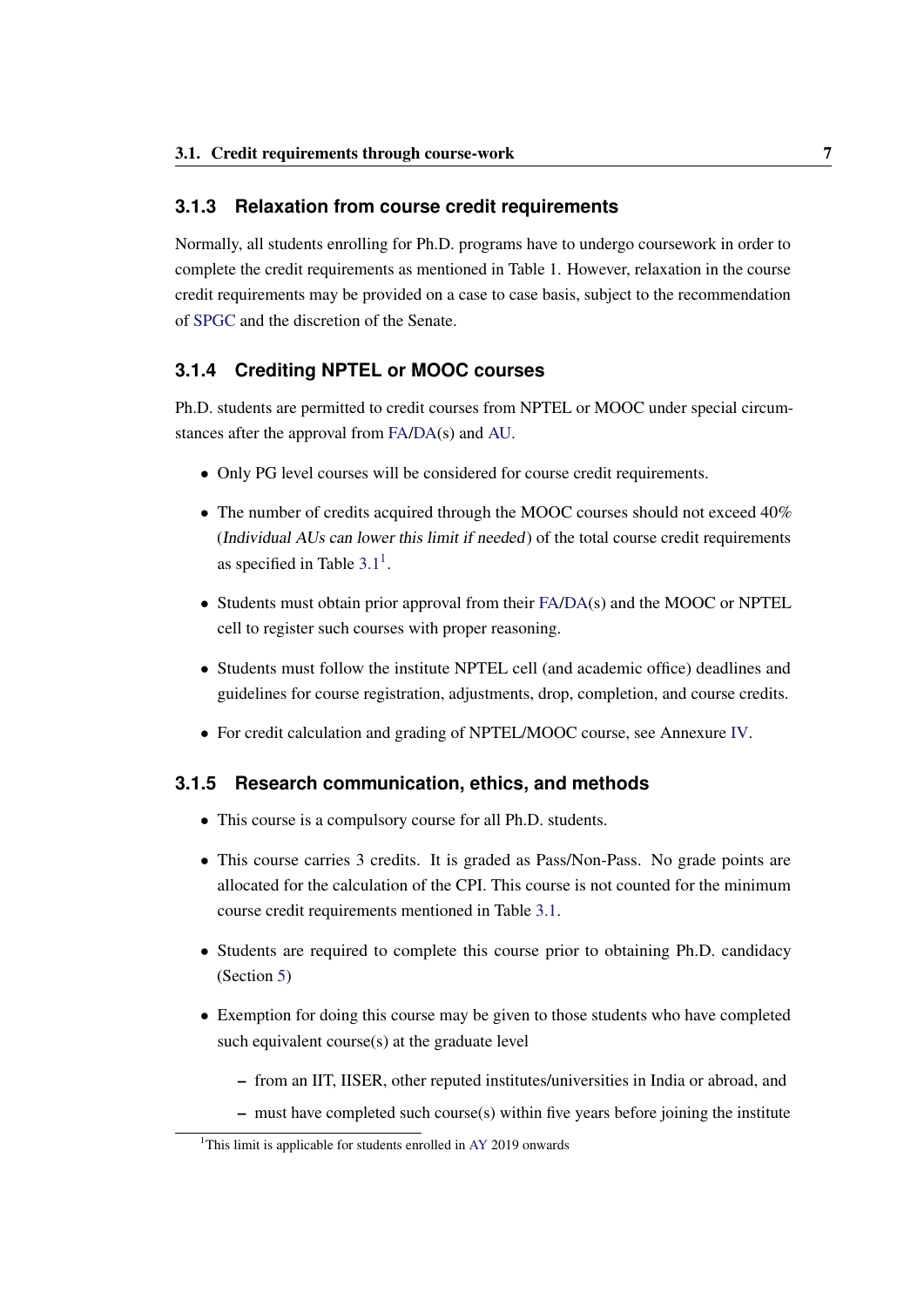#### <span id="page-14-2"></span><span id="page-14-0"></span>**3.2 Credits requirements through research**

Ph.D. students are required to acquire certain minimum credits through research for graduation (see Table [3.1\)](#page-11-0) via research courses.

- Doctoral Research: A student is allowed to register for doctoral research credits only after meeting the requirements of Ph.D. registration. One doctoral research unit is equal to 1[2](#page-14-1) credits<sup>2</sup>, subdivided into 4 sub-units of 3 credits each. The grading will be done by the [DA](#page-44-7) (or co-advisor, if the doctoral advisor is not available due to any reason) by the beginning of the next regular semester as defined by the institute. However, the grades of the semesters preceding the [APS](#page-44-10) should be submitted before the APS. The grades of the two semesters preceding [APS](#page-44-10) will be considered final only after the [APS](#page-44-10) (i.e. it is a provisional grade). If there is no communication received by the academic section regarding the grades after the [APS,](#page-44-10) they will be considered final.
- The grading for research credits shall be different from those of regular 10 point grading scheme of IIT Goa. These grades shall not be counted towards the calculation of [CPI/](#page-44-8)[SPI](#page-44-11) (Table [III.4\)](#page-41-0).
- For every 3 credits, a grade of S (satisfactory) or U (unsatisfactory) may be given. 3 credits may be equivalent to, but not limited to, 8-10 hours of work per week. Although, U grade may be counted towards the credit hours, but will not be considered for evaluating the research credits earned during the Ph.D. program. Only S grades will be counted towards the required research credits.
- The 12 doctoral research credits shall be graded in four sub-units as SSSS, SSSU, SSUU, SUUU, UUUU. When a student registers with lower credits, the appropriate grading may be done. For example, if a student registers of 6 credits, the grades may be SS, SU or UU. Similarly, if a student registers for 3 credits, the grade shall be S or U.
- During doctoral research a student must secure a minimum of four S in any two consecutive semesters. If a student fails to secure minimum research credits in any two consecutive semesters, the case should be referred to [SPGC](#page-44-1) through [DC.](#page-44-4)
- For completion of the Ph.D. program, a student is required to secure a minimum of 54 credits (i.e. 18 S) through research. However, this is not an upper cap and merely securing 18 S will not make a student entitled to submit a dissertation. The dissertation submission shall be subject to the conditions mentioned in Chapter [7.](#page-22-0)

<span id="page-14-1"></span><sup>&</sup>lt;sup>2</sup>Overloading of research credits may be considered under the recommendations of PPGC/SPGC on a case-by-case basis.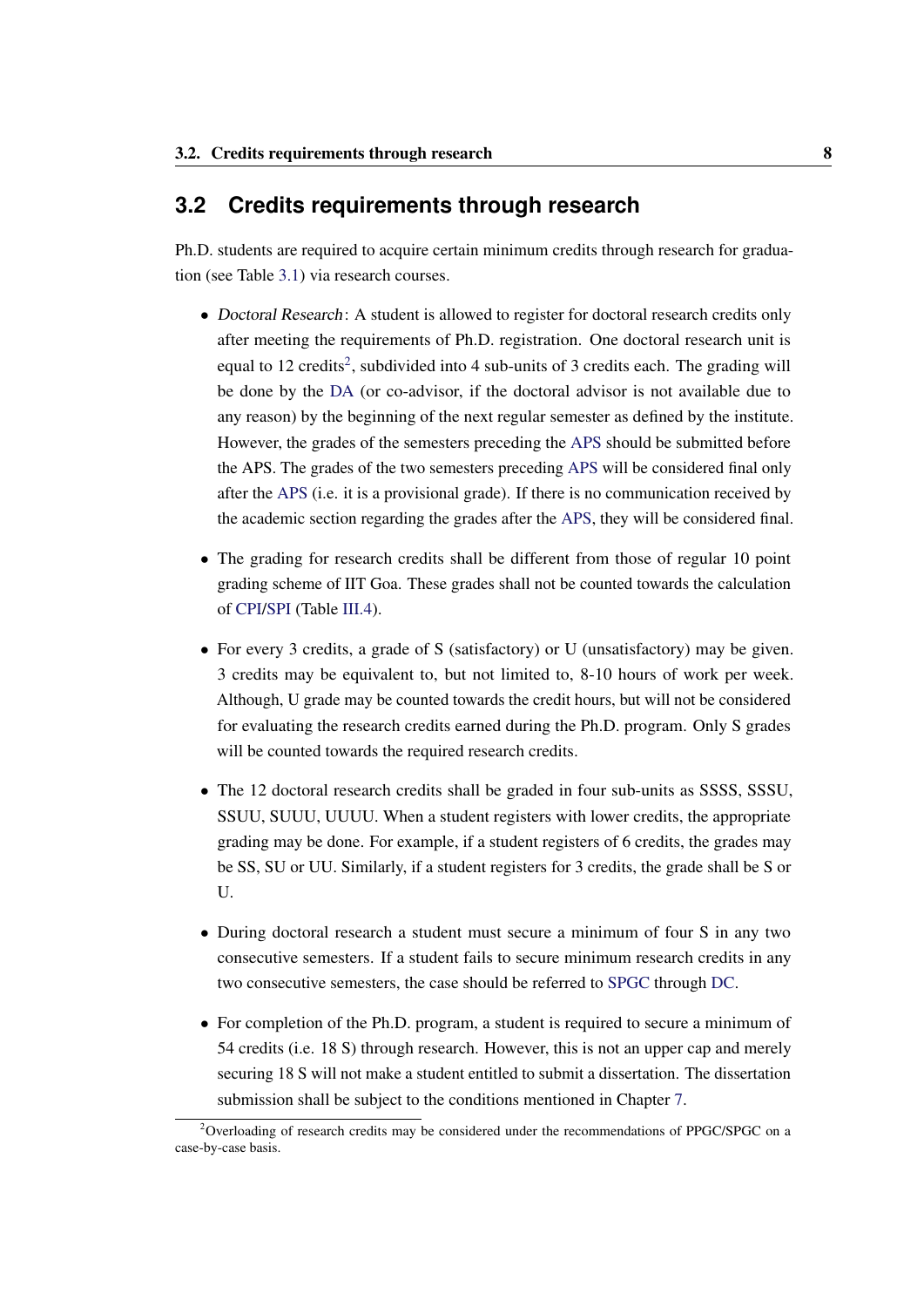- <span id="page-15-1"></span> $\bullet$  The credits earned through research<sup>[3](#page-15-0)</sup> will be a guiding principle for academic termination/probation/exit degree. Such decisions shall be on the discretion of the Senate, subject to the recommendations of [DC](#page-44-4) and [SPGC.](#page-44-1)
- The grades allotted in the two semesters preceding [APS](#page-44-10) should be presented to the [DC.](#page-44-4) If the grades awarded are not commensurate with the performance in the [APS,](#page-44-10) then the grades may be revised accordingly as per the recommendations of the [DC,](#page-44-4) which should be reported to the [SPGC](#page-44-1) for further action.

Graduate Research A Ph.D. student is also permitted to register for graduate research credits until the student meets the requirements of Ph.D. registration. The student's [DA\(](#page-44-7)s) or an IIT Goa faculty may guide such as a course. The student may register for 3, 6, 9, or 12 credits in a given semester for this fourse. The evaluation for this course is same as the Doctoral Research course. A maximum of 6 credits may be considered towards the minimum research credit requirements for the Ph.D. program.

<span id="page-15-0"></span><sup>&</sup>lt;sup>3</sup>Students are allowed to take theory courses approved by DA(s) after the Ph.D. registration, which will be counted as S, if the students acquires the minimum required grade (Section [8.1\)](#page-27-1) in such courses (considering credit hour mapping). This is solely for satisfying the minimum requirements for an academic year and/or the Ph.D. program.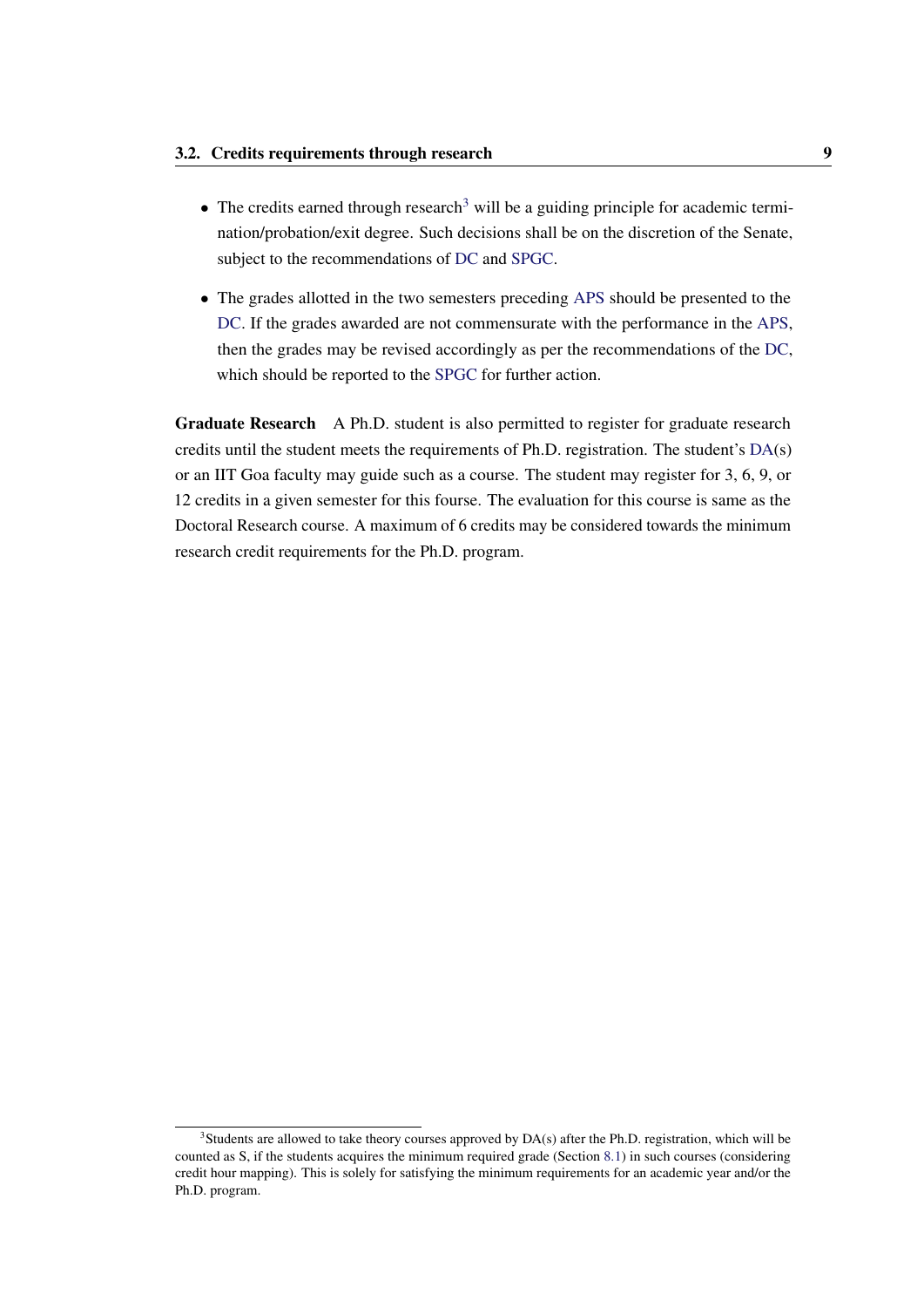#### $-4-$

#### Doctoral committee

#### <span id="page-16-2"></span><span id="page-16-0"></span>Doctoral Adviser [\(DA\)](#page-44-7) For students under

- Group B and Group C (Table [3.1\)](#page-11-0), the process of [DA](#page-44-7) allocation should be completed within the first three months of their joining the institute,
- Group A (Table [3.1\)](#page-11-0), the process of [DA](#page-44-7) allocation should be completed within one year of their joining the institute,

as per the policies laid down by the [AU.](#page-44-3)

**Doctoral Committee [\(DC\)](#page-44-4)** The  $DA(s)$  $DA(s)$  in consultation with the student, shall form the Doctoral Committee [\(DC\)](#page-44-4) well before the comprehensive examination of the student (Section [5.1\)](#page-18-0). The committee shall comprise the following five members.

- The doctoral advisor (DA)
- Two faculty members from the student's [AU](#page-44-3)
- One faculty member from the institute (outside the student's AU) who is conversant with the subject
- One expert from within or outside the institute

The student's co-doctoral advisor (co-DA), if any, will be considered as an additional (6th) member.

The DC shall be chaired by any other member other than the DA. The DA is the member convener of this committee. The constitution of a DC should be recommended by the respective AU's Postgraduate Committee (i.e.  $PPGC$ )<sup>[1](#page-16-1)</sup> and it will be forwarded to the Office of the Dean (Academic Programs). The DC is approved by SPGC. DC's roles include but not limited to

• Monitor whether a Ph.D. student is in good standing in terms of coursework and research throughout the program

<span id="page-16-1"></span> $<sup>1</sup>$  or the respective AU, if no PPGC is in place for the program</sup>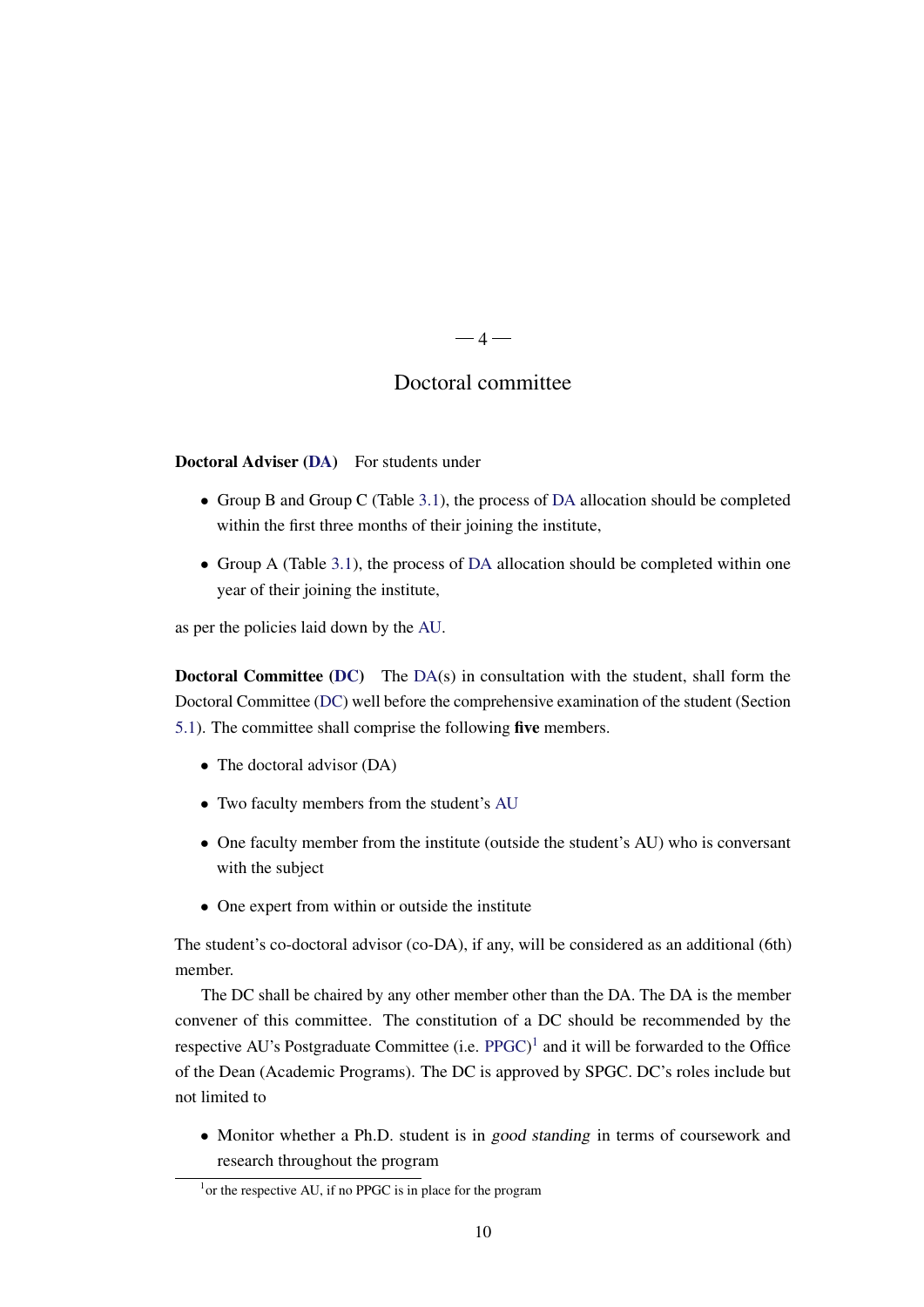• Sets additional research and publication requirements (additional to what is specified here in this Ph.D. manual)

**Change of DA**  $(s)$  If a situation arises where a student requests for changing the DA or a faculty makes a request to relieve the student and another faculty of the institute agrees to supervise the student, then the student may be transferred with the approval of the Chair, Senate.

- Under these circumstances the DC may be reconstituted within a month of the approval of the change of DA
- If the area of research requires modification due to this change, the student's entire course work requirement shall be examined by the DC. The student's Ph.D. candidacy may be revised, if found necessary.
- The State Of the Art Seminar (*cf.* Section [5.2\)](#page-18-1) may be given again, if it is set mandatory by the respective AU. In such a case, the student has to complete the requirement within **four months** of the approval of the new Doctoral Committee or the approval of the change of DA, whichever is later.
- In case no faculty member is willing to take the student, then the student will have to exit (Section [8.5\)](#page-29-0) or leave the Ph.D. program.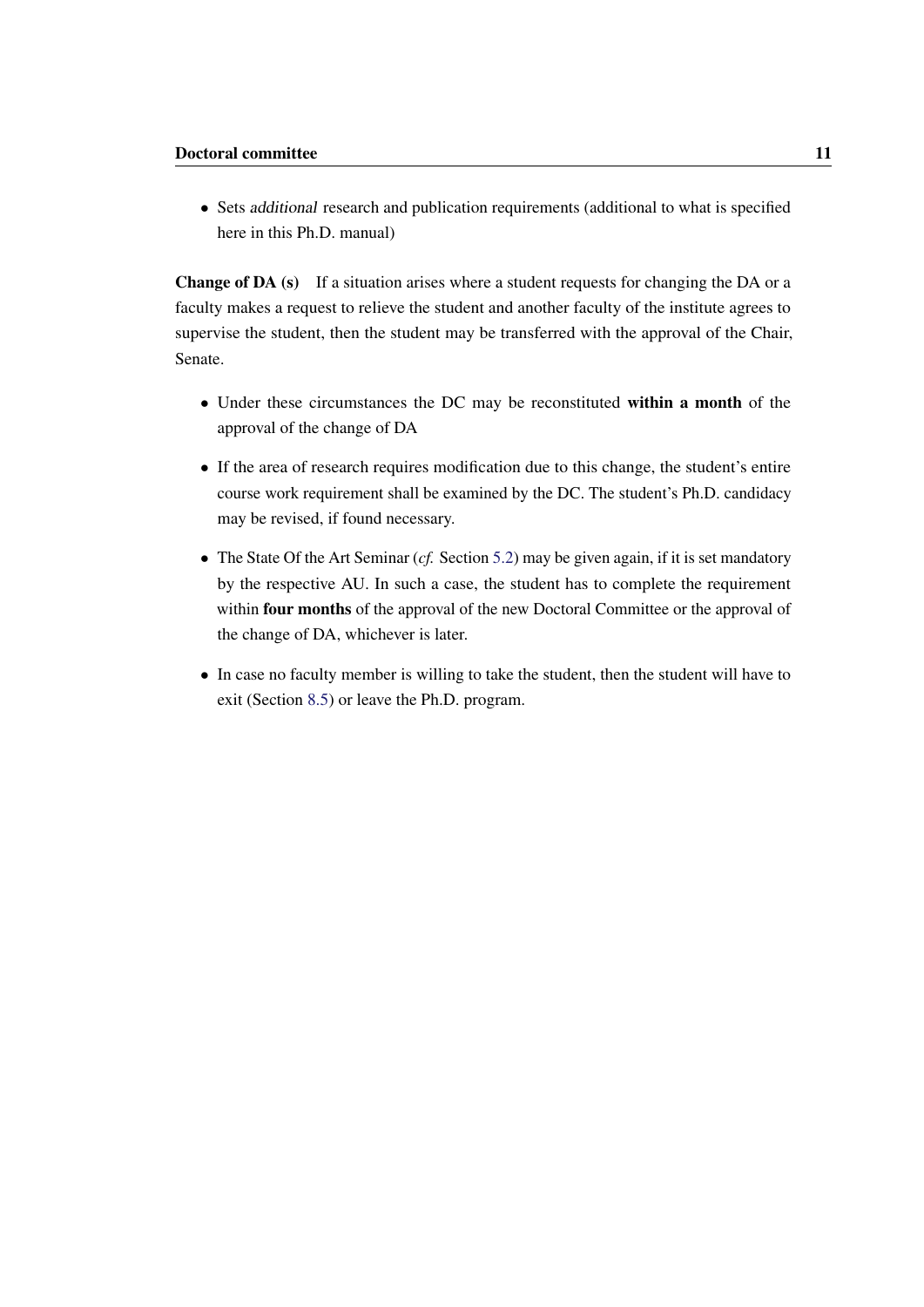# $-5-$

#### Ph.D. candidacy

<span id="page-18-3"></span><span id="page-18-2"></span>A student obtains Ph.D. candidacy, i.e., the confirmation of Ph.D. registration, only after the successful completion of the comprehensive examination (Section [5.1\)](#page-18-0), State Of the Art Seminar (if the host program mandates it), and minimum course credit requirements (e.g. see Chapter [3;](#page-10-0) Table [3.1\)](#page-11-0).

#### <span id="page-18-0"></span>**5.1 Ph.D. comprehensive examination**

Ph.D. Comprehensive Examination is mandatory for every student to complete the Ph.D. registration. This exam typically evaluates a student's preparedness to conduct doctoral research. The should be successfully completed within six months after the completion of minimum course credit and [CPI](#page-44-8) requirements. SPGC may grant an extension in unforeseen cases up to two months in total, under the recommendation of the student's program/PPGC.

[DC](#page-44-4) of the student will manage the exam. The mode of Comprehensive Examination (oral, written, or both) as well as the modus operandi is decided by the student's [AU](#page-44-3) and is intimated to the students. Students will be informed at least one month prior to the date of examination.

A student failing in the exam in the first attempt may be given one more chance. However, students must successfully complete the exam within the stipulated time frame. If a student fails to do so, the student will be exited/terminated from the Ph.D. program. [DC](#page-44-4) will submit the report of the examination(s) to the Academic Office within two weeks of conducting the examination(s).

#### <span id="page-18-1"></span>**5.2 State of the Art Seminar (SOAS)**

[SOAS](#page-44-13) may be an additional requirement for the Ph.D. program set by the respective [AU.](#page-44-3) If the AU mandates SOAS, it should be completed within six months of the successful completion of the Comprehensive Examination. SOAS will be conducted under the guidance of [DC.](#page-44-4) If the first SOAS is not satisfactory, the student is required to present another SOAS within a month (or as prescribed by the DC).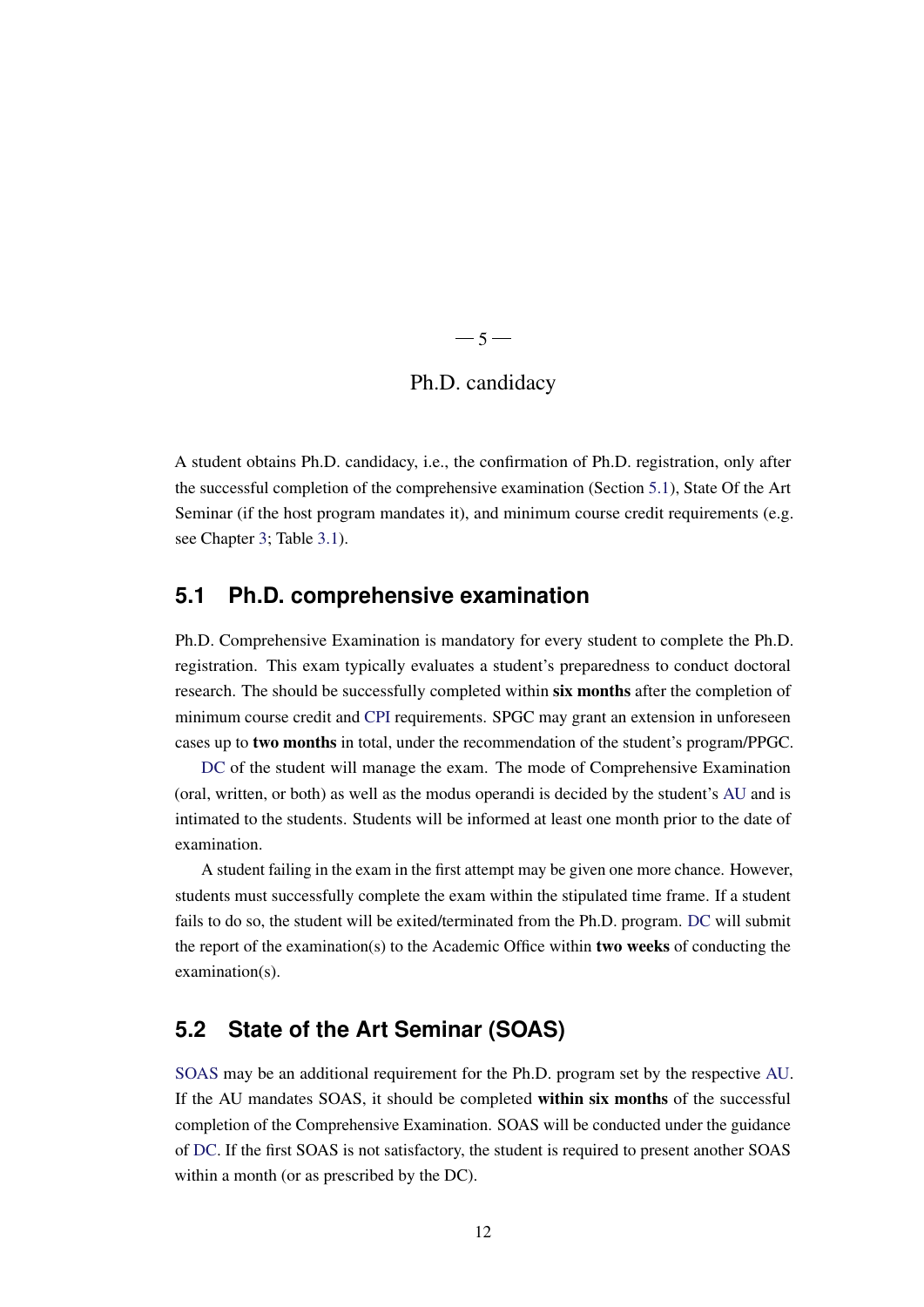The respective AU's PPGC may consider requests to extend the deadline of the SOAS in unforeseen cases up to two months. A student will get a maximum of two chances to complete the SOAS requirements set by the respective AU. If a student fails to complete the SOAS requirements set by the host program, the student is liable to be terminated from the Ph.D. program.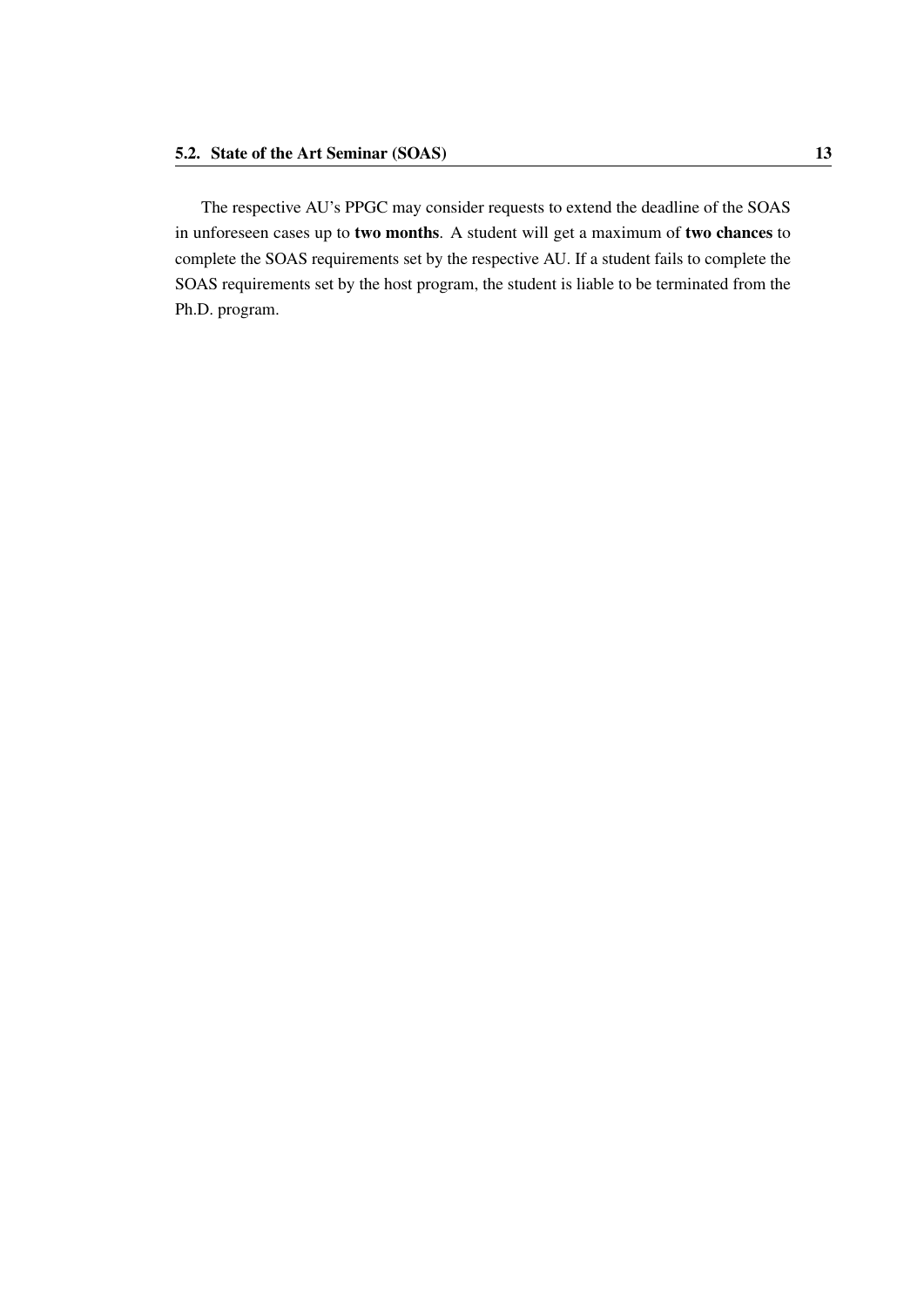# $-6-$

#### Annual progress seminar

<span id="page-20-0"></span>After completing the Comprehensive Examination (Section [5.1\)](#page-18-0), every student enrolled in the Ph.D. program, including part-time students, must appear for the Annual Progress Seminar (APS).

- The students enrolled in the Autumn semesters will present their APS every June/July, and students enrolled in Spring semesters will present their APS in December/January. If State of the Art Seminar (SOAS) is a mandatory requirement of the student's program,
	- then SOAS may be considered as the 1st APS if it coincides with the normal time of the APS schedule.
	- otherwise, the student must present APS whenever the student is due after the SOAS.
- If the student cannot present APS according to the schedule, an application for extension must be made at least 15 days before the due date to the academic office. Such requests will be considered on a case-to-case basis.
- If the performance is found to be unsatisfactory for the assessment period, the student may be asked to repeat APS within six months. If two consecutive APS are unsatisfactory, the student may be terminated with or without a lower degree (see Section [8.5\)](#page-29-0). The decision in such incidents will be decided on a case-to-case basis.

APS is open to all in the student's school or program. In addition to the seminar, the student shall also submit a report to the doctoral committee (DC) at least ten days before the APS. The DC will review the APS. The DC shall submit a report to the head/coordinator of the AU. The APS report will then be forwarded to the Academic Office within a week from the APS date.

The rules described here are also applicable to students who get external funding agencies' support. The APS date of such students may be fixed by considering the requirements of the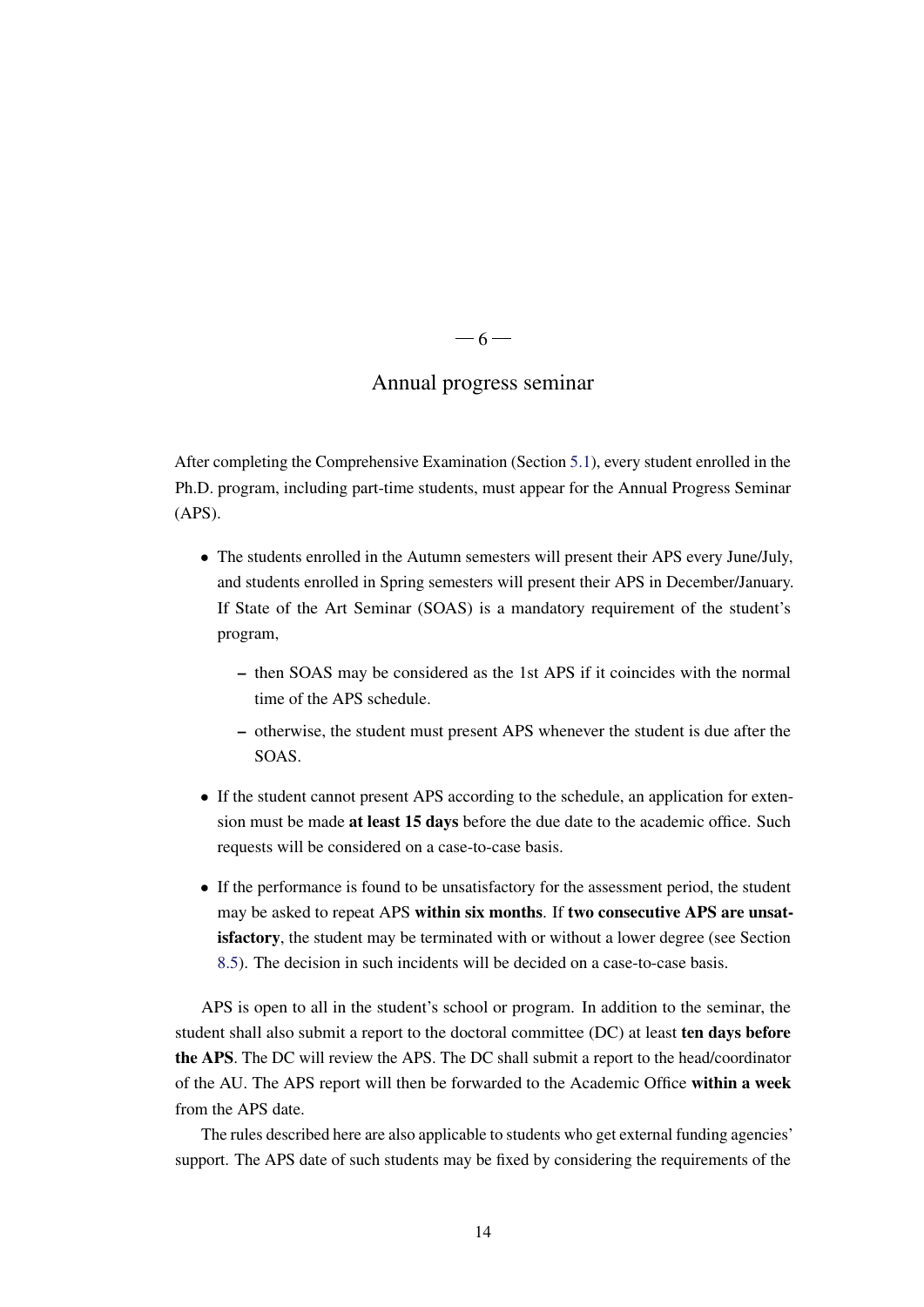funding agencies. An additional member from other institutes may be invited for evaluation if mandated by the funding agency.

APS may also be required for enhancement (or continuation) of any financial assistantship from the institute.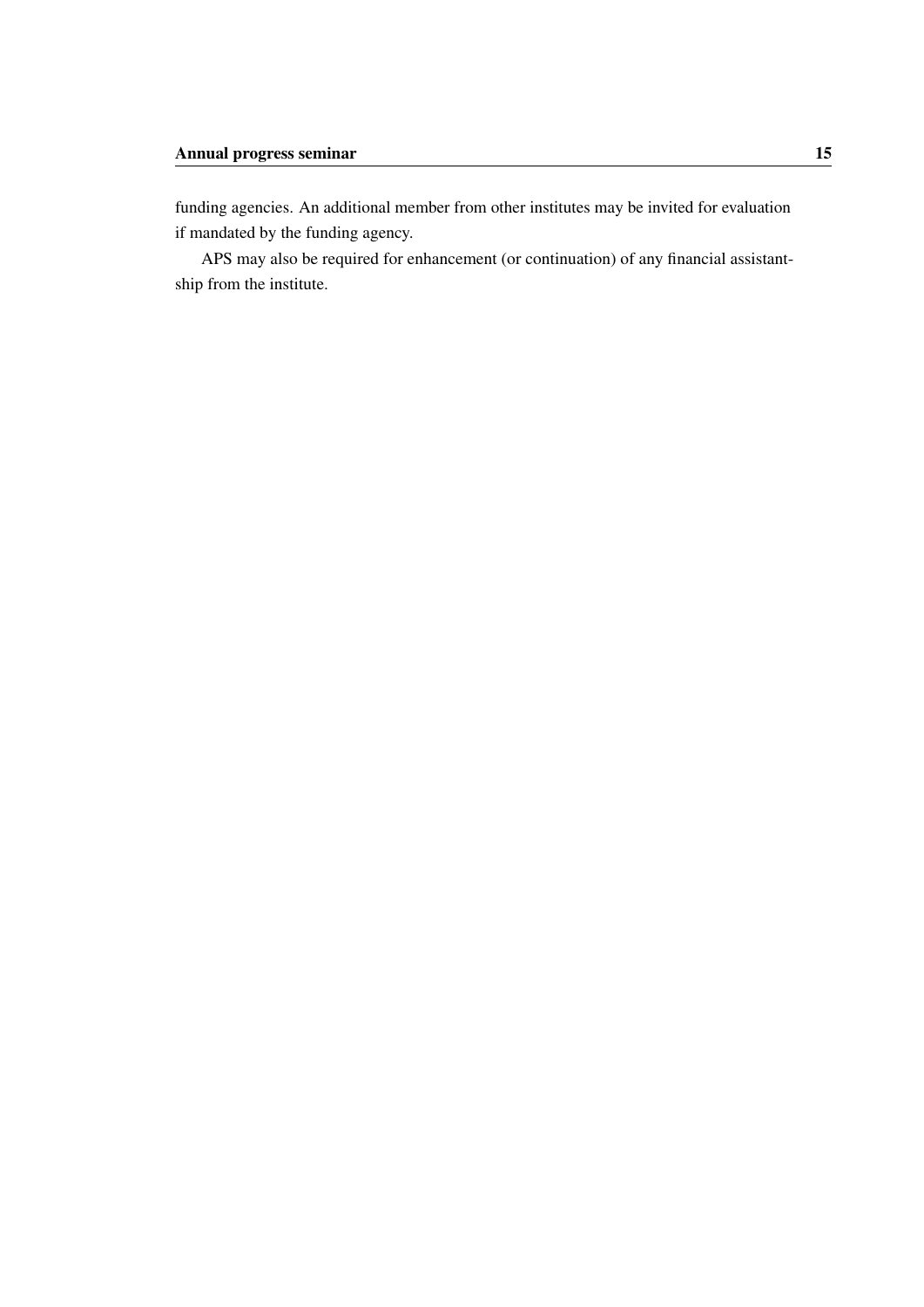<span id="page-22-3"></span><span id="page-22-0"></span>Submission and evaluation of synopsis and dissertation

 $-7-$ 

# <span id="page-22-1"></span>**7.1 Pre-dissertation seminar**

A Ph.D. candidate is required to present his/her research work before the submission of synopsis. This seminar is open to all IIT Goa. The procedure is the following.

- The student must submit a report to the student's [DC](#page-44-4) at least seven days before the day of the pre-dissertation seminar.
- A positive report from the [DC](#page-44-4) will make the candidate eligible to submit the synopsis to the [PPGC](#page-44-12)[/SPGC.](#page-44-1) The synopsis—an extended summary of the dissertation<sup>[1](#page-22-2)</sup>—should be submitted within three months of the pre-dissertation seminar to the [PPGC](#page-44-12)[/SPGC.](#page-44-1) After the [PPGC/](#page-44-12)[SPGC](#page-44-1) has approved the synopsis, the candidate will have to submit the dissertation, within a month of receipt of the [PPGC](#page-44-12)[/SPGC](#page-44-1) report.
- After the approval of the synopsis, the student's DA (s) in consultation with DC will submit a confidential list of **eight** potential **external** examiners
	- Guidelines to prepare the list of examiners are set by the institute in consultation with [SPGC.](#page-44-1) For example, examiners should be at the level of Assistant Professor (or equivalent) or above, half of the examiners should be international examiners, etc.
	- The list of examiners should be recommended by the [AU/](#page-44-3)[PPGC](#page-44-12) and [SPGC,](#page-44-1) and finally approved by the Chair, Senate. The Chair, Senate may also decide the order in which the examiners are contacted by the Academic Office.
- On unsatisfactory performance in the pre-dissertation seminar, a candidate may be asked to give another seminar within six months of the first seminar.
- If the synopsis and dissertation are not submitted within the stipulated period mentioned above, the Ph.D. student will be asked to present the pre-dissertation seminar again.

<span id="page-22-2"></span> $1$ This will be sent to potential external referees along with the request to review a dissertation.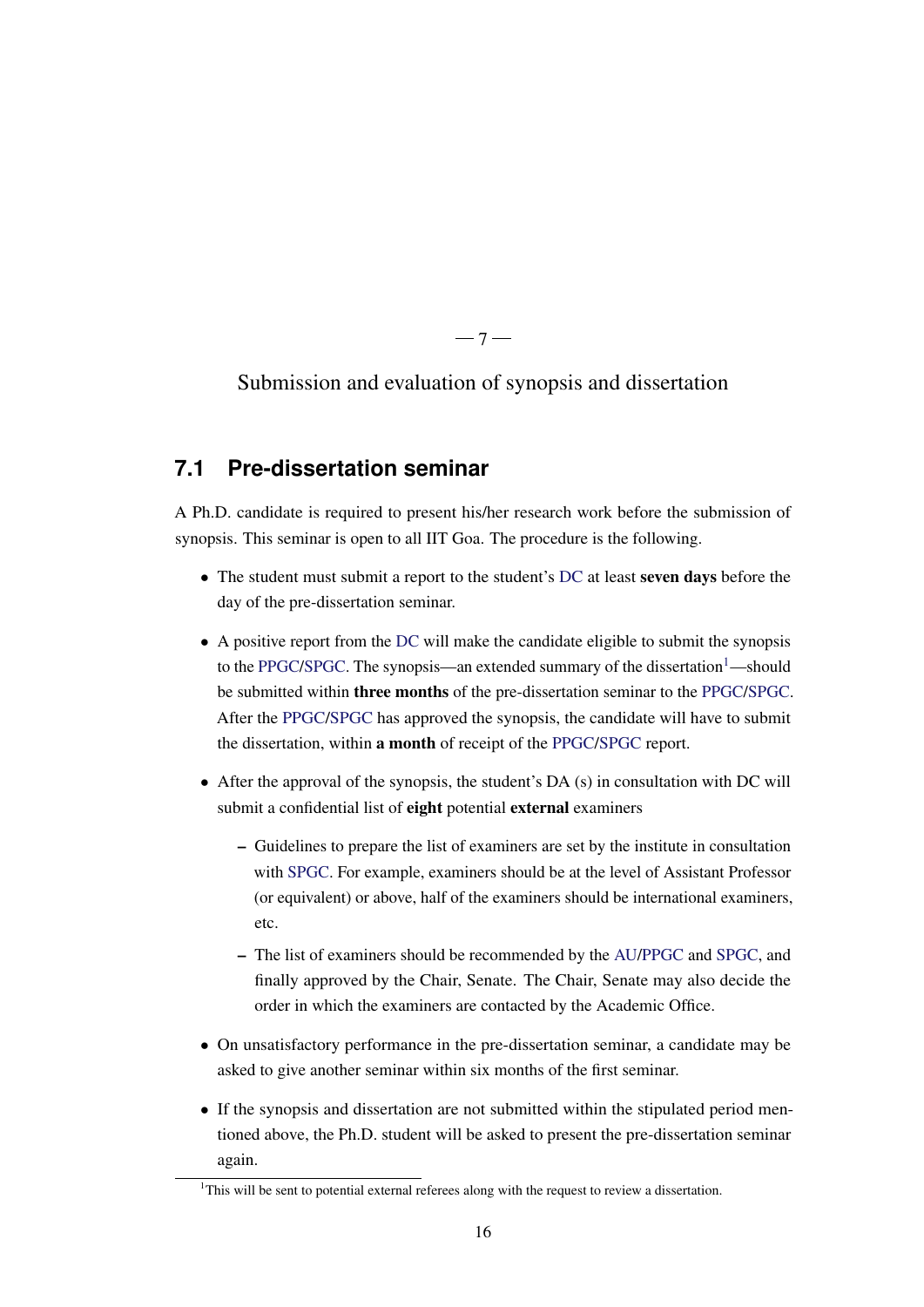## <span id="page-23-3"></span><span id="page-23-0"></span>**7.2 Submission of synopsis and dissertation**

The dissertation and synopsis in the prescribed format are to be submitted to the Academic Office along with the following certificates for submission.

- Approval from the [DC](#page-44-4) and [PPGC](#page-44-12) for submission of the dissertation.
- Certificate from the Ph.D. student and [DA](#page-44-7) (s) confirming that
	- there is a *prima facie* case for consideration of the dissertation
	- the dissertation does not contain any work which has been previously submitted for the award of any degree except to the extent of collaboration, if any, which may then be specified.
- Certificate of authorization from the [DA](#page-44-7) (s) for submission of the dissertation.
- Undertaking/Report of the plagiarism check
- The Academic Office will check the prescribed course credits are completed (Chapter [3\)](#page-10-0) by the student.

## <span id="page-23-1"></span>**7.3 Evaluation of dissertation**

- Two external examiners will evaluate the dissertation.
- The Academic Office may communicate to external examiners, from the list of approved examiners suggested by [DC,](#page-44-4) for evaluation of dissertation within one week of the approval of the synopsis. The synopsis will be sent to the examiners.
- There is a need to maintain the confidentiality of proprietary information<sup>[2](#page-23-2)</sup>.
- Examiners should inform (the Academic Office) the acceptance to evaluate the dissertation within fifteen days of communication.
	- If no reply is received, a reminder may be sent on the sixteenth day.
	- If no reply is received within one week, then the Academic Office will approach other examiners.
- In the event all the examiners suggested by [DC](#page-44-4) refuse to review the dissertation (or insufficient number of evaluators as mentioned above), then the [DC](#page-44-4) may suggest a new list of examiners in consultation with [PPGC/](#page-44-12)[SPGC.](#page-44-1) It has to be then approved by the Chair, Senate.

<span id="page-23-2"></span><sup>&</sup>lt;sup>2</sup>It will be clearly mentioned in the cover letter.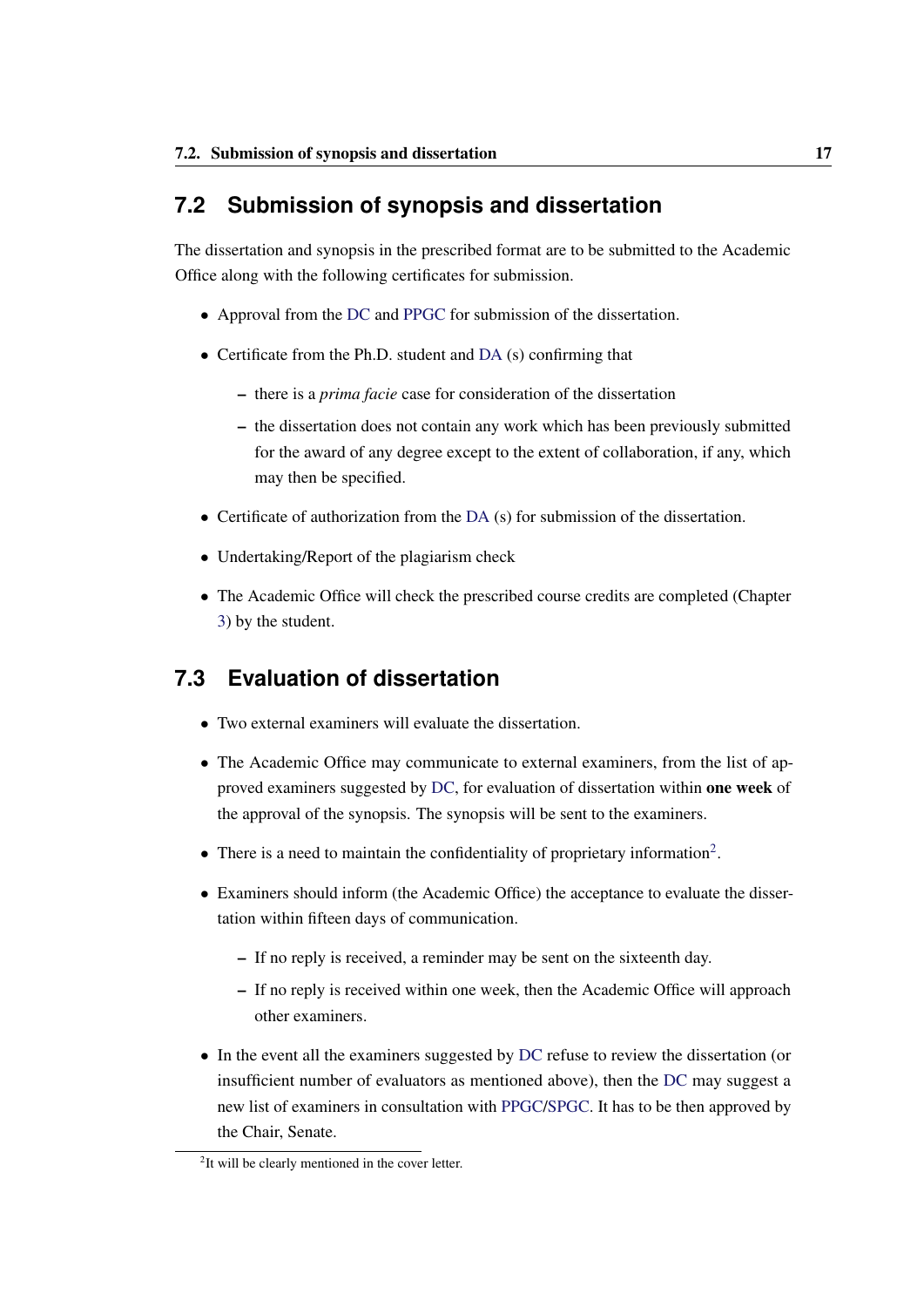- Names of the referees/examiners will be disclosed to the [DA](#page-44-7) after the reports are received. The referees' names will be anonymous to the student until the reports are received.
- On positive reports by the two referees (see the next subsection for details), the Ph.D. defence may be held.
	- 1. If all the referees recommend acceptance of the dissertation as it is, or with clarifications of minor points the defence can be held.
	- 2. If any of the referees recommend minor modifications in the dissertation, the defence can be held only after the internal examiner certifies that the changes have been carried out.
	- 3. If at least one of the referees recommend major revisions in the dissertation, the revised dissertation should be resubmitted within six months after incorporating the revisions to the satisfaction of the [DC.](#page-44-4) The revised dissertation must be sent for further reviews to all examiners who have examined the dissertation (and follow Steps 1–5).
	- 4. If any referee recommend rejection of the dissertation, an opinion of the third examiner may be sought, and defence may be held upon positive recommendation of the third examiner.
	- 5. If all the referees recommend rejection of the dissertation, the dissertation in its current form is rejected. Under such circumstances, the candidate is required to carry out necessary changes and do additional work, if needed. The candidate shall be allowed to submit the dissertation only after one year of receipt of the reports. This period shall not exceed two years from the date of intimation by the academic section. The routine process of dissertation evaluation may be carried out as for dissertation submission.

#### **Referees' evaluation reports on Ph.D. dissertation**

The examiners should send the reports addressed to the Dean (Academic Programs). After receiving the report from an examiner, [PPGC/](#page-44-12)[SPGC](#page-44-1) will classify the examiner's report in one of the following categories. [3](#page-24-0)

Category A If the corrections reported by an examiner are related to the language, such as, grammar, spelling, punctuation, typographical errors, etc., the [DA](#page-44-7) (s) or the internal examiner can use their discretion regarding incorporation of such suggestions.

<span id="page-24-0"></span><sup>&</sup>lt;sup>3</sup>This classification can also be specified in the forms that we send to the referees so that the examiners can give their views.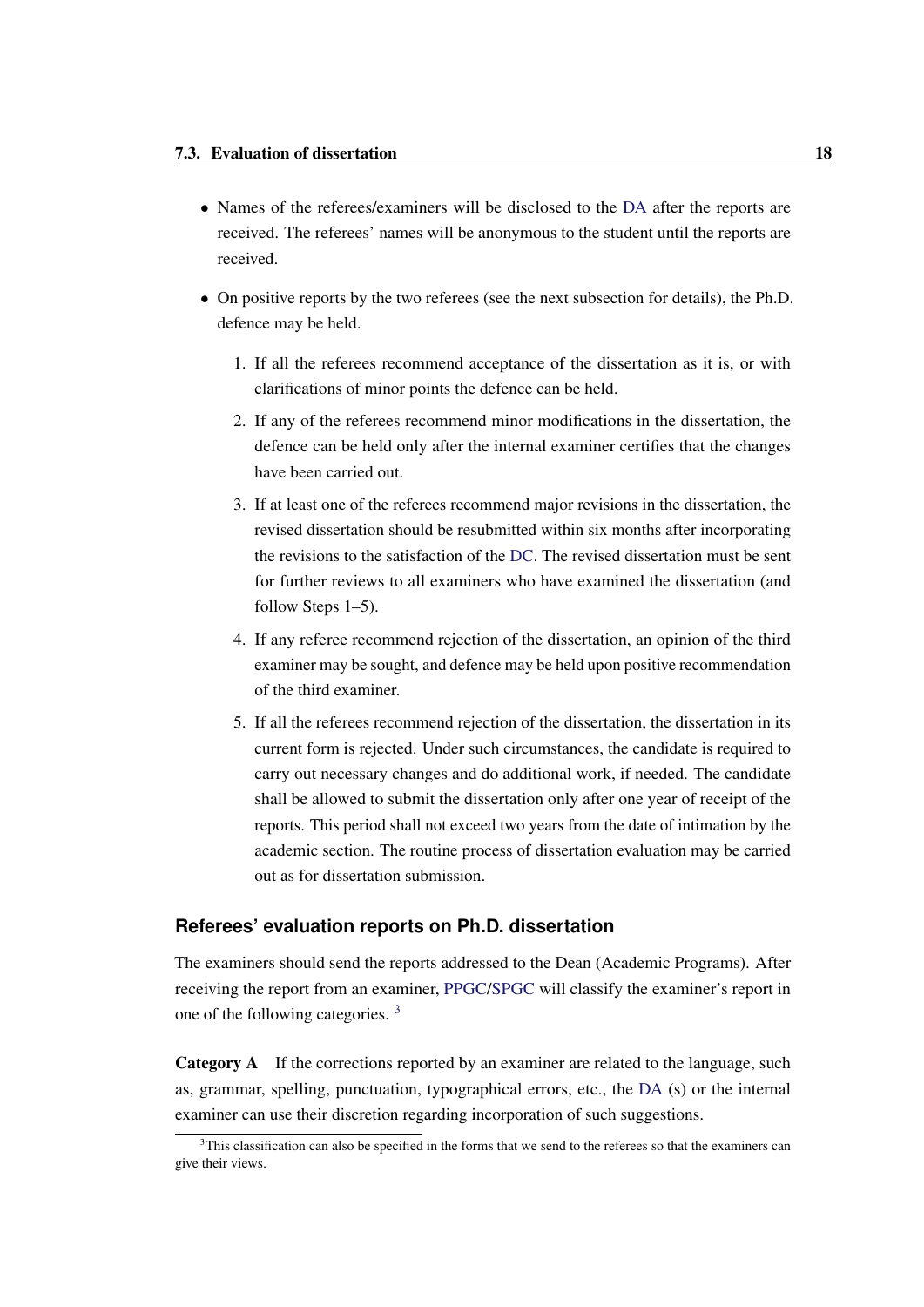<span id="page-25-2"></span>Category **B** If an examiner points out minor technical mistakes, raises some queries or suggests modifications but does not imply that the acceptance of the dissertation is subject to removal of these defects to the examiner's satisfaction, the [DA](#page-44-7) (s) will communicate the student's response to the above to the [PPGC](#page-44-12)[/SPGC,](#page-44-1) and the same will be incorporated in the dissertation to the satisfaction of the defence committee. In case the examiner (s) have asked for the corrections incorporated in the dissertation based on their suggestions, the examiner (s) concerned should be informed of the changes made.

Category C If an examiner

- (i) outrightly rejects the dissertation or
- (ii) raises technical points or suggests modifications

which must be answered/carried out to the examiner's satisfaction before the dissertation is accepted, the [DC](#page-44-4) (s) will communicate to the [PPGC](#page-44-12)[/SPGC](#page-44-1) the changes made in the dissertation, if any, in response to the examiner's comments along with an explanatory note which will be sent to the examiner<sup>[4](#page-25-1)</sup> with a request to respond within six weeks. If the examiner's response is not received within this period, reminders will be sent and if no reply is received within additional two weeks time, other referees will be contacted from the list of examiners, if needed.

#### <span id="page-25-0"></span>**7.4 Dissertation defence**

Constitution of the defence committee The committee shall comprise

- the Chair, who is a faculty member from a different AU and not part of the [DC](#page-44-4) of the candidate, appointed by the Chair, Senate.
- an internal examiner (may be a member of [DC](#page-44-4) other than [DA](#page-44-7) (s))
- one external examiner (usually the one who has evaluated the dissertation)
- $\bullet$  the student's [DA](#page-44-7)  $(s)$

The defence committee shall be constituted by the Chair, Senate on recommendation from the [SPGC.](#page-44-1)

<span id="page-25-1"></span> $4$ Only if the examiner wish to see the changes. Referee in Category C(i) may opt not to review the dissertation again. The forms to be send to collect referee feedback will clearly specify these implementation aspects.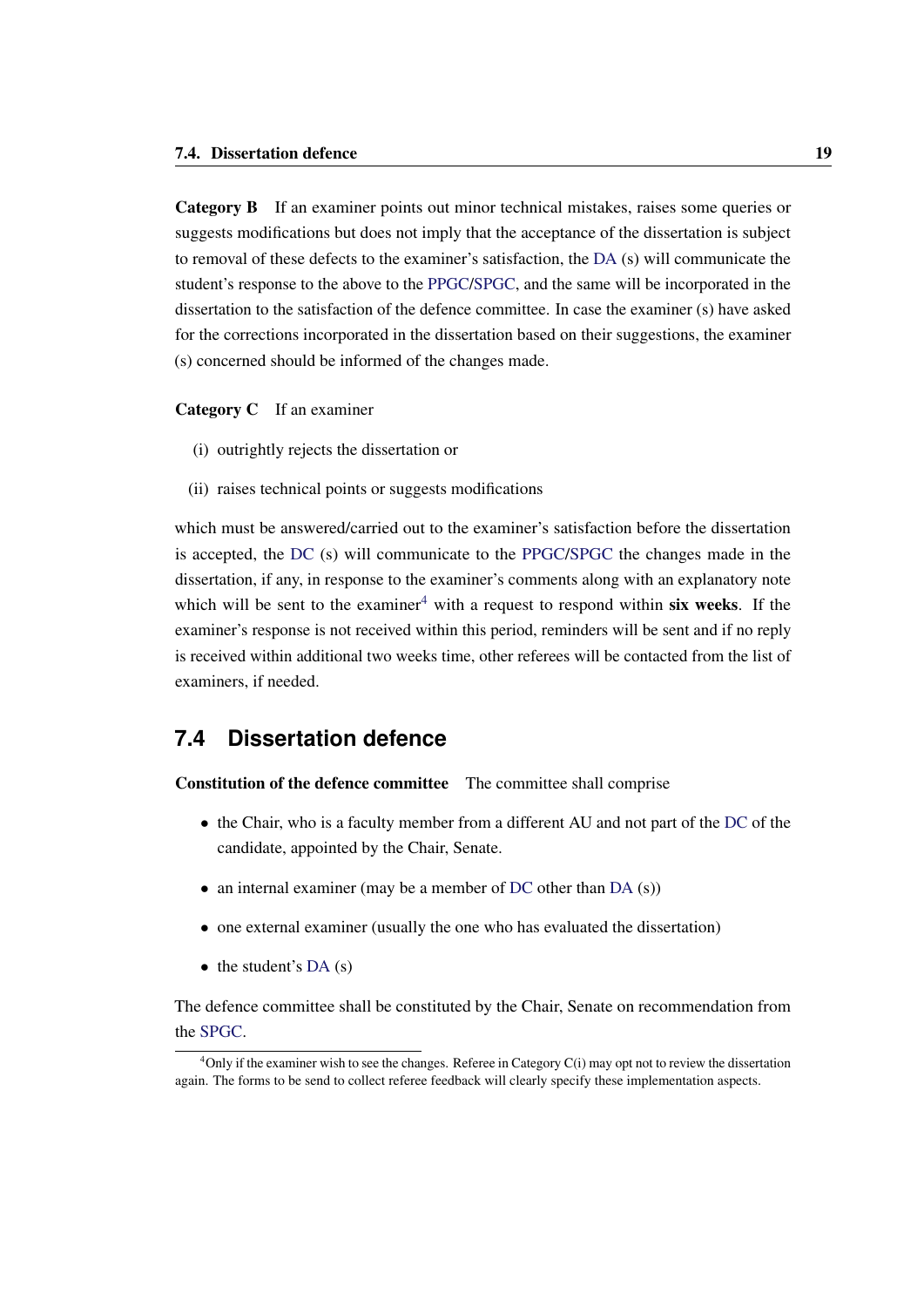<span id="page-26-0"></span>Ph.D. defence The defence committee shall decide upon a suitable date and time for the defence, which should be announced suitably at least one week before. Students will defend their work at an open (it's open to the institute faculty and students) *viva voce* examination conducted by the defence committee. The defence may be held in online mode as well, if in person meeting is not possible.

The defence committee will submit its report on the *viva voce* examination in the prescribed format to the [SPGC.](#page-44-1) In case of unsatisfactory performance of the student in the defence, the defence should be held again with the approval from the Chair, Senate.

Defence report The student will submit the final dissertation copy in electronic format, after duly incorporating the suggestions/corrections from the defence committee and external examiners, to the student's [DC](#page-44-4) (s), within one month from the date of defence. This file should include the signed copy of the approval sheet.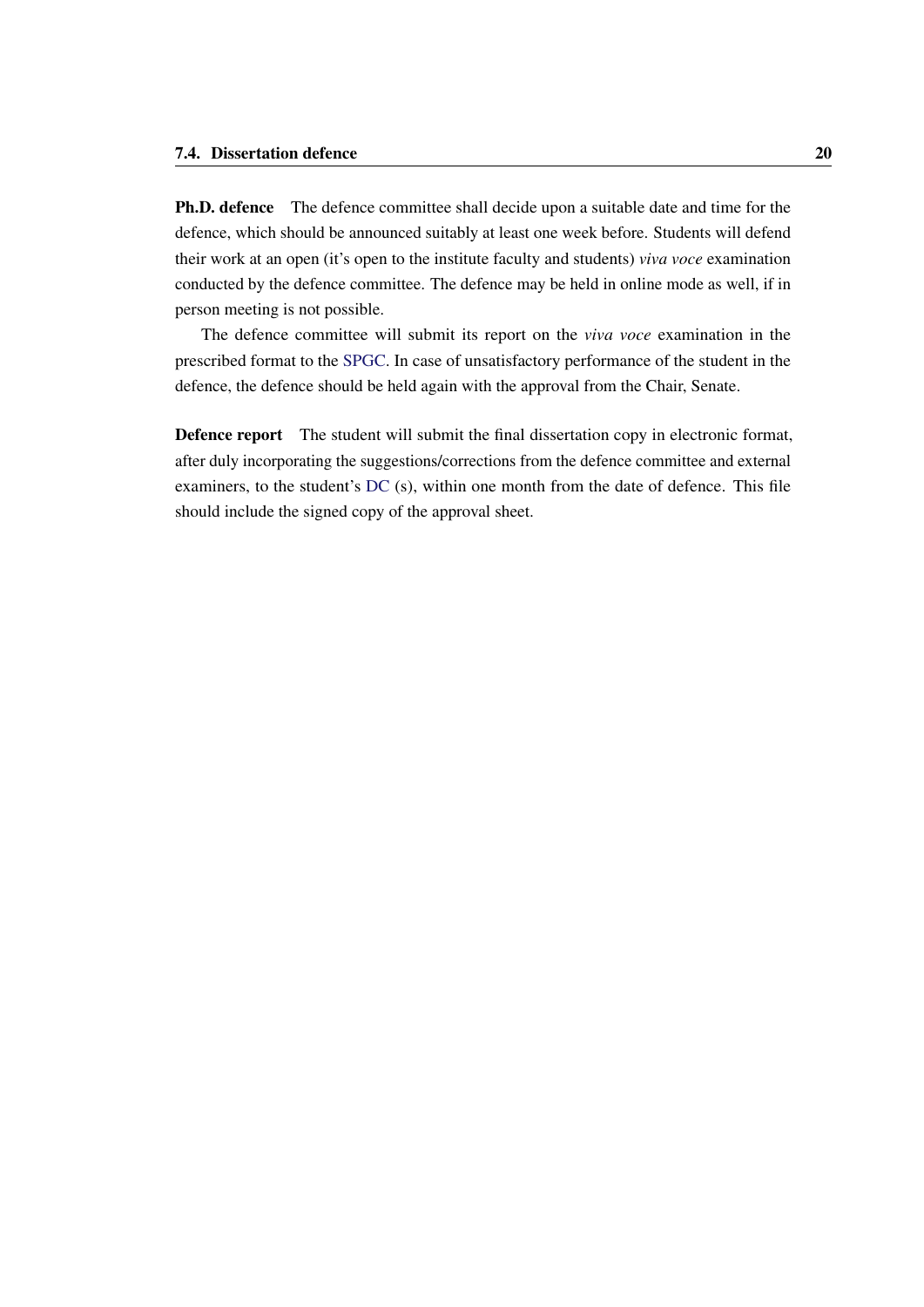$-8-$ 

#### <span id="page-27-3"></span><span id="page-27-0"></span>Performance requirements and remedial tools

Students are expected to produce high-quality research and exhibit superior academic performance. This section only provides minimum performance requirements and remedial tools to improve performance.

# <span id="page-27-1"></span>**8.1 Minimum CPI requirements**

Students must maintain the minimum Cumulative Performance Index [\(CPI,](#page-44-8) see Annexure [I\)](#page-34-0) of 6.5 out of 10 at the end of every semester. Individual [AUs](#page-44-3) can set a high value for the minimum CPI requirements. If they do not maintain the minimum CPI requirements, they will be in Academic Probation, and the remedial measures are discussed in Section [8.4.](#page-28-1)

Grade points less than five in any course For the evaluation of CPI, a student has to secure a minimum grade point of 5. Students getting less than the minimum grade point 5 must repeat/replace the course with another, subject to meeting other requirements of the Ph.D. program.

## <span id="page-27-2"></span>**8.2 Failure on courses**

- A student is not allowed to have more than ONE Failure grade (i.e. F or FF, See Tables [III.3](#page-39-1) and [III.4\)](#page-41-0) in the student's entire Ph.D. program. However a student has to secure the minimum credit requirements for a semester (Section [8.1\)](#page-27-1).
- If a student fails more than one course, the student is liable to Exit from the Ph.D. program (Section [8.5\)](#page-29-0).
- If a student fails in only ONE course, the student can
	- avail of a re-examination in that course at the semester end (If the instructor agrees) or
	- register an alternative course as per the guidelines set by the [SPGC](#page-44-1)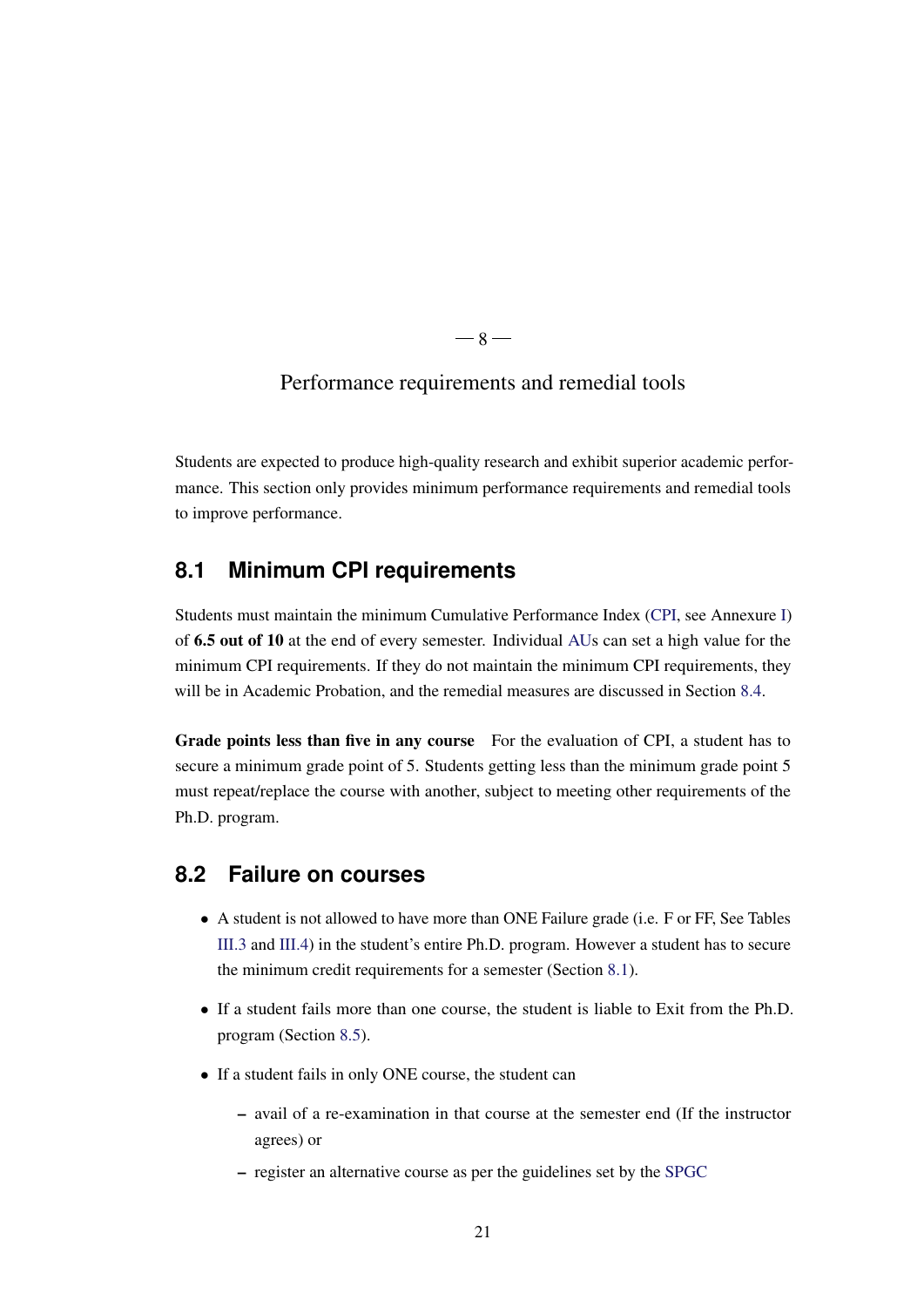<span id="page-28-2"></span>– If the student continues, the student will be in academic probation in the following semester unless the student secures the minimum credit and CPI requirements for a semester (Section [8.1\)](#page-27-1).

### <span id="page-28-0"></span>**8.3 Grade improvement**

A student who fails to maintain the minimum [CPI](#page-44-8) requirements will be allowed to repeat the course or replace a course for grade improvement, subject to meeting other credit requirements of the Ph.D. program (Section [3.1\)](#page-12-0).

- The course may be repeated if the student fails to get the minimum allowed grade for a graduate course.
- The student must re-register the course that the student wishes to repeat in a subsequent semester if the course is offered or an alternative course available.
- The student's [FA/](#page-44-6)[DC](#page-44-4) must approve this grade improvement plan before registering the replacements courses. The student cannot replace a course with another course that is already completed with the minimum allowed grade for a graduate course (e.g. 'C' grade) or above.
- The grade obtained in the re-registered course will supersede the earlier grade for [CPI](#page-44-8) calculation and the same will be reflected in the semester grade card; The final transcript contains all courses taken by the student.
- A student can avail of this option only for TWO (2) courses in the enrolled program and only ONCE for a specific course.
- Students must complete grade improvements within the stipulated time for the completion of the minimum credit requirements of the Ph.D. program (Section [3.1\)](#page-12-0).

## <span id="page-28-1"></span>**8.4 Academic probation**

A student will be put on academic probation for a maximum of one semester if the student fails to meet the minimum [CPI](#page-44-8) requirements

- The student will be granted academic probation with immediate effect if the [CPI](#page-44-8) requirements are not met in the given semester.
- Academic probation will be reported to the Senate, through [SPGC.](#page-44-1)
- At the end of the semester in which the academic probation is granted, the student must obtain a [CPI](#page-44-8) greater than or equal to the minimum CPI requirements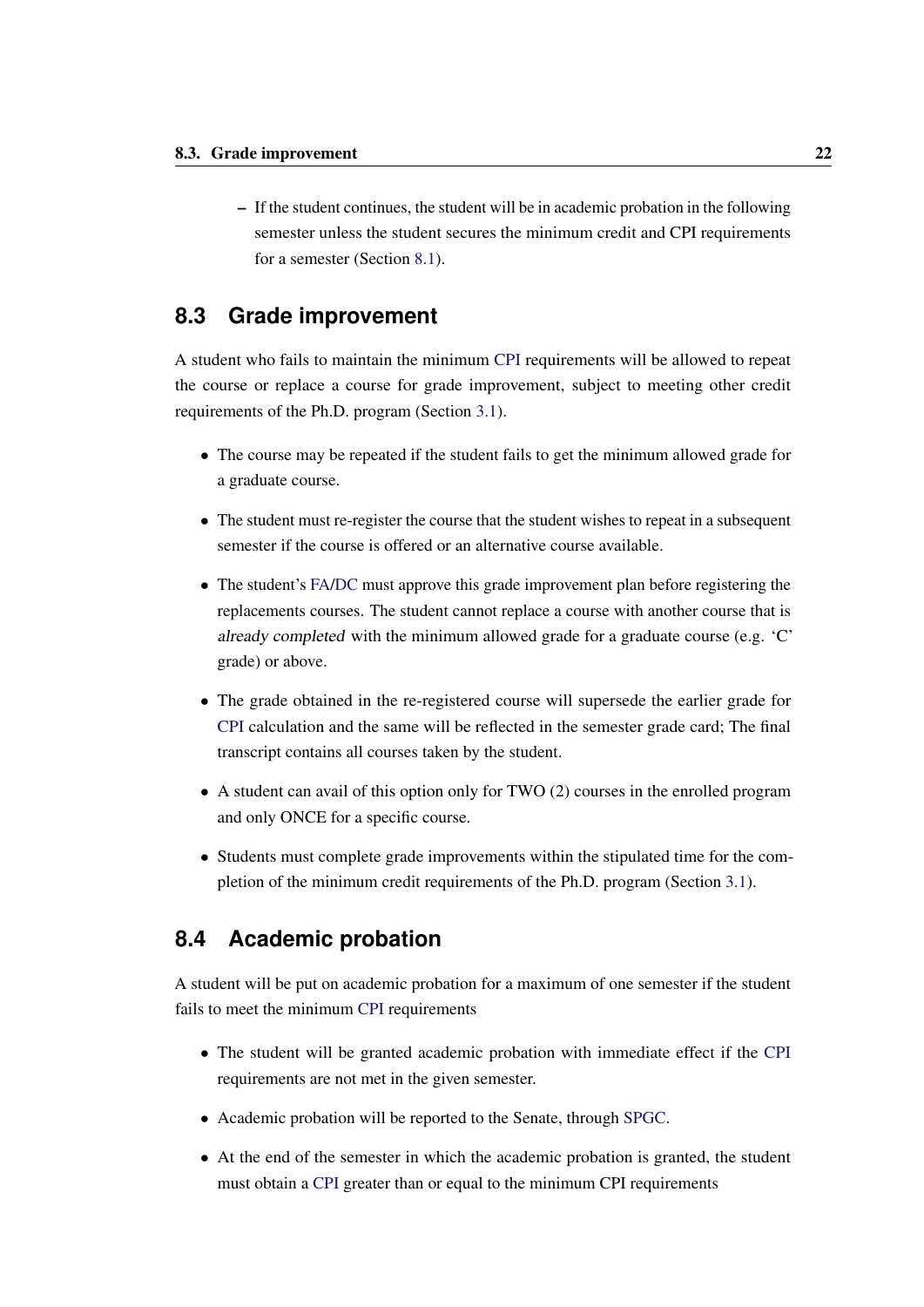- <span id="page-29-1"></span>• After one semester of academic probation, if the student fails to achieve the satisfactory performance the student is liable to Exit from the Ph.D. program (Section [8.5\)](#page-29-0)
- Any concession or fee waiver is not applicable to Ph.D. students during the period of Academic Probation
- Institute may relax [TA](#page-44-5) duties of such students to enable them concentrate on their academic activities.
- Students are not allowed to represent the Institute in extracurricular activities or contest in student body elections during the period of probation.

### <span id="page-29-0"></span>**8.5 Termination/Exit from the Ph.D. program**

Termination A student may be terminated from the Ph.D. program without any degree, if

- the student concurrently registers for any academic program. This is with immediate effect.
- the student takes an employment at another organization without converting the Fulltime Ph.D. program to an appropriate Part-time Ph.D. program (Section [2\)](#page-8-0). This is with immediate effect. However, the student may be permitted to seek employment after completing the pre-dissertation seminar with approval from SPGC.
- the student's academic or research performance is poor, as described in any of the performance measurements above or as identified by the concerned [DC](#page-44-4) or [SPGC.](#page-44-1)
- the student fails to successfully complete the comprehensive examination or qualifying examination (Section [5.1\)](#page-18-0)
- violation of the code of conduct of the institute

Exit Rules and regulations for the exit from the Ph.D. program as follows. Note that *exit* differs from *termination* in the sense that the former may facilitate in getting a lower degree/diploma (See Table [8.1\)](#page-30-0).

- The exit with a lower degree/diploma shall not be the right of the student. However, if the concerned DC and/or [PPGC](#page-44-12) recognizes sufficient work done deserving such consideration, and recommends exit with a degree, [SPGC](#page-44-1) may consider it and requests for the Chair, Senate's approval
- If the Chair, Senate approves awarding a lower (Exit) degree (Table [8.1\)](#page-30-0) per se means that the student would be eligible for such a lower exit degree with immediate effect. The student will automatically be registered to the lower degree on approval of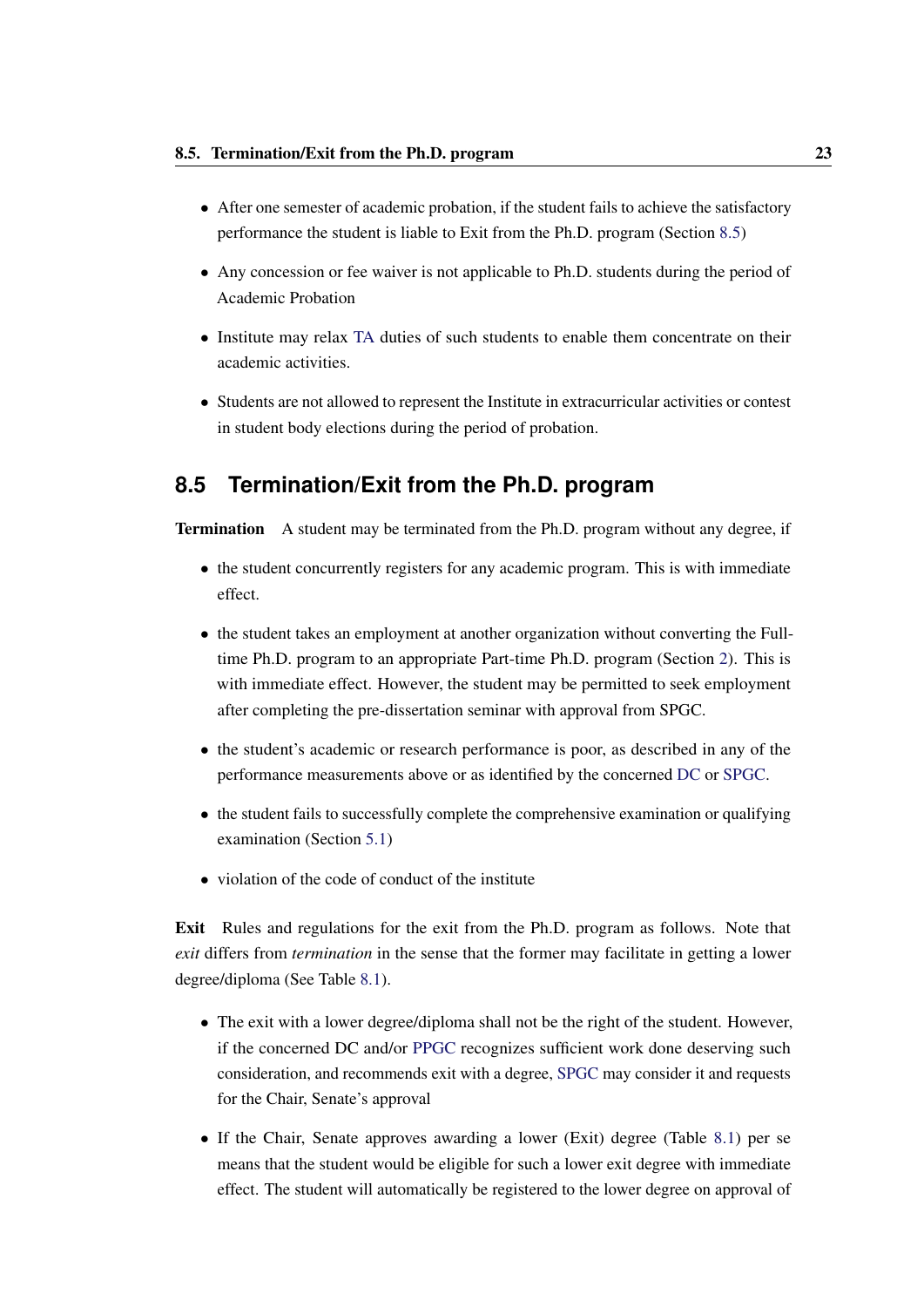<span id="page-30-1"></span>[SPGC](#page-44-1) without any applications from the student. However, the continuation of such registration shall be subject to payment of fees and other necessary conditions.

- The student may be given up to six months to complete the requirements for the award of a lower degree.
- Failure to comply with all requirements for the exit degree within six (6) months of conversion may lead to termination from the exit degree.
- Any financial implications due to exit from the PhD program will be decided by respective funding agencies.
- Eligibility requirements for different exit degree/diploma. Satisfying the requirements alone do not guarantee any such degree.
	- Master of Science (M. S.) by research: On successful completion of course credit requirements (e.g. a minimum of two semesters of course work) and research work requirements (more than the M. Tech. thesis requirements). This option is typically considered when the student is a confirmed Ph.D. student and well advanced in the program.
	- Master of Science (M. S.) by course work: On successful completion of course credit requirements (equivalent to or more as specified in the M. Tech. manual; for example, the student may require at least three semesters of course work) and/or research work requirements.
	- Postgraduate Diploma (PgD): On successful completion of course credit requirements for at least two semesters.

| S/N | Ph.D. discipline                 | Exit degree/diploma* |
|-----|----------------------------------|----------------------|
|     | Computer Science and Engineering |                      |
| 2   | <b>Electrical Engineering</b>    |                      |
| 3   | Mechanical Engineering           | M.S. degree or       |
| 4   | Mathematics                      | Postgraduate         |
| 5   | Chemistry                        | Diploma              |
| 6   | Economics                        |                      |
|     | Language and Literature          |                      |
| 8   | Physics                          |                      |

<span id="page-30-0"></span>Table 8.1: Possible exit degree/diploma options.  $\star$  See the text for the respective eligibility requirements.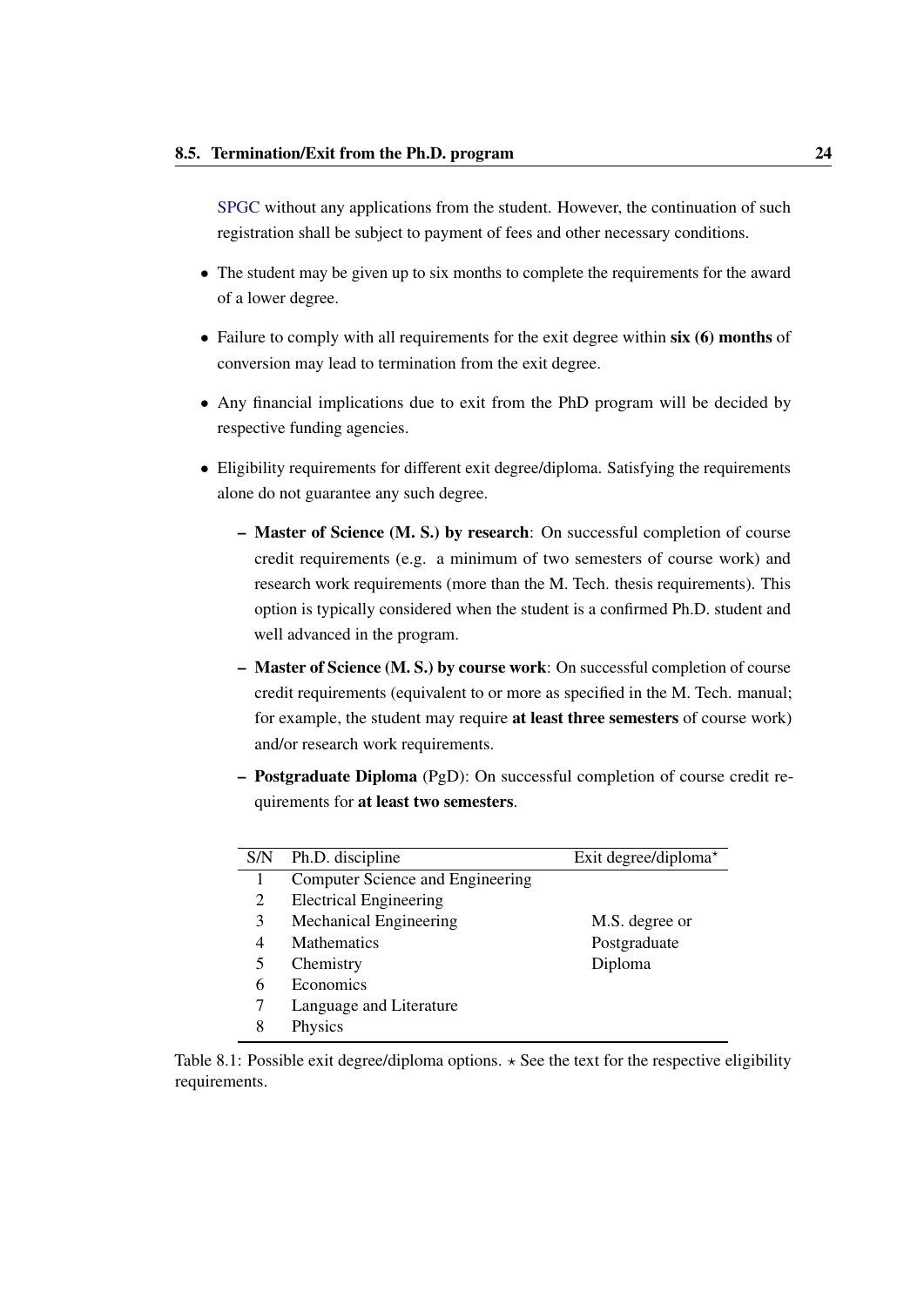# $-9-$

#### Leave rules

<span id="page-31-4"></span><span id="page-31-0"></span>Students may be granted leave upon recommendation from the [FA/](#page-44-6)[DA](#page-44-7) and application through the concerned AU. Applications must be submitted well in advance of the date of commencement of the leave requested. Dean (Academic Programs) is the competent approving authority for all the leaves mentioned below.

Students enrolled under [CSIR,](#page-44-14) [UGC,](#page-44-15) and other categories are governed by the rules of the bodies which provide financial support. Leave rules of the parent organization are applicable for Part-time students.

# <span id="page-31-1"></span>**9.1 Personal Leave and Casual Leave**

Students funded by the Ministry of Education or Institute are entitled for leave for a maximum of 30 days per calendar year in addition to the Public Holidays. The leave will be treated as part of the student's tenure. The leaves due can be carried over to the next year, however not more than 90 days can be accumulated at any time during the entire tenure. During the first year of fellowship or for any uncompleted year, leave may be accounted on a pro-rata basis for the completed months. Leave account of the students enrolled shall be credited with leave in advance in two instalments on the first day of January and July for every completed calendar year considering that the maximum number of leaves available is not more than 90 days at any point of time.

## <span id="page-31-2"></span>**9.2 Maternity and Paternity leave**

Maternity and paternity leave would be available to female and male students as per Govern-ment of India instructions issued from time to time<sup>[1](#page-31-3)</sup>.

<span id="page-31-3"></span><sup>&</sup>lt;sup>1</sup>Details are available in IIT Goa Statutes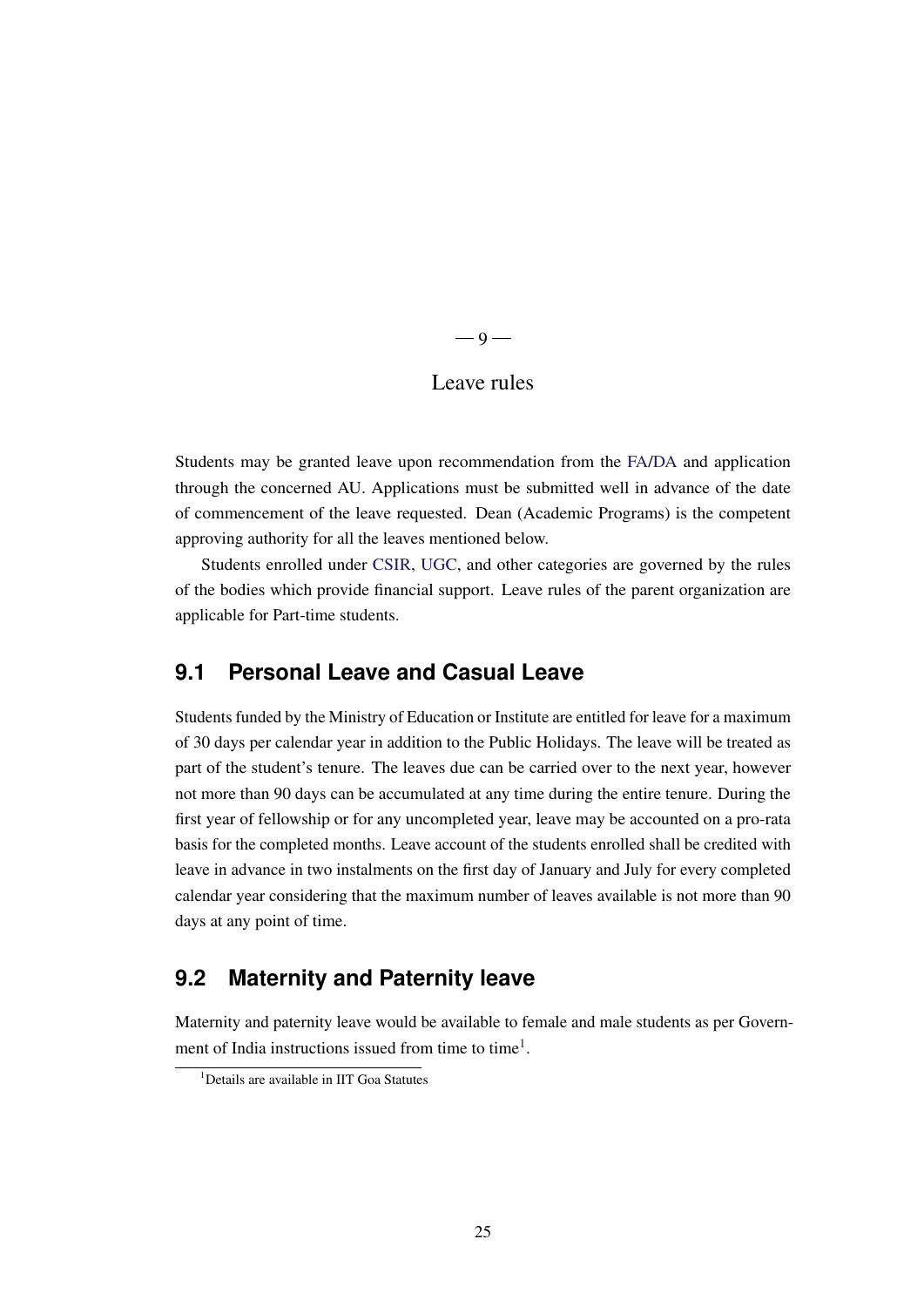## <span id="page-32-3"></span><span id="page-32-0"></span>**9.3 Medical Leave**

Leave on medical grounds, duly supported by a medical certificate (from the IIT Goa medical section), may be granted to a student for up to 10 days per calendar year. Such leaves not availed will not be carried over to the next year.

# <span id="page-32-1"></span>**9.4 Academic Leave**

Academic leave would be available to students to attend seminars, conferences, workshops in India or abroad to present research work. The duration of academic leave includes the transit time, which is calculated on the basis of travel time from the institute to the place of the event. The academic leave may be given up to six weeks.

### <span id="page-32-2"></span>**9.5 Absence without sanctioned leave**

Student's absence without sanctioned leave

- will entail loss of the student's financial assistantship for the period of absence, and
- may result in the termination of the student's program on the recommendation of the concerned AU and approval of [SPGC.](#page-44-1)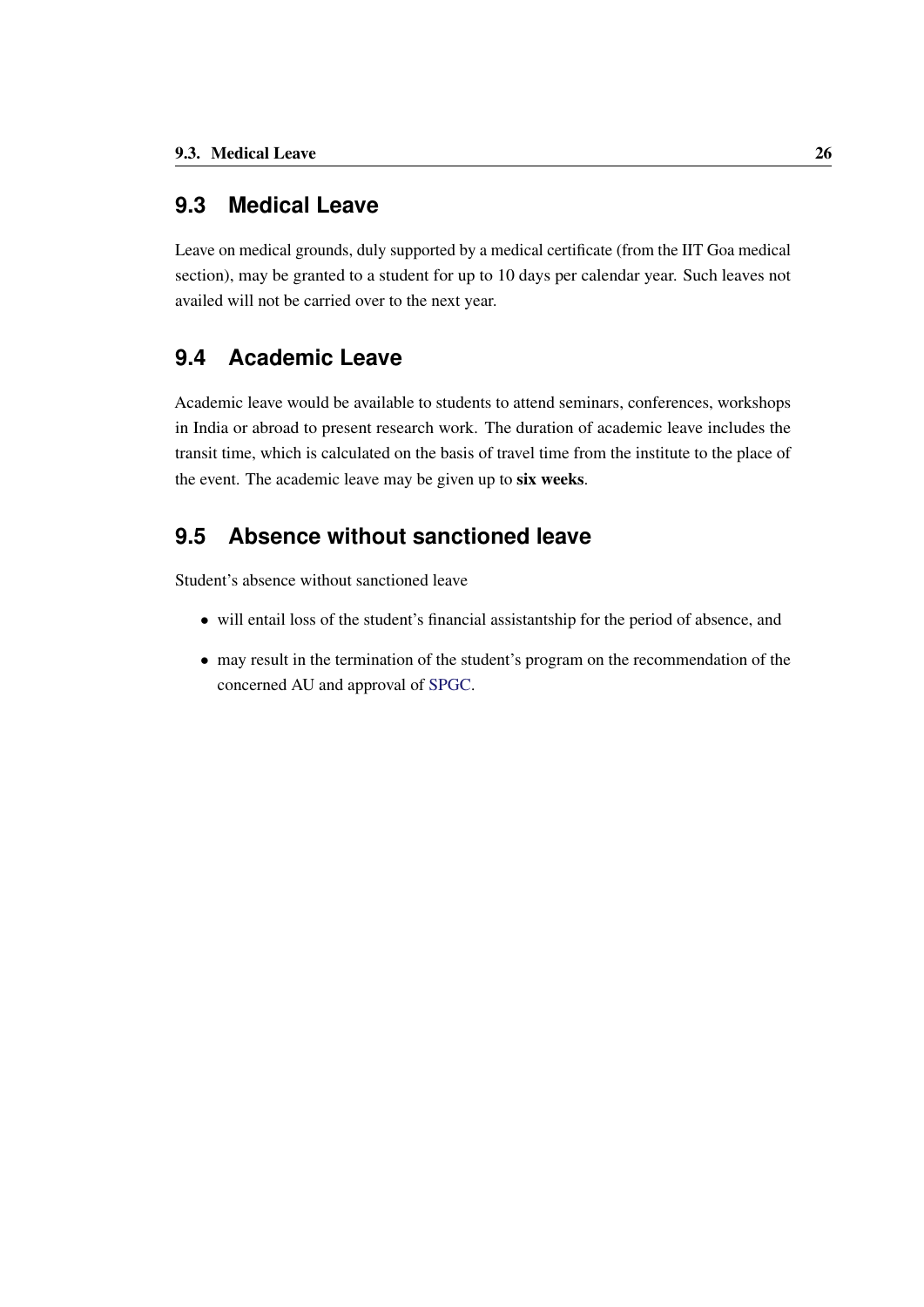$-10-$ 

#### Miscellaneous

# <span id="page-33-1"></span><span id="page-33-0"></span>**10.1 Change of status from Full-time to Part-time**

A Full-time Ph.D. student is not allowed to take any positions unless assigned/approved by the institute. However, a Full-Time Ph.D. student may be allowed to convert to Part-Time Ph.D. with the approval of the Senate.

# <span id="page-33-2"></span>**10.2 Guidelines for research work involving human participation**

Ph.D. students whose research work involves human participation (either directly or indirectly), should obtain the Institute Ethics Committee (IEC) approval prior to the start of the study or the component of the study involving human participation. IEC approval is mandatory for all such projects. In fact, this is mandated by several funding agencies such as DST, DBT, CSIR, and ICMR. IEC approval is also a prerequisite for publishing any such research work. IEC approval cannot be taken retrospectively.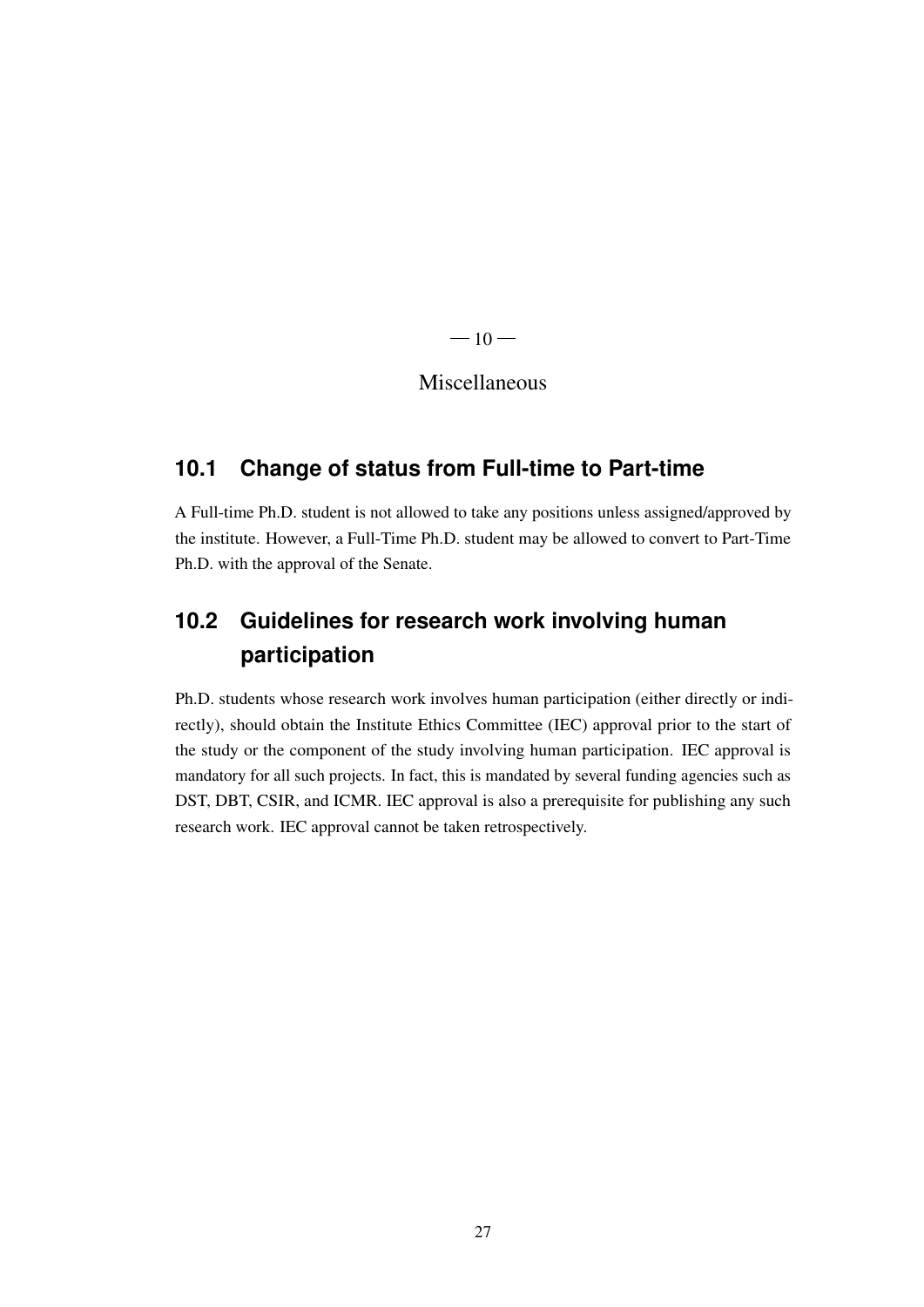#### <span id="page-34-2"></span><span id="page-34-0"></span>Requirements for students enrolled before AY 2021-2022

 $-I -$ 

The Ph.D. manual is applicable in spirit to all students enrolled for the Ph.D. program at IIT Goa. Meanwhile the rules are applicable to all the students enrolled for the Ph.D. program, certain amendments to the rules and regulations are recommended for the students enrolled for Ph.D. program during the academic years 2018-2019, 2019-2020, and 2020-2021. The deviation from rules for such students are detailed below.

Credit requirements from coursework (Section [3.1\)](#page-12-0) The students enrolled in the academic years 2018-2019, 2019-2020, and 2020-2021 shall have to meet the credit requirements as tabulated in Table [I.1.](#page-34-1)

| Qualifying degree                                                              | Minimum<br>credits through<br>coursework † | Minimum<br>duration to<br>graduate $\star$ | Maximum<br>duration to<br>graduate $\star$ |
|--------------------------------------------------------------------------------|--------------------------------------------|--------------------------------------------|--------------------------------------------|
| <b>Group A</b><br>B. Tech., B.E. or equivalent 4-year bach-<br>elor's degree   | 44-56                                      | 3.5 years                                  | 7 years                                    |
| <b>Group B</b><br>M.Sc., M.A. or equivalent 5-year Mas-<br>ter's degree        | $32 - 46$                                  | 3 years                                    | 6 years                                    |
| Group C<br>M. Tech., M.E., or M. Phil. or equivalent<br>6-year Master's degree | $16-22$                                    | 2.5 years                                  | 6 years                                    |

<span id="page-34-1"></span>Table I.1: Minimum credit requirements and expected duration for a student enrolled (before [AY](#page-44-9) 2021-2022) in the Ph.D. program from various qualifying degree.  $\star$  from the date of joining. † A student is allowed to complete extra credit courses, if necessary, as recommended by the student's [DA](#page-44-7) (s), [DC,](#page-44-4) or [AU](#page-44-3)

Crediting NPTEL or MOOC courses (Section [3.1.4\)](#page-13-1) The grading system proposed in the manual shall be applicable for all courses the students shall enroll for after this manual comes into effect. The courses that have already been graded shall remain unchanged.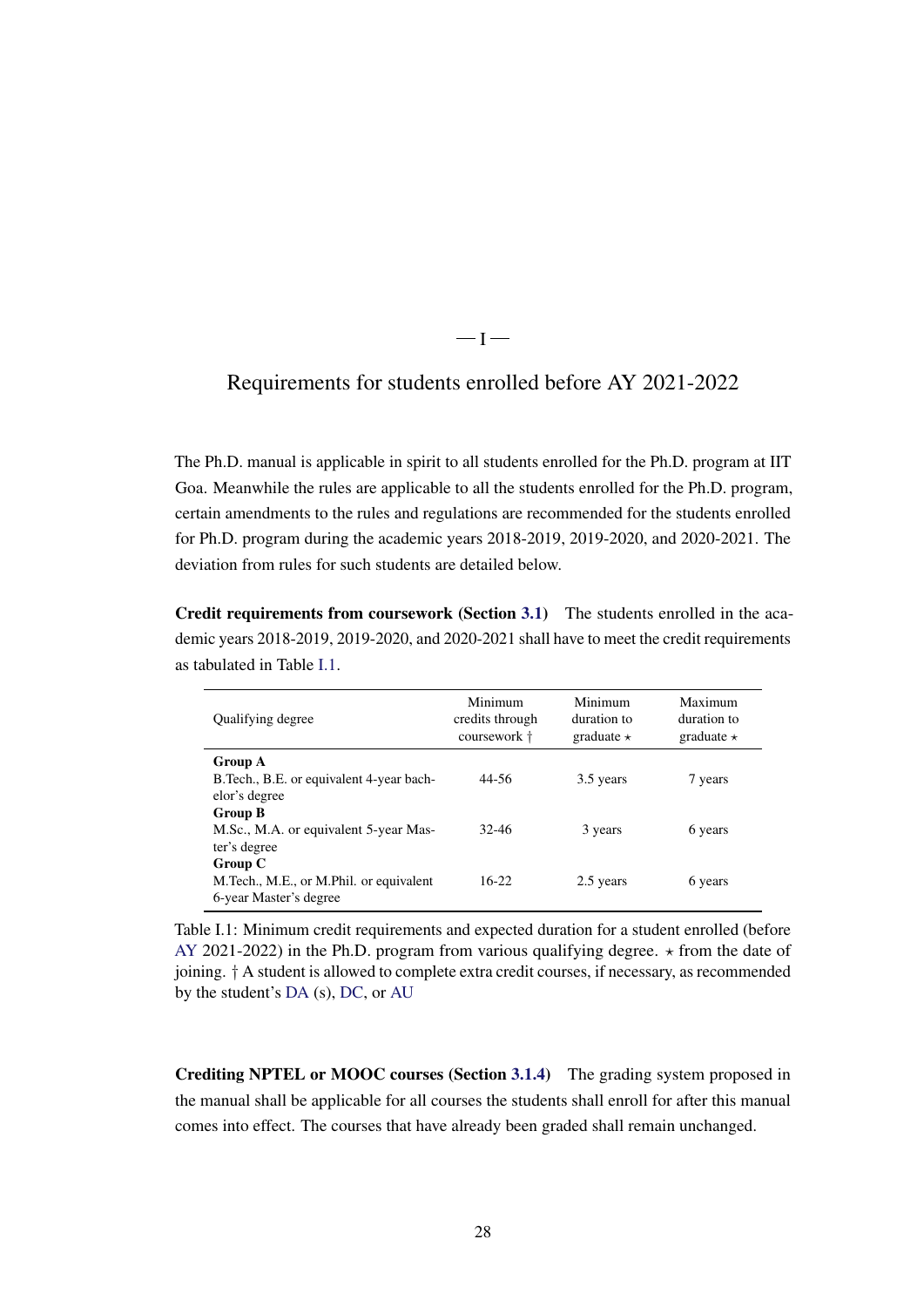<span id="page-35-0"></span>Credit requirement through research (Section [3.2\)](#page-14-0) There shall be no minimum credit requirement through research for students enrolled in the academic years 2018-2019, 2019- 2020, and 2020-2021. From the academic year 2021-2022 all students irrespective of the year of enrollment shall register for 12 credits every semester and they shall be graded as detailed in Section [3.2.](#page-14-0) The waiver is only on the minimum research credits to be earned (i.e. 54 credits or 18 S). All other rules of doctoral research shall be applicable.

Minimum CPI requirements (Section [8.1\)](#page-27-1) The students enrolled before 2021 shall have to secure a minimum CPI of 6.0 out of 10 in order to fulfill the course work requirements for registration to the Ph.D. program.

Academic probation (Section [8.4\)](#page-28-1) The students enrolled in the academic years 2018-2019 shall be governed by the existent rules of probation during the years 2018-2020.

Formation of doctoral committee (Chapter [4\)](#page-16-0) For the students who enrolled in the academic years before 2021-2021, doctoral committees shall be amended based on this Ph.D. manual.

Ph.D. comprehensive examination (Section [5.1\)](#page-18-0) If the students enrolled in the academic years 2018-2019, 2019-2020, and 2020-2021 have had satisfactory performance during an [APS](#page-44-10) or appeared for any equivalent examination conducted by the respective academic unit or doctoral committee, then that shall be considered as successful completion of Ph.D. comprehensive examination. If the student enrolled in these years, has not appeared for any such scrutiny, then they will have to appear for a Ph.D. comprehensive examination as per the existing rules of the academic unit.

State of the Art Seminar [\(SOAS,](#page-44-13) Section [5.2\)](#page-18-1) If the students enrolled in the academic year 2018-2019 have had satisfactory performance during an [APS](#page-44-10) or appeared for any equivalent examination conducted by the respective academic unit or doctoral committee, then the [SOAS](#page-44-13) is waived off for such students. [AUs](#page-44-3) may take appropriate decision for the [SOAS](#page-44-13) for students admitted in AYS 2018-2019, 2019-2020, and 2020-2021.

Graduate seminar course The students may be allowed to take two such courses in the entire Ph.D. program.

Note: All other rules and regulations described in the manual shall be applicable to all Ph.D. students of IIT Goa.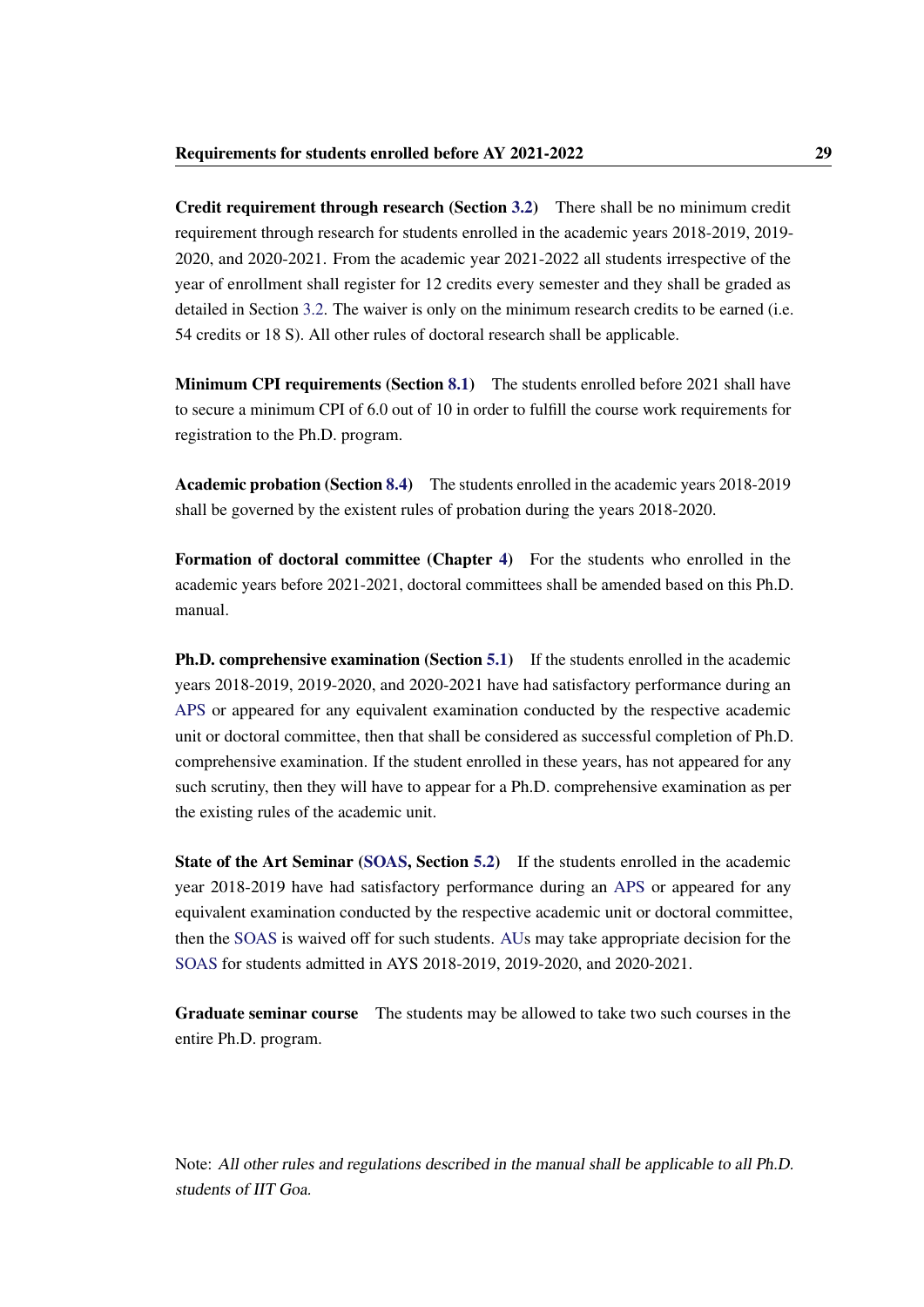#### $-II -$

#### <span id="page-36-1"></span><span id="page-36-0"></span>Academic performance index

The academic performance of a student in a semester is measured by Semester Performance Index [\(SPI\)](#page-44-11). SPI is the weighted average of the final grade points obtained in all the courses taken by the student during the semester. SPI is calculated to two decimal places.

An example SPI calculation is as follows. Suppose in a given semester; a student has taken five courses having credits  $C_1, C_2, C_3, C_4, C_5$  and the student's final grade points in those courses are  $G_1, G_2, G_3, G_4, G_5$  respectively. Then, the student's SPI is

$$
SPI = \frac{C_1G_1 + C_2G_2 + C_3G_3 + C_4G_4 + C_5G_5}{C_1 + C_2 + C_3 + C_4 + C_5} \tag{II.1}
$$

Cumulative Performance Index [\(CPI\)](#page-44-8) CPI denotes the up-to-date academic performance of a student from the time the student enrolled in the Institute. CPI is the weighted average of the final grade points obtained in all the courses taken by the student since the student entered the Institute. The CPI calculation is the same as the SPI calculation.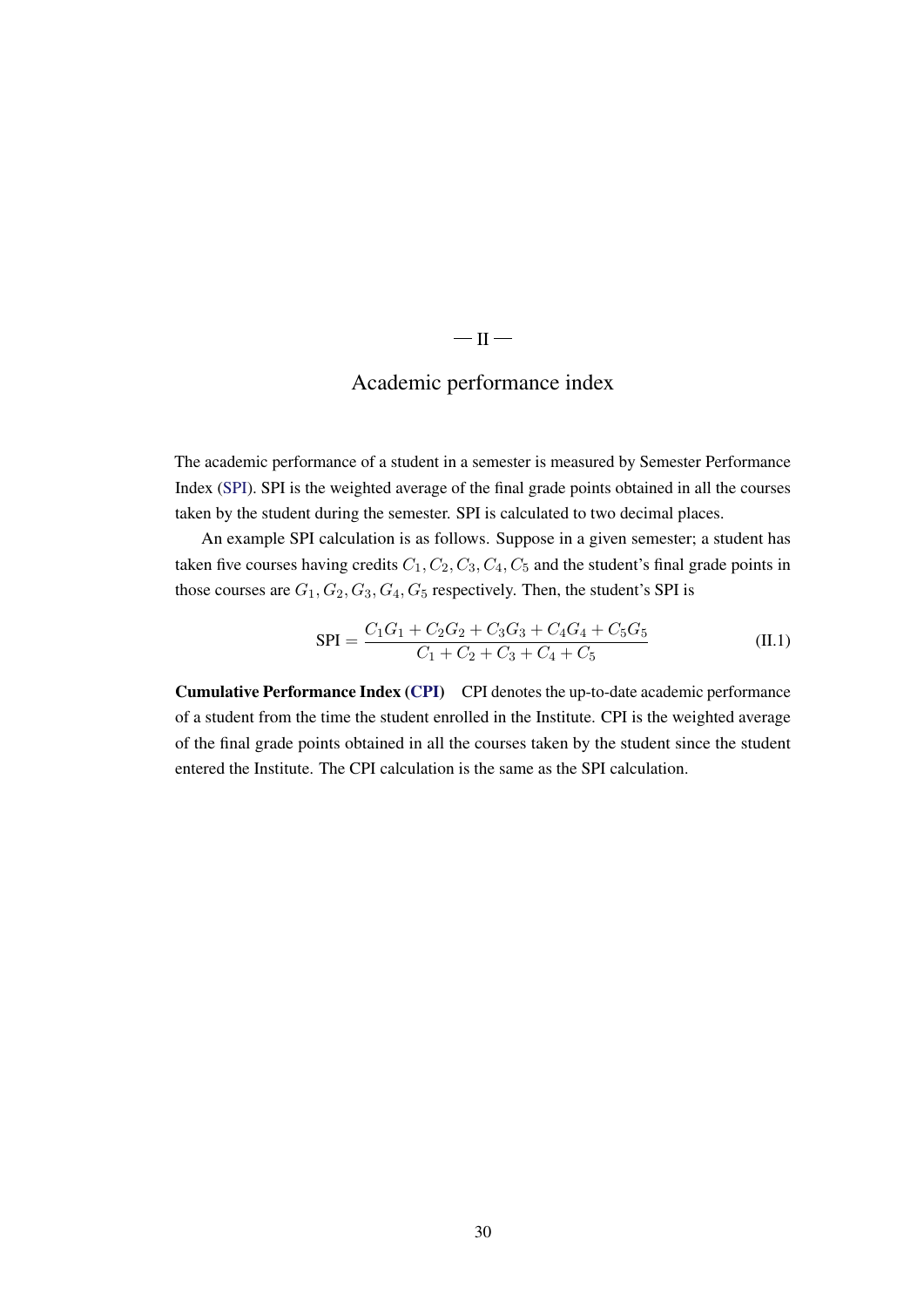$\overline{\phantom{0}}$ III $\overline{\phantom{0}}$ 

<span id="page-37-0"></span>Course credit calculation, grading, and types

#### <span id="page-37-1"></span>**III.1 Credit calculation from contact hours**

Courses are classified mainly into theory, laboratory, self-learning, seminar, or research courses. Each course is associated with a fixed number of credits commensurate with the quantum of work associated with that course. For example, theory courses consist of lecture (*L*) hours and tutorial (*T*) hours, and may have practical (*P*) hours in special cases. Laboratory courses consist of practical (*P*) hours, and attached tutorial (*T*) hours in special cases. Credit  $(C)$  hours for a course is computed as follows<sup>[1](#page-37-2)</sup>

• For a full semester Lab/Practical only course, i.e., one with zero lecture hours but possibly with tutorials, the credit is

$$
T+\left\lceil\frac{P}{2}\right\rceil
$$

• Otherwise, i.e., when the course involves lectures, the credit is

$$
L+T+\left\lfloor\frac{P}{2}\right\rfloor
$$

• Credit hours of a half-semester course is half of that of a full semester course with similar *L*-*T*-*P* parameters.

Examples (also, see Table [III.1](#page-38-0) and Table [III.2\)](#page-38-1).

- A 3-0-0 full semester course with 3 lecture hours per week and no practicals or tutorials constitutes 3 credits. A half-semester course with similar parameters carries 1.5 credits.
- A standard 3-0-3 full semester course with 3 lecture hours per week and 3 lab hours per week carries 4 credits. So does a standard 3-1-0 course with 3 lecture hours per week and 1 tutorial hour per week.

<span id="page-37-2"></span><sup>&</sup>lt;sup>1</sup> Adapted from U.G. Curricular Structure 2019, IIT Goa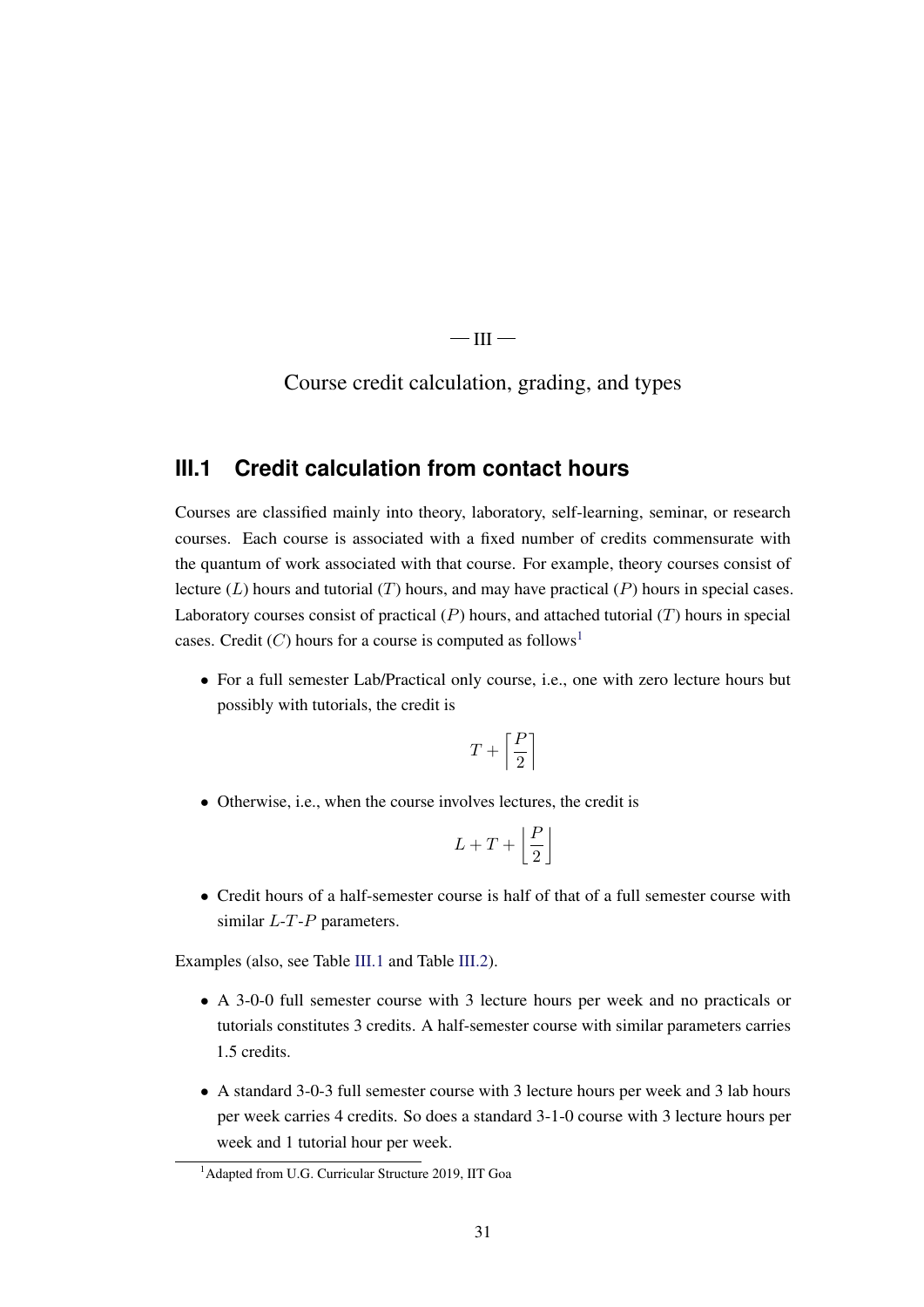• A practical course with parameters 0-0-3, i.e., 3 hours of practical hours per week, carries 2 credits. Similarly a 0-1-2 course with 1 tutorial hour and 2 lab hours per week carries 2 credits.

|              |  | Course Lecture (L) Tutorial (T) Practical (P) Credits Remarks |         |
|--------------|--|---------------------------------------------------------------|---------|
| <b>XX801</b> |  |                                                               |         |
| XX856        |  |                                                               |         |
| XX541        |  |                                                               |         |
| XX542        |  |                                                               |         |
| XX543        |  |                                                               |         |
| XX545        |  |                                                               | Floor   |
| XX611        |  |                                                               | Ceiling |

| Course       |  | Lecture (L) Tutorial (T) Practical (P) Credits |   | Remarks |
|--------------|--|------------------------------------------------|---|---------|
| <b>XX801</b> |  |                                                |   |         |
| XX856        |  | 2                                              | 3 | Floor   |
| XX541        |  |                                                | 2 | Ceiling |
| XX542        |  |                                                |   |         |
| XX543        |  |                                                |   | Ceiling |
| XX545        |  | 3                                              | 2 | Floor   |
| XX611        |  |                                                |   | Floor   |

<span id="page-38-0"></span>Table III.1: Hours per week for 12-14 week course

<span id="page-38-1"></span>Table III.2: Hours per week for 6-8 week course

Old system Credit  $(C)$  hours for a course is computed based on the following formula<sup>[2](#page-38-2)</sup>

$$
C = 2(L+T) + P
$$

Examples.

- A theory course with two lectures  $(L = 2)$ , one tutorial  $(T = 1)$ , two practical  $(P = 2)$  hours per week throughout the semester has a credit of  $C = 8$ .
- Similarly, a lab course with two tutorials  $(T = 2)$  and two laboratory  $(P = 2)$  hours per week throughout the semester carries a credit of  $C = 6$ .

<span id="page-38-2"></span><sup>&</sup>lt;sup>2</sup>Adapted from IIT Bombay. This scheme is included for completeness.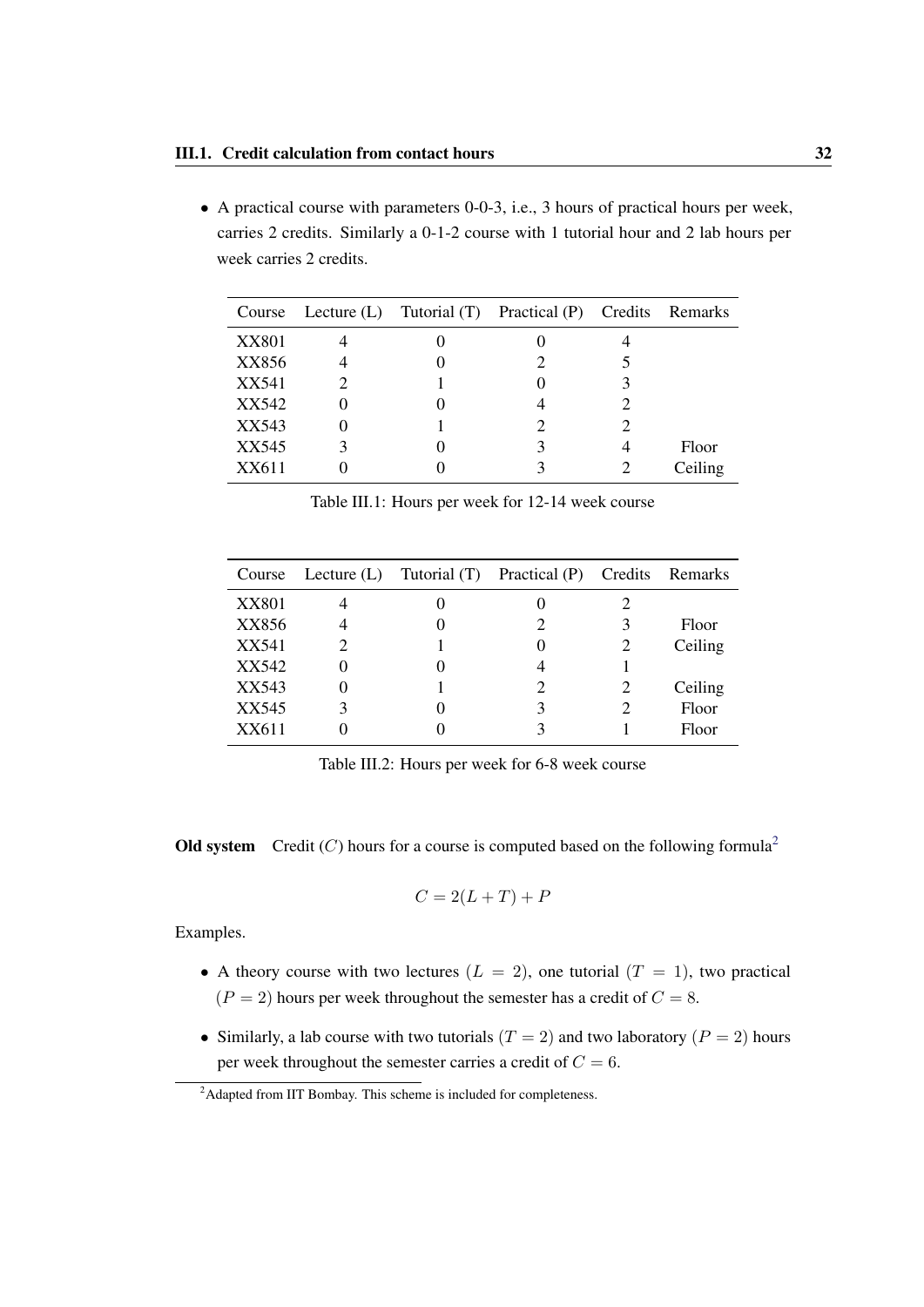# <span id="page-39-0"></span>**III.2 Grading system**

For some courses (typically core courses and electives) the passing grades that can be assigned to students have an associated grade point. A grade point is an integer number from 0 to 10 reflecting the level of performance of the student in the course. Letter grades associated with a grade point and their descriptions are listed in Table [III.3.](#page-39-1) See Table [III.4](#page-41-0) for grades that are associated with no grade points.

| <b>Letter Grade</b> | <b>Grade Point</b> | <b>Remarks</b> | <b>Description</b>                                                                                                                                                                                                                                                                                                                                                                               |
|---------------------|--------------------|----------------|--------------------------------------------------------------------------------------------------------------------------------------------------------------------------------------------------------------------------------------------------------------------------------------------------------------------------------------------------------------------------------------------------|
| $A^*$               | 10                 | Exceptional    | Exceptional performance and mastery of the<br>subject. The A* grade can only be given for<br>core courses. This grade indicates an excep-<br>tional mastery over the subject when compared<br>with students across multiple batches.                                                                                                                                                             |
| $A+$                | 10                 | Outstanding    | Outstanding mastery of the subject and appli-<br>cations.                                                                                                                                                                                                                                                                                                                                        |
| A                   | 9                  | Excellent      | Excellent mastery of the subject and applica-<br>tions.                                                                                                                                                                                                                                                                                                                                          |
| $B+$                | 8                  | Very good      | Very good mastery and scholarship in the sub-<br>ject.                                                                                                                                                                                                                                                                                                                                           |
| $\bf{B}$            | $\tau$             | Good           | Good mastery and scholarship in the subject.                                                                                                                                                                                                                                                                                                                                                     |
| $C+$                | 6                  | Average        | Acceptable understanding and mastery of the<br>subject.                                                                                                                                                                                                                                                                                                                                          |
| $\mathsf{C}$        | 5                  | Below average  | Below-average understanding and proficiency<br>in the subject. Grade $C$ is the minimum grade<br>required for the evaluation of the final CPI of<br>graduate students (masters and Ph.D.). If a<br>graduate student secures a grade less than C,<br>the student shall replace/repeat the course in<br>the subsequent semester in accordance with<br>other rules to be adhered to by the student. |
| D                   | $\overline{4}$     | Marginal       | Border-line understanding of the subject and<br>marginal performance.                                                                                                                                                                                                                                                                                                                            |
| E                   | $\overline{2}$     | Exposed        | Grade E is a failing grade. Grade E is awarded<br>for the students who attended the lectures and<br>learned the subject to some extent but could<br>not demonstrate marginal performance. Grade<br>E is an acceptable prerequisite for registering<br>in another course, however, students must re-<br>register and pass.                                                                        |
| $\mathbf{F}$        | $\boldsymbol{0}$   | Poor           | The F grade indicates extremely poor and un-<br>satisfactory performance in a course.                                                                                                                                                                                                                                                                                                            |

<span id="page-39-1"></span>Table III.3: Letter grades with grade points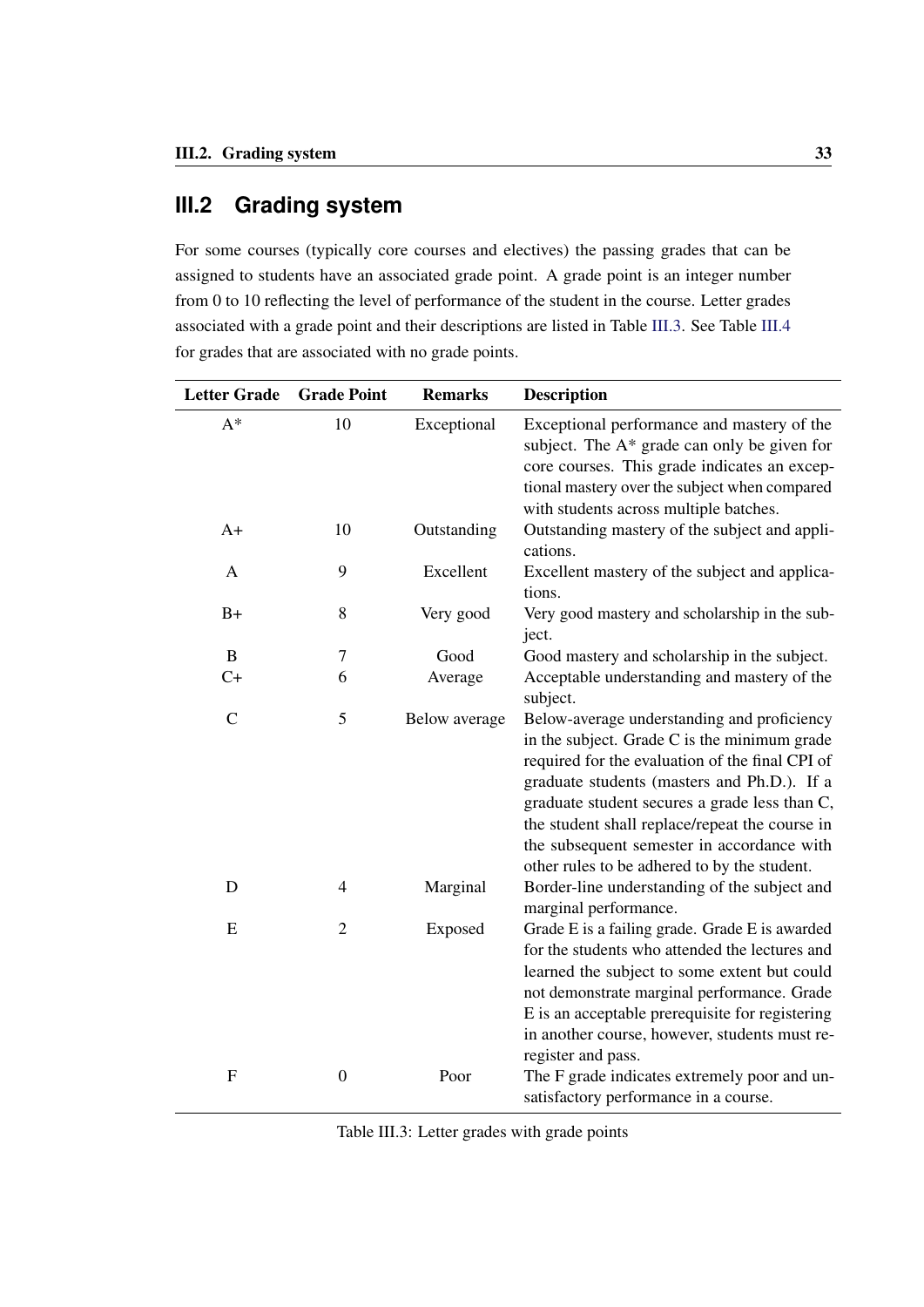# <span id="page-40-0"></span>**III.3 Graduate seminar**

- Each graduate seminar consists of 2 credits.
- A student shall not take more than ONE graduate seminar course in the entire Ph.D. program.

# <span id="page-40-1"></span>**III.4 Self-learning/reading courses**

- Any course approved by the Senate as elective courses/ core courses which are being offered for graduate students may be offered as a self-learning course/ reading course and will be treated as per the course document.
- The courses meant to be offered as self-learning courses must be approved by the Senate.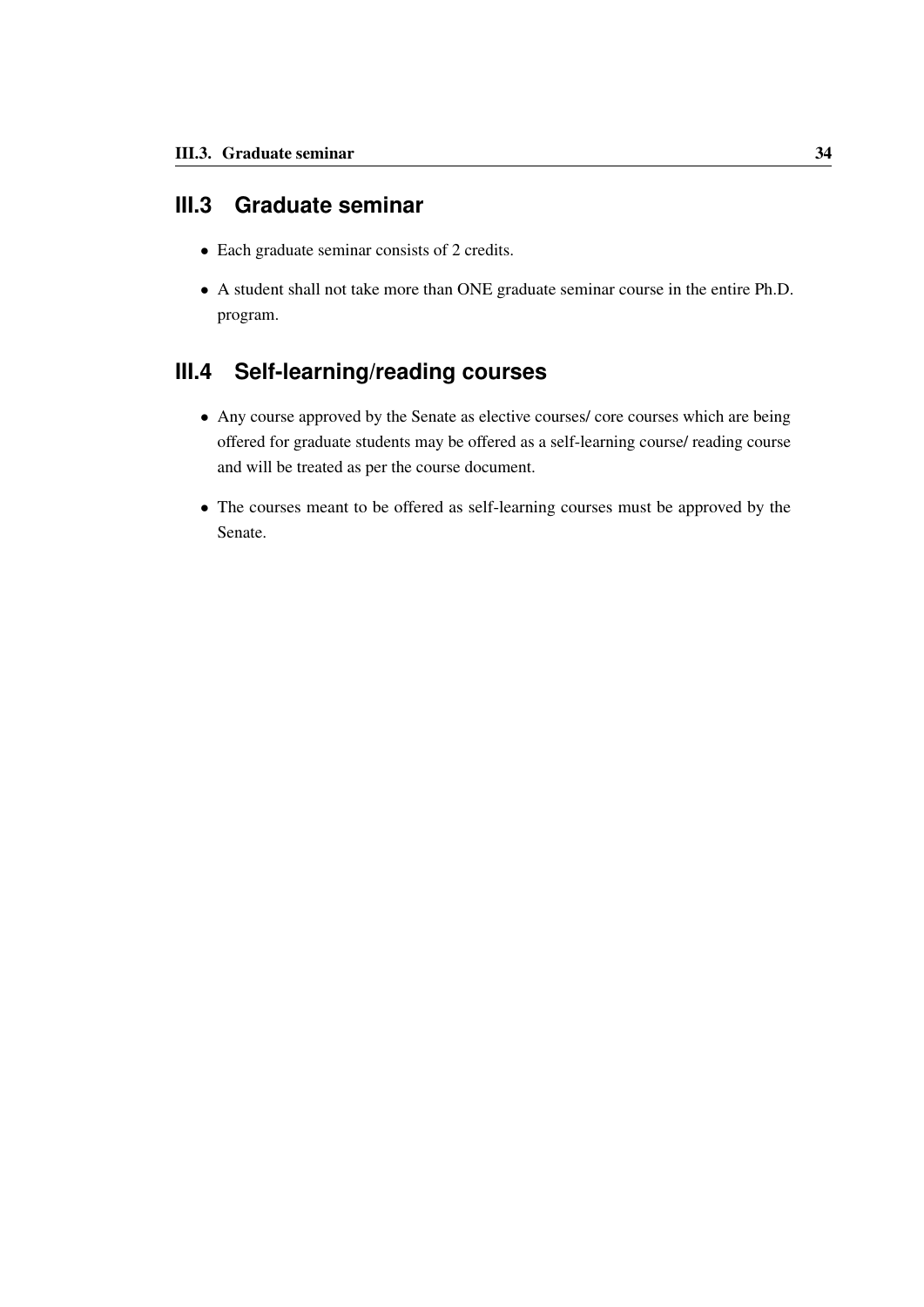<span id="page-41-0"></span>

| <b>Letter Grade</b> | <b>Remarks</b>    | <b>Description</b>                                                                                                                                                                                                                                                                                                                                                                                                                                                                                                                                                                                                                                                                                                                                                                                                                                |
|---------------------|-------------------|---------------------------------------------------------------------------------------------------------------------------------------------------------------------------------------------------------------------------------------------------------------------------------------------------------------------------------------------------------------------------------------------------------------------------------------------------------------------------------------------------------------------------------------------------------------------------------------------------------------------------------------------------------------------------------------------------------------------------------------------------------------------------------------------------------------------------------------------------|
| P                   | Pass              | This grade is solely for Pass/Fail courses and represents sat-<br>isfactory performance. No grade points allocated, but credits<br>acquired.                                                                                                                                                                                                                                                                                                                                                                                                                                                                                                                                                                                                                                                                                                      |
| $\mathbf F$         | Poor              | The F grade indicates extremely poor and unsatisfactory per-<br>formance in a Pass/Fail course.                                                                                                                                                                                                                                                                                                                                                                                                                                                                                                                                                                                                                                                                                                                                                   |
| S                   | Satisfactory      | Progress satisfactorily in a dissertation, research, or project-<br>oriented course. No grade points allocated.                                                                                                                                                                                                                                                                                                                                                                                                                                                                                                                                                                                                                                                                                                                                   |
| U                   | Unsatisfactory    | Progress unsatisfactorily in a dissertation, research, or project-<br>oriented course. No grade points allocated.                                                                                                                                                                                                                                                                                                                                                                                                                                                                                                                                                                                                                                                                                                                                 |
| $\bf I$             | Incomplete        | Grade I is awarded in a lecture/lab course if a student has<br>satisfactory performance, but has                                                                                                                                                                                                                                                                                                                                                                                                                                                                                                                                                                                                                                                                                                                                                  |
|                     |                   | • not appeared for the end-semester examination on medi-<br>cal grounds, or                                                                                                                                                                                                                                                                                                                                                                                                                                                                                                                                                                                                                                                                                                                                                                       |
|                     |                   | • performed poorly/did not appear in the end-semester<br>examination due to unavoidable circumstances.                                                                                                                                                                                                                                                                                                                                                                                                                                                                                                                                                                                                                                                                                                                                            |
|                     |                   | The student has to appear in the end semester examination<br>when the course is offered next or when the exam is offered<br>next; otherwise, this grade will be converted to grade F. Grade<br>I will then be converted into a performance grade depending<br>on the overall performance in the course.                                                                                                                                                                                                                                                                                                                                                                                                                                                                                                                                           |
| W                   | Withdrawn         | The course is withdrawn after the initial course adjustment<br>period and before the course drop deadline specified in the<br>academic calendar. This grade appears in a student's transcript.                                                                                                                                                                                                                                                                                                                                                                                                                                                                                                                                                                                                                                                    |
| L                   | Audit             | Students registered for a course as audit shall be awarded grade<br>L if they fulfill the requirement of duly satisfactory perfor-<br>mance as prescribed by the Instructor. If a student does not<br>qualify for the grade L, it will be assumed that the course<br>has been dropped by that student and will not appear in the<br>transcript.                                                                                                                                                                                                                                                                                                                                                                                                                                                                                                   |
|                     | Failed due to     |                                                                                                                                                                                                                                                                                                                                                                                                                                                                                                                                                                                                                                                                                                                                                                                                                                                   |
| <b>FX</b>           | low<br>attendance | Grade FX in a course is awarded if a student does not main-<br>tain the attendance requirement in the lectures/tutorials. This<br>grade may also be awarded to the students having bad or incom-<br>plete in-semester records on non-medical reasons. FX grade<br>is typically declared in the first week of November for the Au-<br>tumn semester courses and in the first week of April for Spring<br>semester courses (The academic office decides otherwise). A<br>student with FX grade in a given course is not permitted to take<br>the end semester examination in that course. Such a student<br>gets one more chance to register the same course to improve<br>grades. Grade FX does not count in SPI / CPI calculations.<br>However, it will be counted as a backlog. This is an internal<br>grade and never shown in the transcripts. |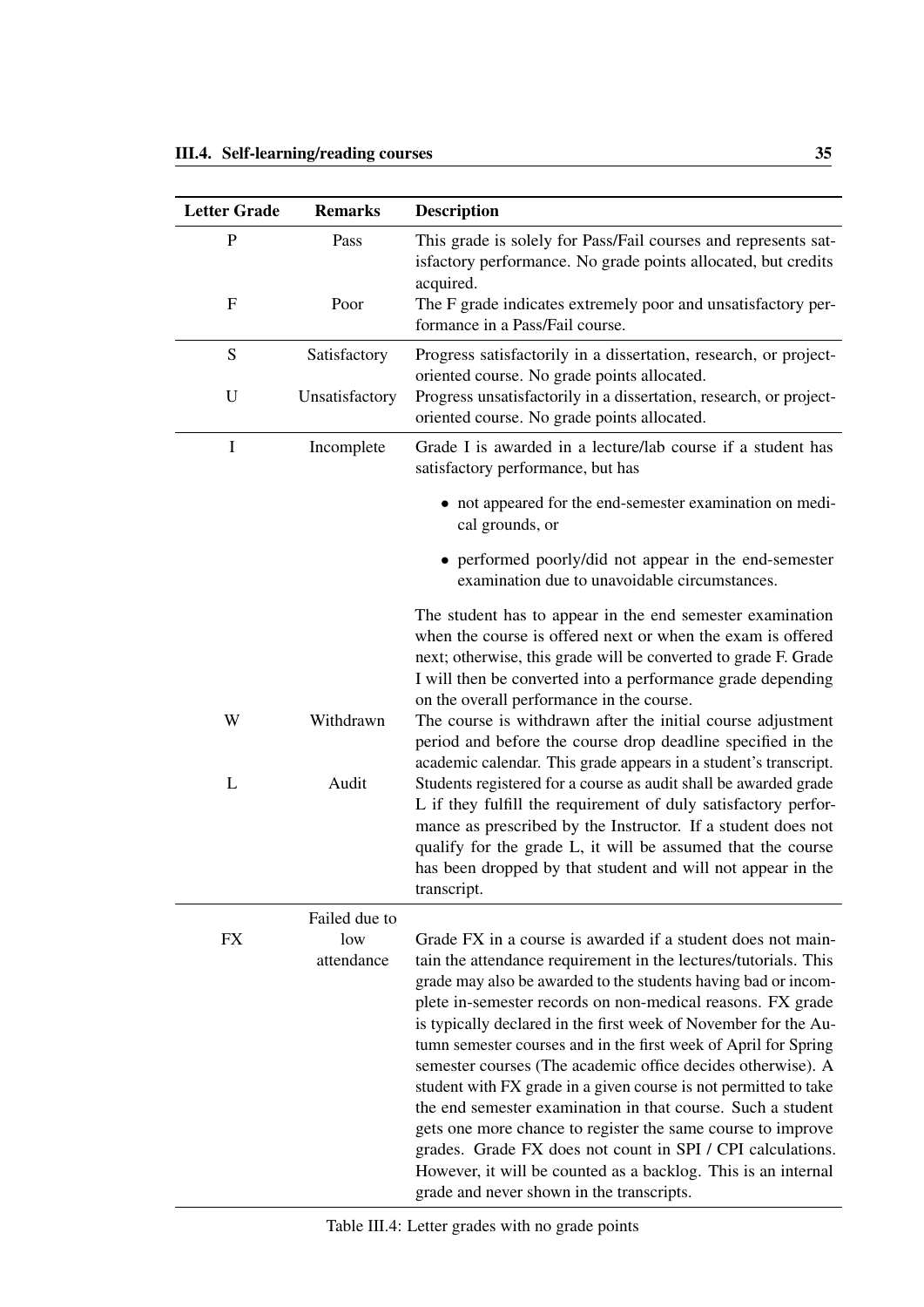#### $\overline{\phantom{0}}$ IV $\overline{\phantom{0}}$

#### <span id="page-42-4"></span><span id="page-42-0"></span>Credit calculation and grading for NPTEL/MOOC courses

We follow a uniform credit calculation and grade assignment for NPTEL/MOOC courses<sup>[1](#page-42-1)</sup> (Table [IV.1\)](#page-42-2)

| Contact hours per semester | Number of credits |
|----------------------------|-------------------|
| 40-44                      |                   |
| 28-32                      |                   |
| $12 - 16$                  |                   |

<span id="page-42-2"></span>Table IV.1: NPTEL/MOOC credit calculation

For every additional 8 hours per course above the higher limit in each row, 1 credit may be added. For example, see Table [IV.2.](#page-42-3)

| Actual work hours per semester Credits to be allotted<br>as mentioned in the certificate/ |  |
|-------------------------------------------------------------------------------------------|--|
| course brochure                                                                           |  |
| $24(16+8)$                                                                                |  |
| $20(16+4)$                                                                                |  |

<span id="page-42-3"></span>Table IV.2: NPTEL/MOOC credit calculation for additional hours

Note: No flooring or ceiling will be applied compared to regular courses offered by IIT Goa

Grade allotment to NPTEL/MOOC courses A student opting for NPTEL/ MOOC courses will have to secure a minimum of 65% for fulfilling credit requirements and grade allocation

The next higher grade may be allotted subject to the following conditions.

• The candidate may request for a written examination, which may be conducted by the [AU.](#page-44-3) Such requests should be recommended by the [AU](#page-44-3) to the Dean (Academic Programs) for consideration.

<span id="page-42-1"></span><sup>&</sup>lt;sup>1</sup>This follows the new credit system, which can be easily extended based on Annexure [III](#page-37-0)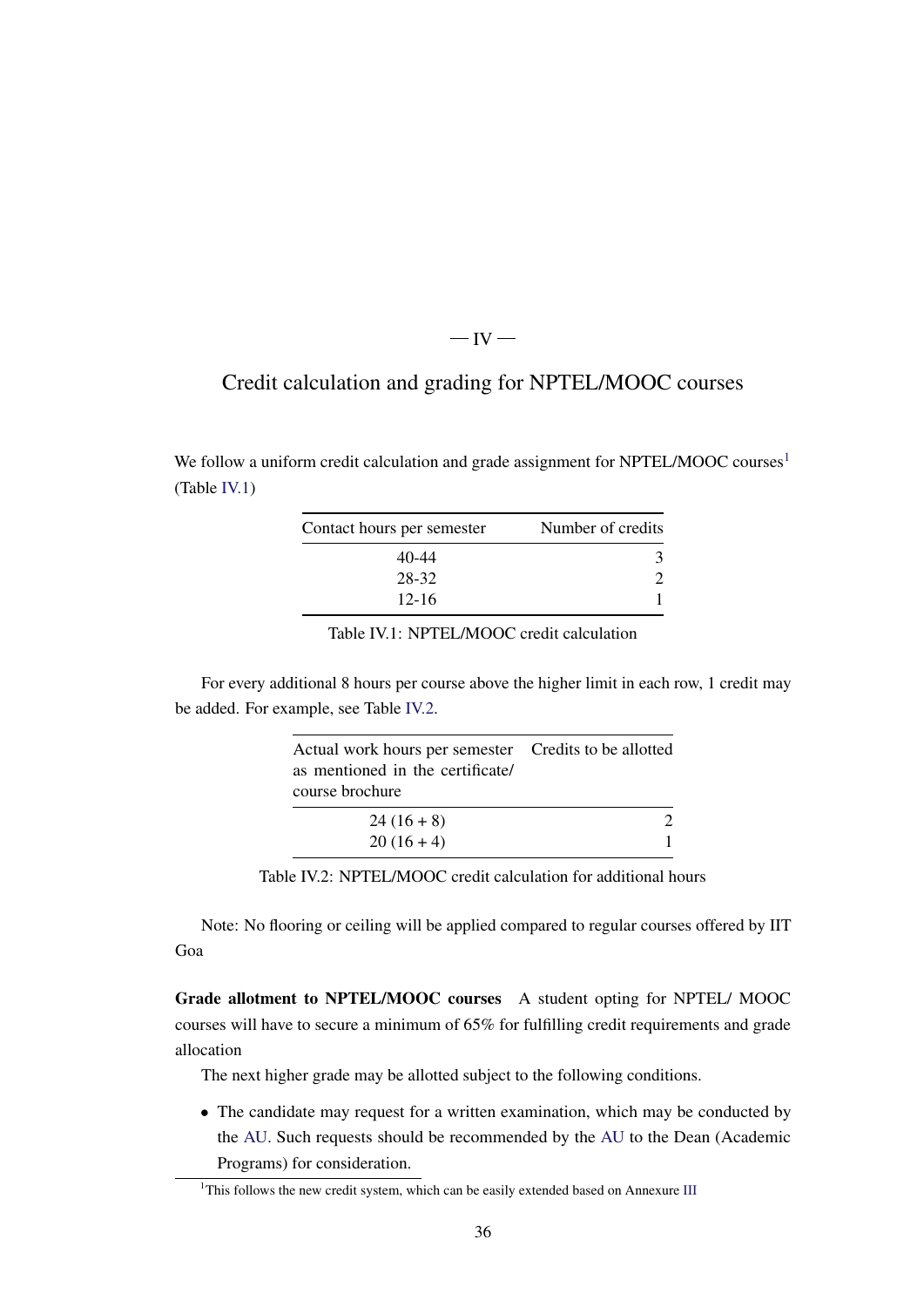<span id="page-43-1"></span>

| Score $(\%)$ as printed on grade<br>card issued by respective author- | Grades    |  |
|-----------------------------------------------------------------------|-----------|--|
| ity                                                                   |           |  |
| 65-70                                                                 | D(4)      |  |
| 70-75                                                                 | C(5)      |  |
| 75-80                                                                 | $C+ (6)$  |  |
| 80-85                                                                 | B(7)      |  |
| 85-90                                                                 | $B+(8)$   |  |
| 90-95                                                                 | A(9)      |  |
| 95-100                                                                | $A+ (10)$ |  |

Table IV.3: Grade allotment to NPTEL/MOOC courses

- The examination will be conducted by respective AU on recommendation from [SPGC](#page-44-1)
- The absolute score in the exam should be at least the score obtained by the student in the exam conducted by NPTEL/MOOC etc.
- The highest grade that can be obtained will be one higher than the grade obtained by the candidate as calculated from NPTEL/MOOC exam (see, e.g., Table [IV.4\)](#page-43-0).

| Score      | obtained | in | Grade allotted | Score obtained in the New grade to |             |
|------------|----------|----|----------------|------------------------------------|-------------|
| NPTEL/MOOC |          |    |                | exam conducted                     | be allotted |
|            | 64%      |    | н              | NA                                 | NA          |
|            | 73%      |    |                | 73%                                | C+          |
|            | 81%      |    | В              | $99\%$                             | R+          |
|            |          |    |                |                                    |             |

<span id="page-43-0"></span>Table IV.4: Improving allotted grade to NPTEL/MOOC courses